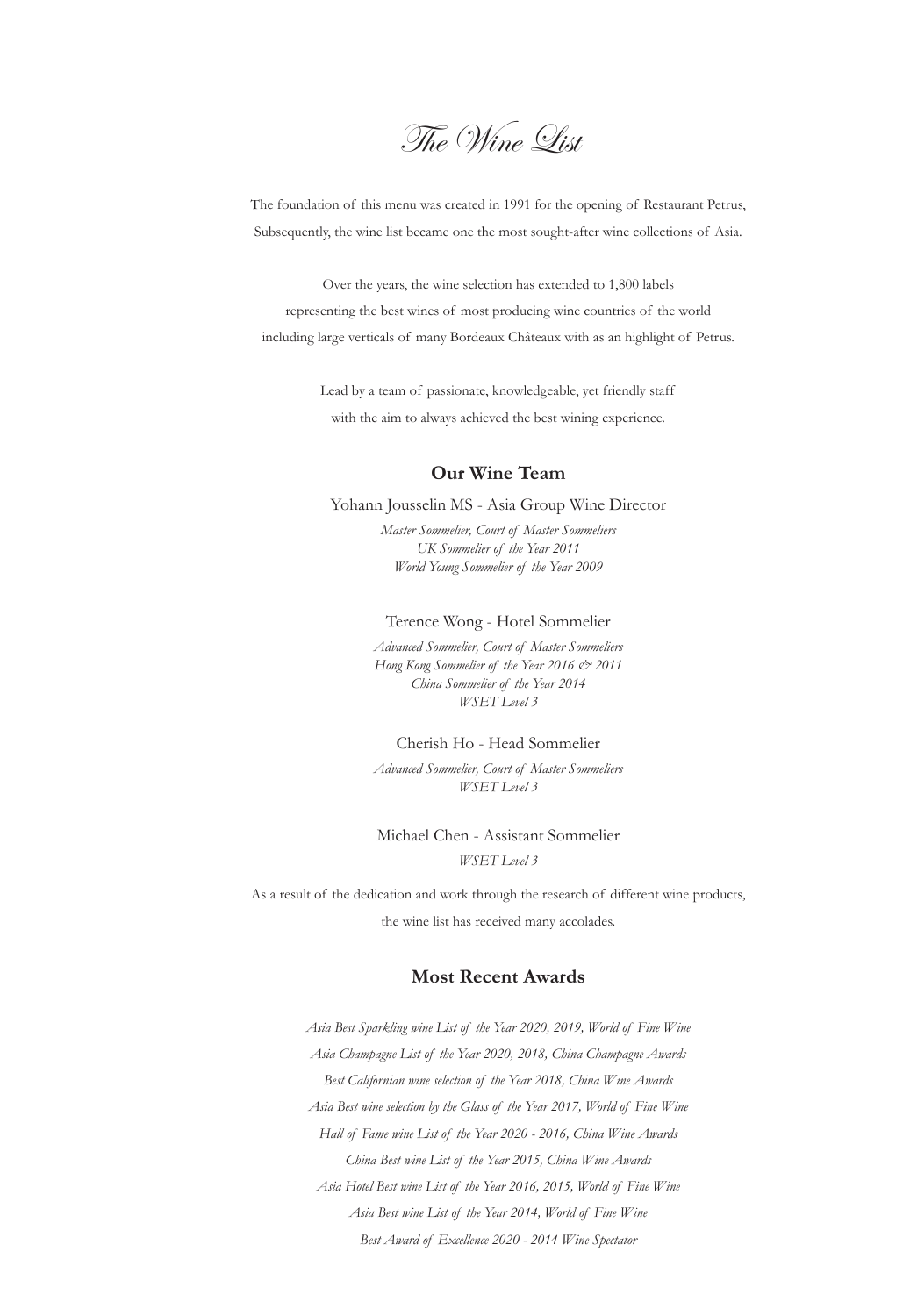Index

| SPAIN WHITE - SWITZERLAND WHITE - HUNGARY WHITE  24 |
|-----------------------------------------------------|
| OTHERS EUROPE WHITE - CHINA WHITE - JAPAN WHITE  25 |
|                                                     |
|                                                     |
|                                                     |
|                                                     |
|                                                     |
|                                                     |
|                                                     |
|                                                     |
|                                                     |
|                                                     |
|                                                     |
|                                                     |
|                                                     |
|                                                     |
|                                                     |
|                                                     |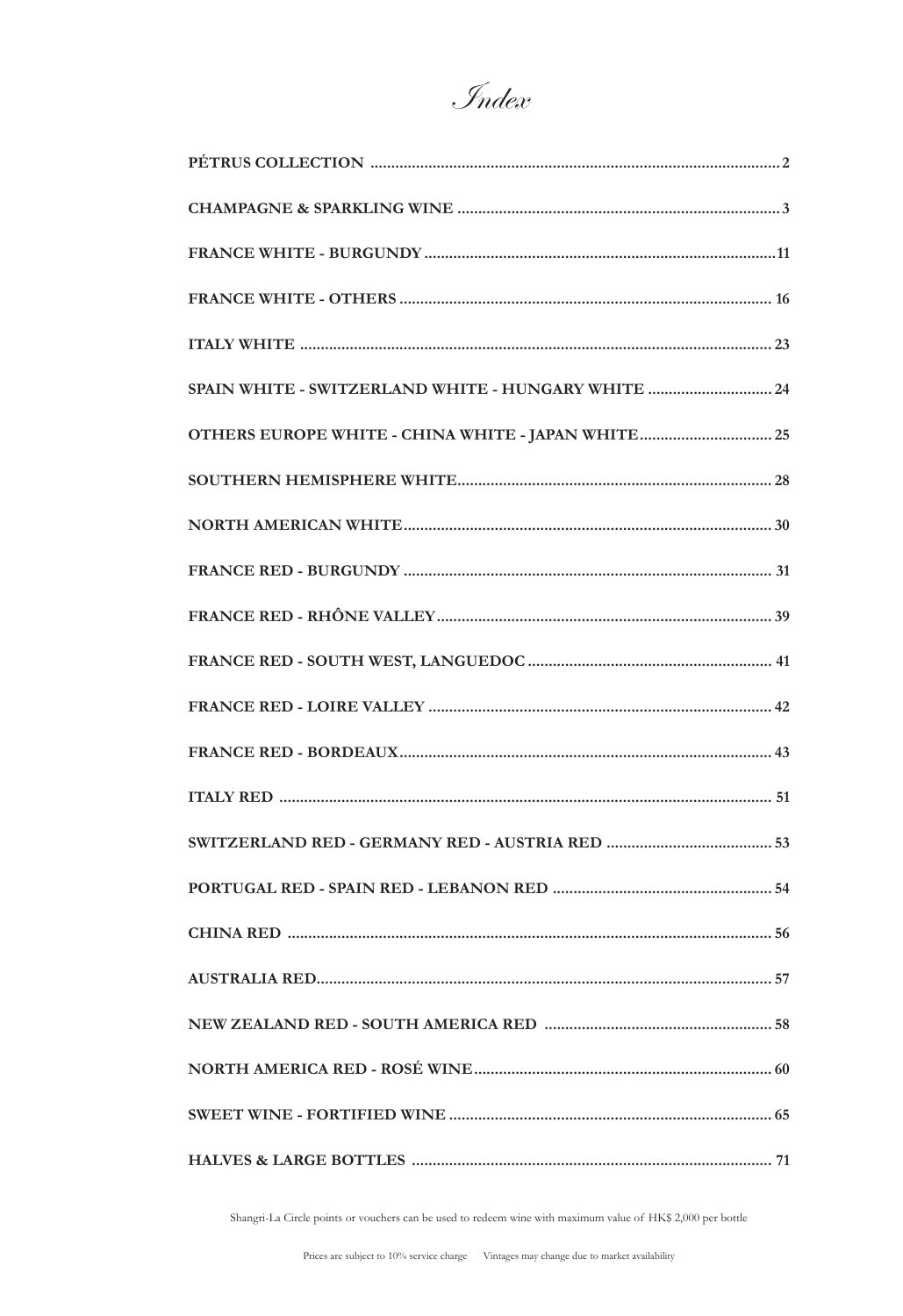Pétrus Collection

|        |        | Vintage | Bottle  |
|--------|--------|---------|---------|
|        |        |         | HK\$    |
| Pétrus |        | 2011    | 28,500  |
| Pétrus |        | 2005    | 50,100  |
| Pétrus |        | 2003    | 34,300  |
| Pétrus |        | 1998    | 68,700  |
| Pétrus |        | 1994    | 35,600  |
| Pétrus |        | 1990    | 60,300  |
| Pétrus |        | 1989    | 59,000  |
| Pétrus |        | 1985    | 50,000  |
| Pétrus |        | 1984    | 29,980  |
| Pétrus |        | 1982    | 78,200  |
| Pétrus |        | 1979    | 39,000  |
| Pétrus |        | 1975    | 53,500  |
| Pétrus |        | 1973    | 39,800  |
| Pétrus |        | 1971    | 37,500  |
| Pétrus |        | 1970    | 38,000  |
| Pétrus |        | 1969    | 44,700  |
| Pétrus |        | 1967    | 59,500  |
| Pétrus |        | 1962    | 95,000  |
| Pétrus |        | 1961    | 296,000 |
| Pétrus |        | 1958    | 77,500  |
| Pétrus |        | 1955    | 74,000  |
| Pétrus |        | 1953    | 89,900  |
| Pétrus | Magnum | 1953    | 154,000 |
| Pétrus | Magnum | 1945    | 380,000 |
| Pétrus | Magnum | 1928    | 397,000 |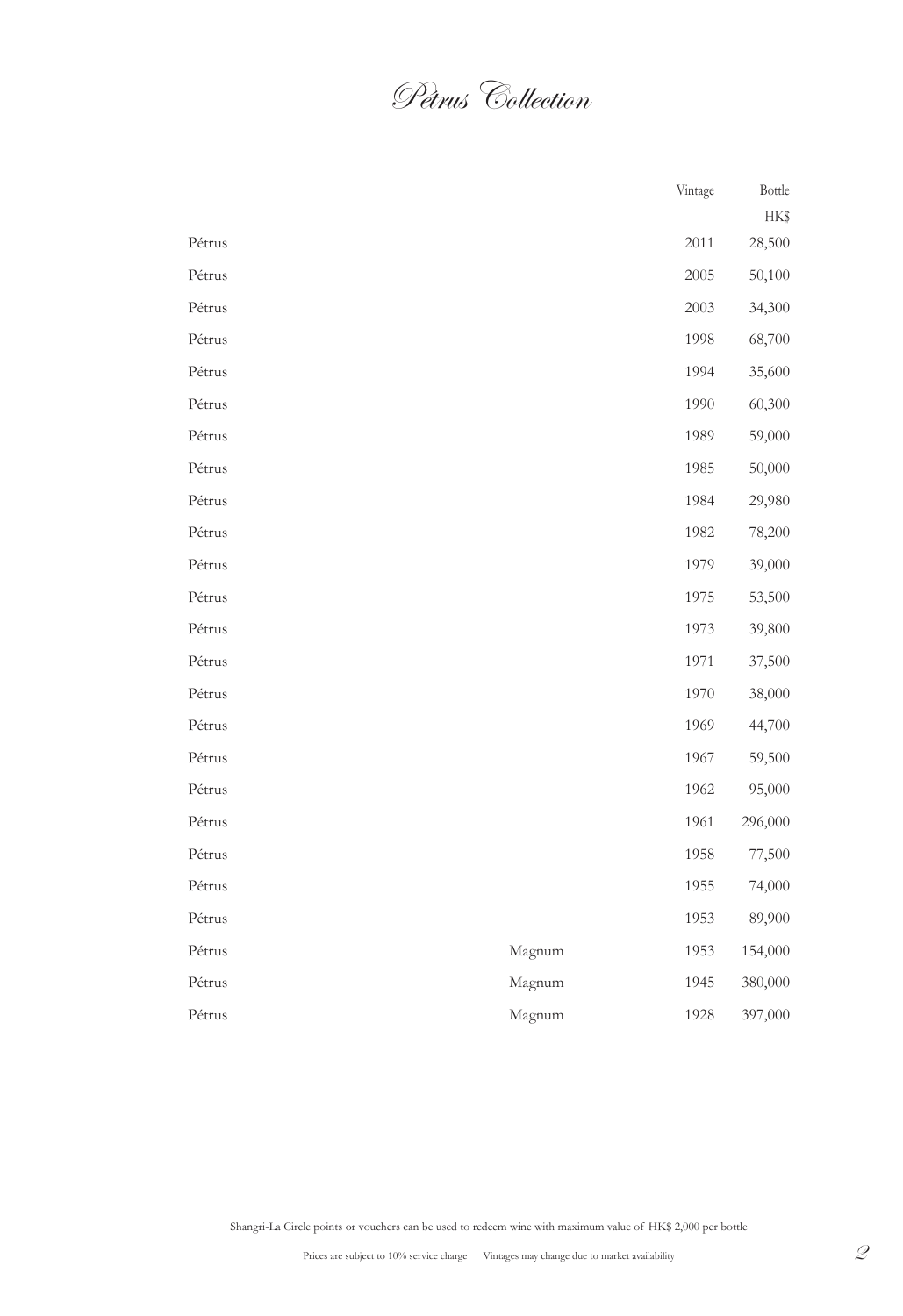Champagne

## **VALLÉE DE LA MARNE Billecart-Salmon - Mareuil-sur-Aÿ** Billecart-Salmon, Les Rendez-Vous de Billecart Salmon No.2 n.v. 1,950 Billecart-Salmon, Blanc de Blancs 2004 2,750 Billecart-Salmon, Nicolas Francois Billecart 2002 2,850 **Bollinger - Aÿ** Bollinger, Brut, Special Cuvée n.v. 1,200 Bollinger, La Grande Année 2012 1,980 Bollinger, RD Magnum 1985 19,800 Bollinger, Vieilles Vignes Françaises 2004 9,900 **Deutz - Aÿ** Deutz, Brut, Blanc de Blancs, Vintage 2011 1,950 Deutz, Brut, Blanc de Blancs, Vintage 1989 4,000 Deutz, Amour de Deutz, Blanc de Blancs 2009 3,100 Deutz, Amour de Deutz, Blanc de Blancs 2005 2,700 Deutz, Cuvée William Deutz 2007 2,850 **Henri Giraud - Aÿ** Henri Giraud, Grand Cru, Agronne 2008 8,000 Henri Giraud, Grand Cru, Fût de Chêne 2000 3,200 Henri Giraud, Grand Cru, Fût de Chêne 1990 8,000 **Jacquesson- Aÿ** Jacquesson, Cuvée 744, Brut n.v. 900 Jacquesson, Avize, Champ Cain, Brut 2009 3,000 Jacquesson, Dizy Corne Bautray, Brut Magnum 2009 5,500 **Laurent Perrier - Tours-Sur-Marne** Laurent Perrier, Grand Siecle, Brut n.v. 2,750 **Philipponnat – Mareuil - sur - Aÿ** Philipponnat, Clos des Goisses 1982 10,000 **Charles Heidsieck - Reims** Charles Heidsieck, Blanc des Millenaires 2004 2,400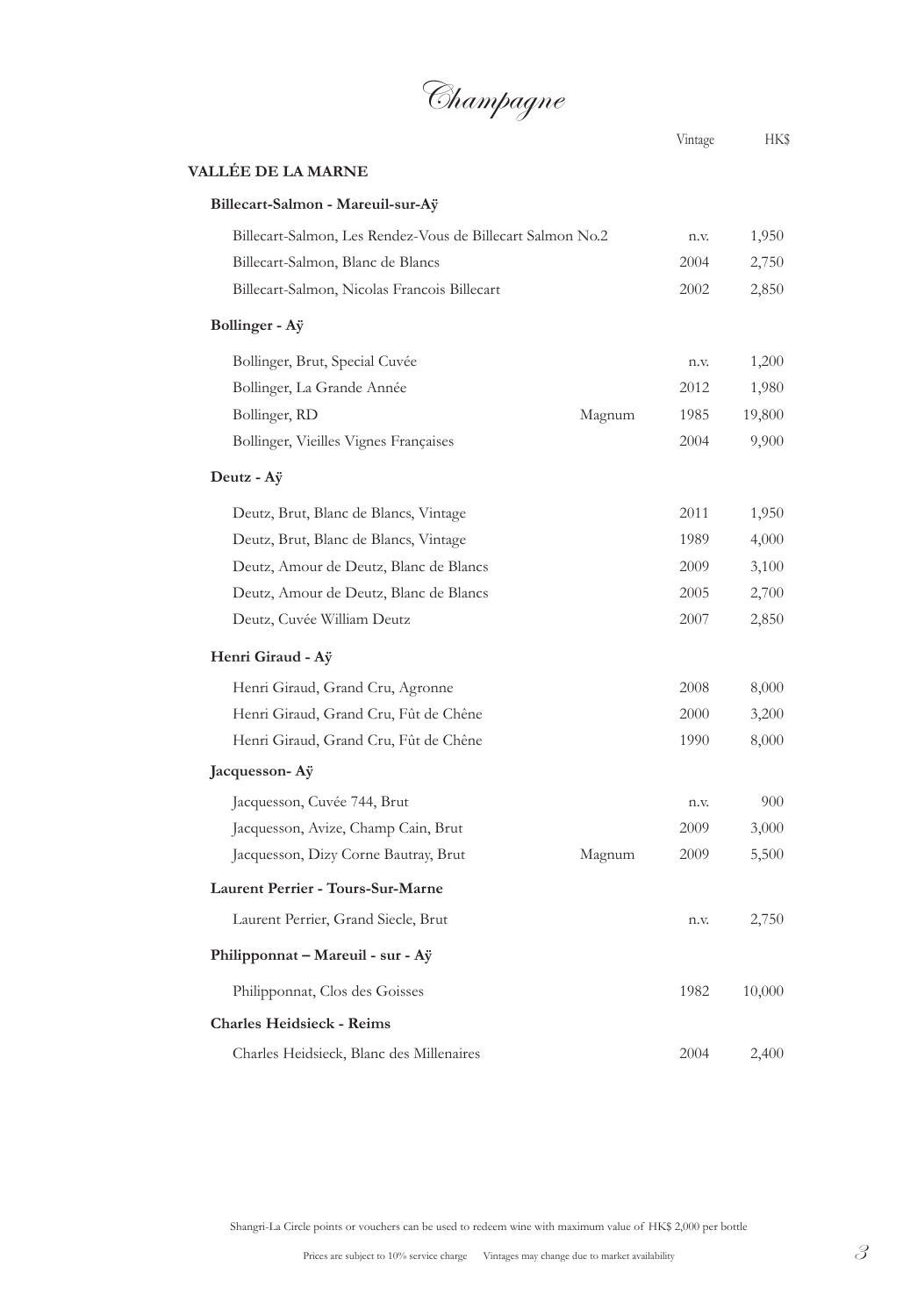Champagne

#### **MONTAGNE DE REIMS**

| Dom Pérignon - Épernay                        |        |      |        |
|-----------------------------------------------|--------|------|--------|
| Dom Pérignon, Vintage                         |        | 1976 | 11,800 |
| Francis Boulard - Faverolles-et-Coëmy         |        |      |        |
| Francis Boulard, Les Rachais, Blanc de Blancs |        | 2011 | 1,850  |
| G.H. Mumm - Reims                             |        |      |        |
| G.H. Mumm, RSRV, 4.5                          |        | n.v. | 850    |
| G.H. Mumm, RSRV, Blanc de Blancs              |        | 2014 | 1,250  |
| G.H. Mumm, RSRV, Blanc de Blancs              |        | 2012 | 1,550  |
| G.H. Mumm, RSRV, Blanc de Noirs               |        | 2009 | 1,650  |
| G.H. Mumm, Collection du Chef de Caves        | Magnum | 1990 | 6,700  |
| G.H. Mumm, Collection du Chef de Caves        | Magnum | 1985 | 8,100  |
| Henriot - Reims                               |        |      |        |
| Henriot, Blanc de Blancs                      | Magnum | n.v. | 2,600  |
| Henriot, Millesimé, Brut                      |        | 1995 | 2,100  |
| Henriot, Millesimé, Brut                      |        | 1971 | 8,200  |
| Henriot, Cuvée des Enchanteleurs, Brut        |        | 1996 | 3,200  |
| Henriot, Cuvée des Enchanteleurs, Brut        |        | 1995 | 3,000  |
| Henriot, Cuvée des Enchanteleurs, Brut        |        | 1983 | 8.500  |
| Henriot, Cuvée des Enchanteleurs, Brut        |        | 1982 | 9,800  |
| Henriot, Cuvée des Enchanteleurs, Brut        |        | 1964 | 22,000 |
| Krug - Reims                                  |        |      |        |
| Krug, Grande Cuvée                            | 37.5cl | n.v. | 1,400  |
| Krug, Grande Cuvée                            |        | n.v. | 2,100  |
| Krug, Grande Cuvée                            | Magnum | n.v. | 4,800  |
| Krug, Vintage                                 |        | 2006 | 3,990  |
| Krug, Vintage                                 |        | 1964 | 36,000 |
| Krug, Clos du Mesnil                          |        | 2004 | 15,988 |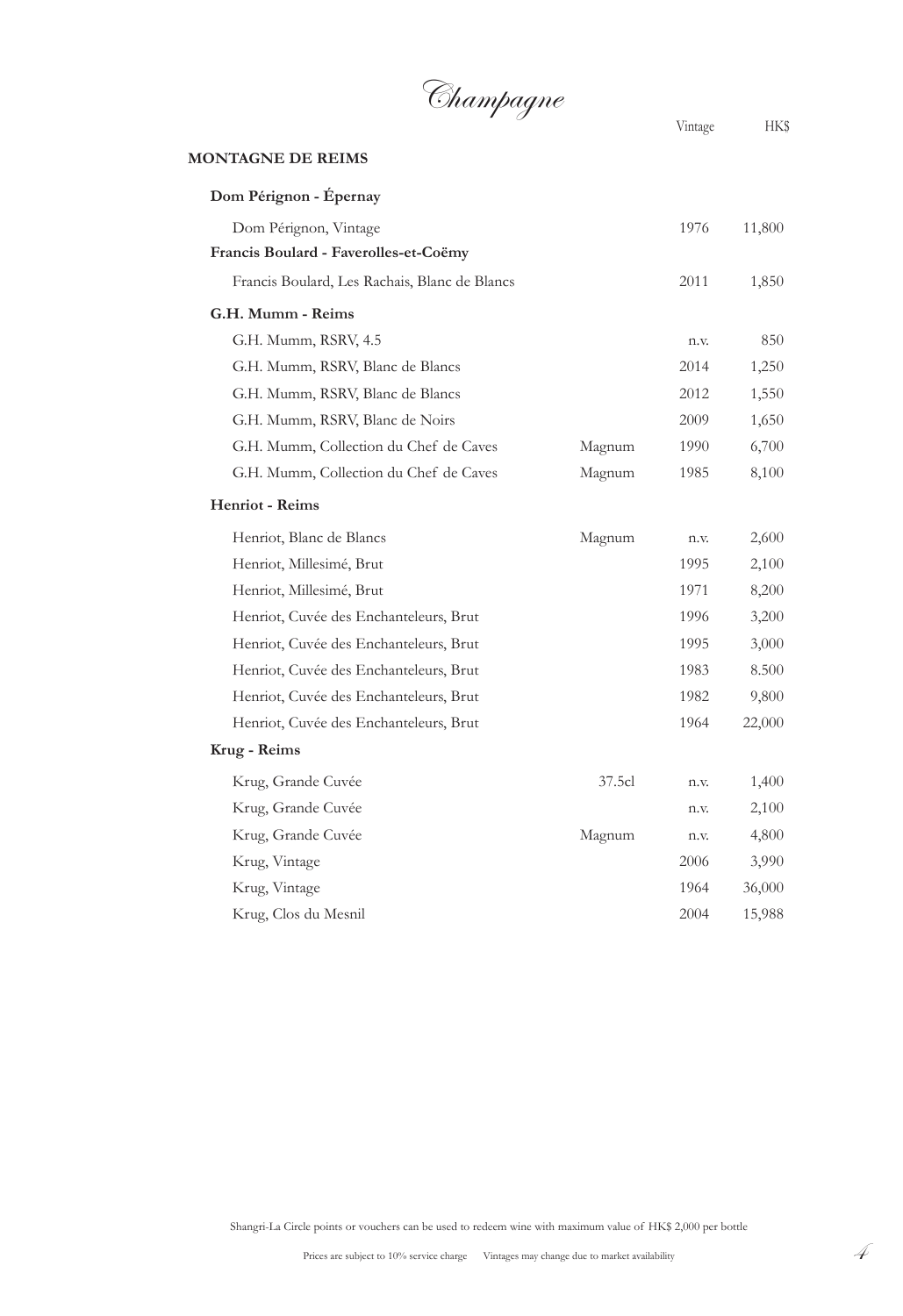

#### **MONTAGNE DE REIMS**

| <b>Lanson - Reims</b>                      |            |      |        |
|--------------------------------------------|------------|------|--------|
| Lanson Extra Age, Brut                     |            | n.v. | 1,150  |
| Lanson, Brut                               |            | 1990 | 7,200  |
| Lanson, Brut                               |            | 1988 | 7,800  |
| Lanson, Brut                               | Magnum     | 1985 | 14,880 |
| Louis Roederer - Reims                     |            |      |        |
| Louis Roederer, Brut Premier               |            | n.v. | 990    |
| Louis Roederer, Cristal Vinotheque         |            | 2000 | 18,000 |
| Louis Roederer, Cristal                    |            | 2012 | 2,950  |
| Louis Roederer, Cristal                    |            | 2008 | 4,400  |
| Louis Roederer, Cristal                    |            | 2007 | 3,800  |
| Louis Roederer, Cristal                    | Jeroboam   | 2004 | 25,000 |
| Louis Roederer, Cristal                    |            | 2002 | 5,300  |
| Louis Roederer, Cristal                    | Jeroboam   | 1999 | 27,500 |
| Moët & Chandon - Reims                     |            |      |        |
| Moët & Chandon, Brut Impérial              | Mathusalem | n.v. | 12,200 |
| Perrier Jouët - Épernay                    |            |      |        |
| Perrier Jouët, Blanc de Blancs             |            | n.v. | 1,250  |
| Perrier Jouët, Belle Époque                |            | 2011 | 3,100  |
| Perrier Jouët, Belle Époque                |            | 2008 | 3,500  |
| Perrier Jouët, Belle Époque                |            | 1996 | 4,900  |
| Perrier Jouët, Belle Époque                |            | 1985 | 8,450  |
| Perrier Jouët, Belle Époque                |            | 1982 | 9,700  |
| <b>Pommery - Reims</b>                     |            |      |        |
| Pommery, Cuvée Louise, Nature              |            | 2004 | 3,100  |
| Pommery, Cuvée Louise                      |            | 2004 | 2,800  |
| Pommery, Cuvée Louise                      |            | 2002 | 4,100  |
| Pommery, Cuvée Louise                      | Magnum     | 2000 | 6,300  |
| Pommery, Cuvée Louise                      |            | 1999 | 4,000  |
| Pommery, Cuvée Louise                      |            | 1998 | 4,100  |
| Pommery, Cuvée Louise                      |            | 1995 | 11,000 |
| Pommery, Cuvée Louise                      | Magnum     | 1990 | 23,000 |
| Pommery, Cuvée Louise, Les Millesimes d'Or |            | 1990 | 11,500 |
| Pommery, Cuvée Louise, Les Millesimes d'Or |            | 1988 | 12,500 |
| (Vranken-Pommery) Les Millesimes d'Or      |            | 1982 | 9,500  |
| (Vranken-Pommery) Les Millesimes d'Or      |            | 1976 | 12,000 |
| (Vranken-Pommery) Les Millesimes d'Or      |            | 1964 | 26,000 |
| (Vranken-Pommery) Les Millesimes d'Or      |            | 1961 | 21,000 |
| (Vranken-Pommery) Les Millesimes d'Or      | Magnum     | 1961 | 41,000 |
| (Vranken-Pommery) Les Millesimes d'Or      |            | 1962 | 31,000 |

Prices are subject to 10% service charge Vintages may change due to market availability  $\tilde{S}$ Shangri-La Circle points or vouchers can be used to redeem wine with maximum value of HK\$ 2,000 per bottle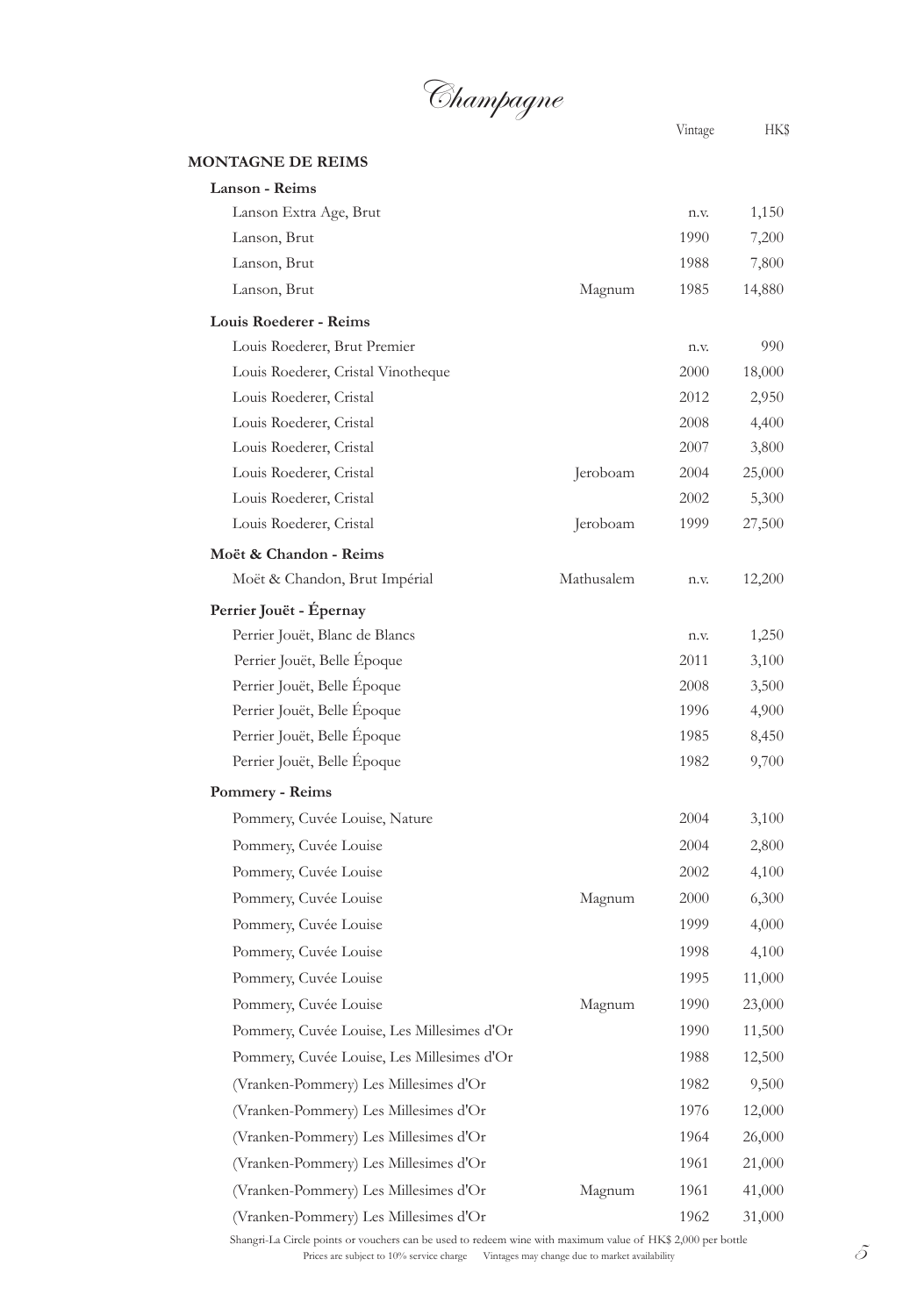Champagne

Vintage HK\$ **MONTAGNE DE REIMS Pol Roger - Epernay** Pol Roger, Cuvée Sir Winston Churchill 2002 4,300 **Ruinart - Reims** Ruinart, Blanc de Blancs n.v. 1,400 **Thienot - Reims** Thienot, Cuvée Garance 2007 1,900 **Taittinger - Reims** Taittinger Brut Réserve 580 Taittinger Comtes de Champagne, Blanc de Blancs 2006 2,500 Taittinger Comtes de Champagne, Blanc de Blancs 2007 2,250 **Veuve Clicquot Ponsardin - Reims** Veuve Clicquot Ponsardin, Yellow Label n.v. 890 Veuve Clicquot Ponsardin, Yellow Label Magnum n.v. 1,800 Veuve Clicquot Ponsardin, Yellow Label Mathusalem n.v. 8,900 **Vilmart & Cie - Rilly la Montagne** Vilmart & Cie, Coeur de Cuvée 2007 2,188 Vilmart & Cie, Coeur de Cuvée Magnum 2006 4,688 Vilmart & Cie, Coeur de Cuvée Magnum 2005 4,788 **Nicolas Feuillatte - Épernay** Nicolas Feuillatte, Cuvée Palmes d'Or Magnum 1999 5,400 **CÔTE DES BLANCS Barons de Rothschild –Vertus** Barons de Rothschild Brut, Blanc de Blancs n.v. 1,680 **Claude Cazals – Le Mesnil-sur-Oger** Claude Cazals, La Chapelle du Clos, Blanc de Blancs 2014 1,850 Claude Cazals, La Chapelle du Clos, Blanc de Blancs 2012 2,000 Claude Cazals, La Chapelle du Clos, Blanc de Blancs Magnum 2012 3,100 Claude Cazals, Clos Cazals, Blanc de Blancs Magnum 2008 4,100 Claude Cazals, Clos Cazals, Blanc de Blancs Magnum 2006 4,250 Claude Cazals, Clos Cazals, Blanc de Blancs 2005 2,950 Claude Cazals, Clos Cazals, Blanc de Blancs Magnum 2005 5,800 Claude Cazals, Clos Cazals, Blanc de Blancs 2002 2,650 Claude Cazals, Clos Cazals, Blanc de Blancs Magnum 2000 14,500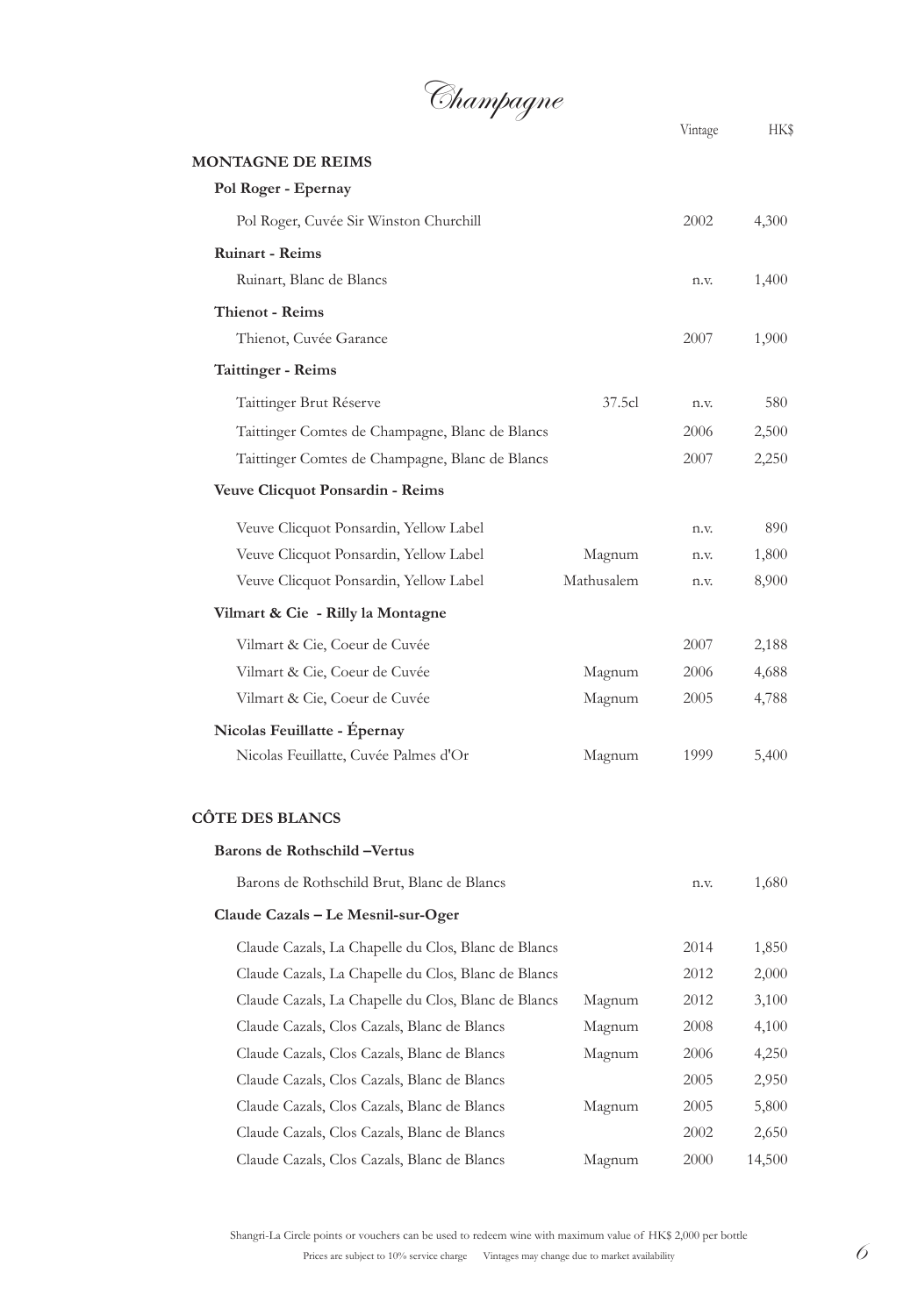

Vintage HK\$ **CÔTE DES BLANCS Delamotte– Le Mesnil-sur-Oger** Delamotte, Blanc de Blancs 2000 3,050 Delamotte, Blanc de Blancs 1999 3,100 **Jacques Selosse - Avize**  Jacques Selosse, Sous Le Mont, Blanc de Noirs, Extra Brut n.v. 5,150 Jacques Selosse, Le Bout du Clos, Blanc de Noirs, Extra Brut n.v. 5,400 Jacques Selosse, La Cote Faron, Blanc de Noirs, Extra Brut n.v. 5,600 Jacques Selosse, Exquise, Demi sec n.v. 3,200 **Larmandier Bernier - Cramant** Larmandier Bernier, Grand Cru, Vieille Vigne du Levant 2011 1,970 Larmandier Bernier, Grand Cru, Vieille Vigne de Cramant 2007 2,950 **Pierre Peters – Le Mesnil-sur-Oger** Pierre Peters, Les Chétillons 2013 2,100 **Ulysse Collin – Congy** Ulysse Collin, Les Maillons, Blanc de Noirs n.v. 2,280 **CÔTE DES BAR Boërl & Kroff - Urville** Boërl & Kroff Magnum 2006 48,000 Boërl & Kroff Magnum 1998 56,000 **Drappier - Urville** Drappier, Carte d'Or n.v. 990 Drappier, Pere Pinot n.v. 1,700 Drappier, Grande Sendrée 2008 2,950 Drappier, Grande Sendrée Immersion 2008 3,200 Drappier, Carte d'Or, Oenotheque 1979 5,800 **Jacques Lassaigne - Montgueux** Jacques Lassaigne, Le Cotet n.v. 1,580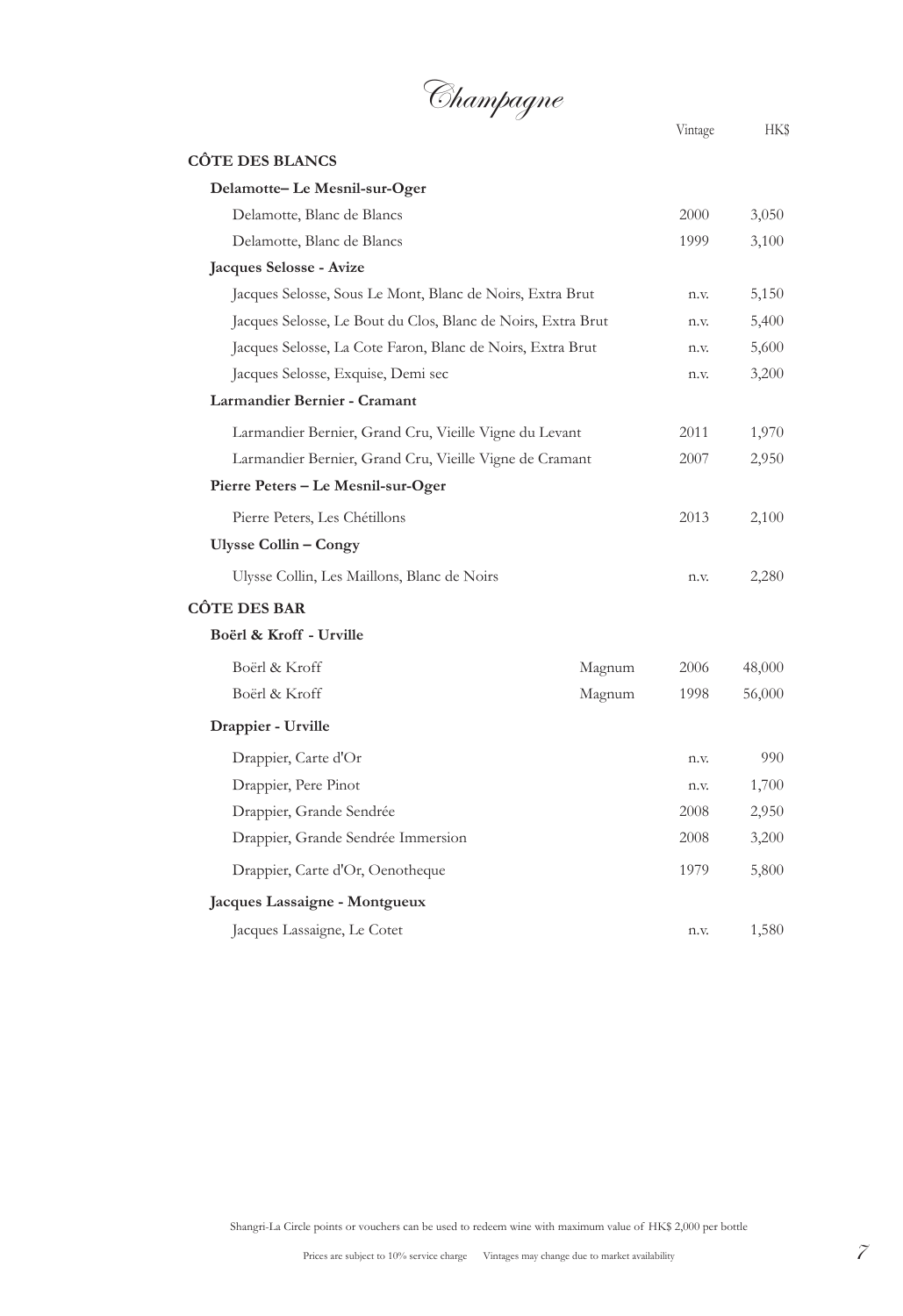Champagne - Rosé

|                                          |        | Vintage | <b>HKS</b> |
|------------------------------------------|--------|---------|------------|
| VALLÉE DE LA MARNE                       |        |         |            |
| Billecart-Salmon - Mareuil-sur-Aÿ,       |        |         |            |
| Billecart-Salmon, Brut, Rosé             |        | n.v.    | 1,460      |
| Billecart-Salmon, Cuvée Elisabeth Salmon |        | 2006    | 3,050      |
| Bollinger - Aÿ                           |        |         |            |
| Bollinger, Brut, Rosé                    |        | n.v     | 1,480      |
| Deutz - Aÿ                               |        |         |            |
| Deutz, Brut, Rosé                        |        | n.v.    | 1,200      |
| Deutz, Amour de Deutz                    |        | 2009    | 3,560      |
| <b>MONTAGNE DE REIMS</b>                 |        |         |            |
| Dom Pérignon - Épernay                   |        |         |            |
| Dom Pérignon, Rosé, Brut                 |        | 2006    | 4,250      |
| Gosset - Épernay                         |        |         |            |
| Gosset, Grand Rosé                       |        | n.v.    | 1,600      |
| G.H. Mumm - Reims                        |        |         |            |
| G.H. Mumm, Grand Cordon, Brut            |        | n.v.    | 850        |
| Krug - Reims                             |        |         |            |
| Krug, Rosé, Brut                         |        | n.v.    | 4,000      |
| Louis Roederer - Reims                   |        |         |            |
| Louis Roederer, Cristal, Brut            | Magnum | 1983    | 26,000     |
| Moët & Chandon - Reims                   |        |         |            |
| Moët & Chandon, Brut Impérial            |        | n.v.    | 1,100      |
| Perrier Jouët - Épernay                  |        |         |            |
| Perrier Jouët, Blason, Brut              |        | n.v.    | 1,950      |
| <b>Pommery-Reims</b>                     |        |         |            |
| Pommery, Apanage Brut Rosé               |        | n.v.    | 1,950      |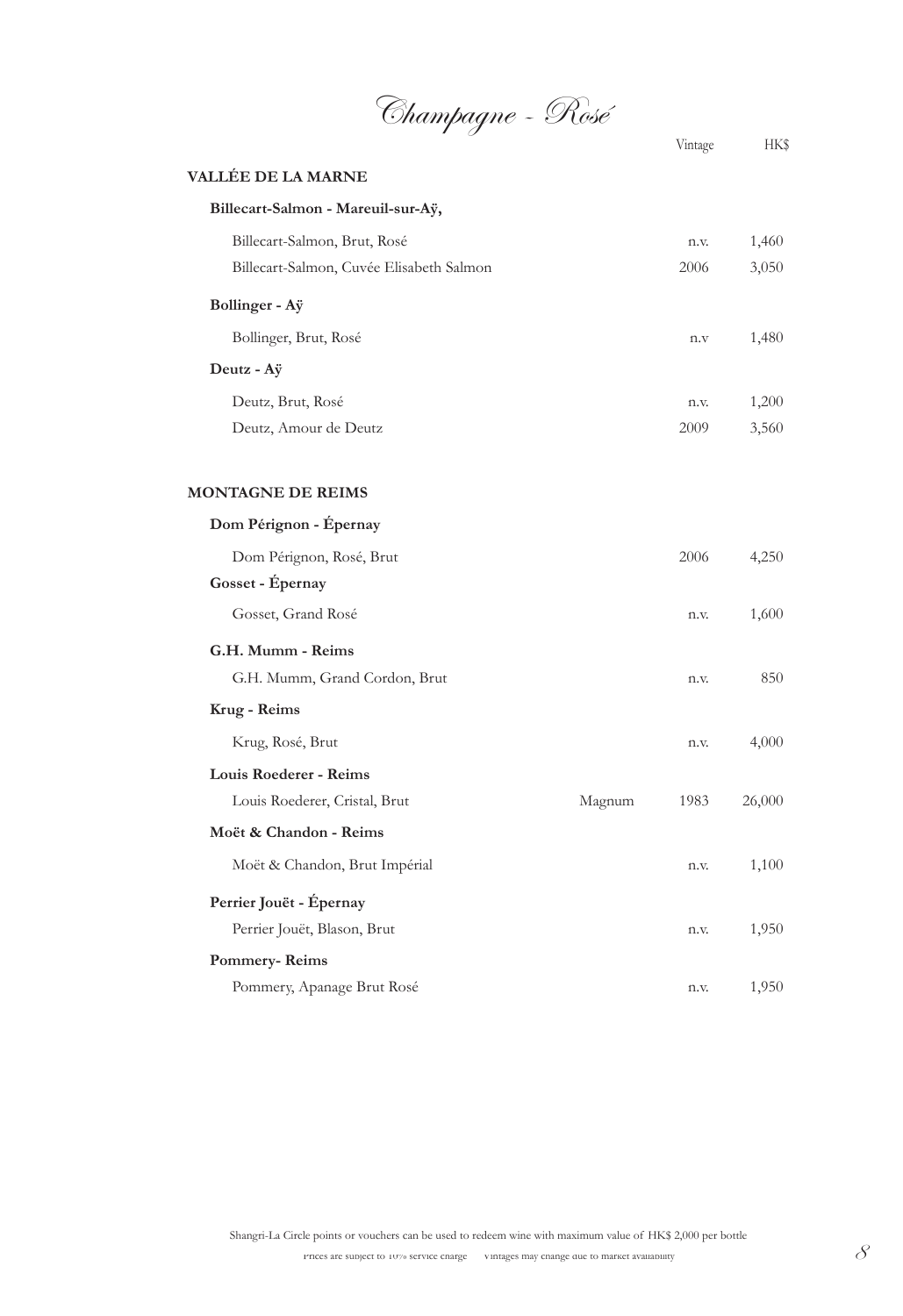Champagne - Rosé

|                                                          | Vintage | <b>HKS</b> |
|----------------------------------------------------------|---------|------------|
| <b>MONTAGNE DE REIMS</b>                                 |         |            |
| <b>Taittinger - Reims</b>                                |         |            |
| Taittinger, Brut Réserve                                 | n.v.    | 1,100      |
| <b>Ruinart - Reims</b>                                   |         |            |
| Ruinart, Rosé, Brut                                      | n.v.    | 1,250      |
| <b>Thienot - Reims</b>                                   |         |            |
| Thienot, Rosé, Brut                                      | n.v.    | 1,000      |
| <b>Veuve Clicquot Ponsardin - Reims</b>                  |         |            |
| Veuve Clicquot Ponsardin, Rosé, Brut                     | n.v.    | 1,100      |
|                                                          |         |            |
| <b>CÔTE DES BAR</b>                                      |         |            |
| <b>Edouard Duval - Buxières</b>                          |         |            |
| Saignée d'Eulalie, Extra Brut                            | n.v.    | 900        |
| Vouette et Sorbée - Buxières                             |         |            |
| Vouette et Sorbée, Rosé de Saignée de Sorbée, Extra Brut | n.v.    | 1,480      |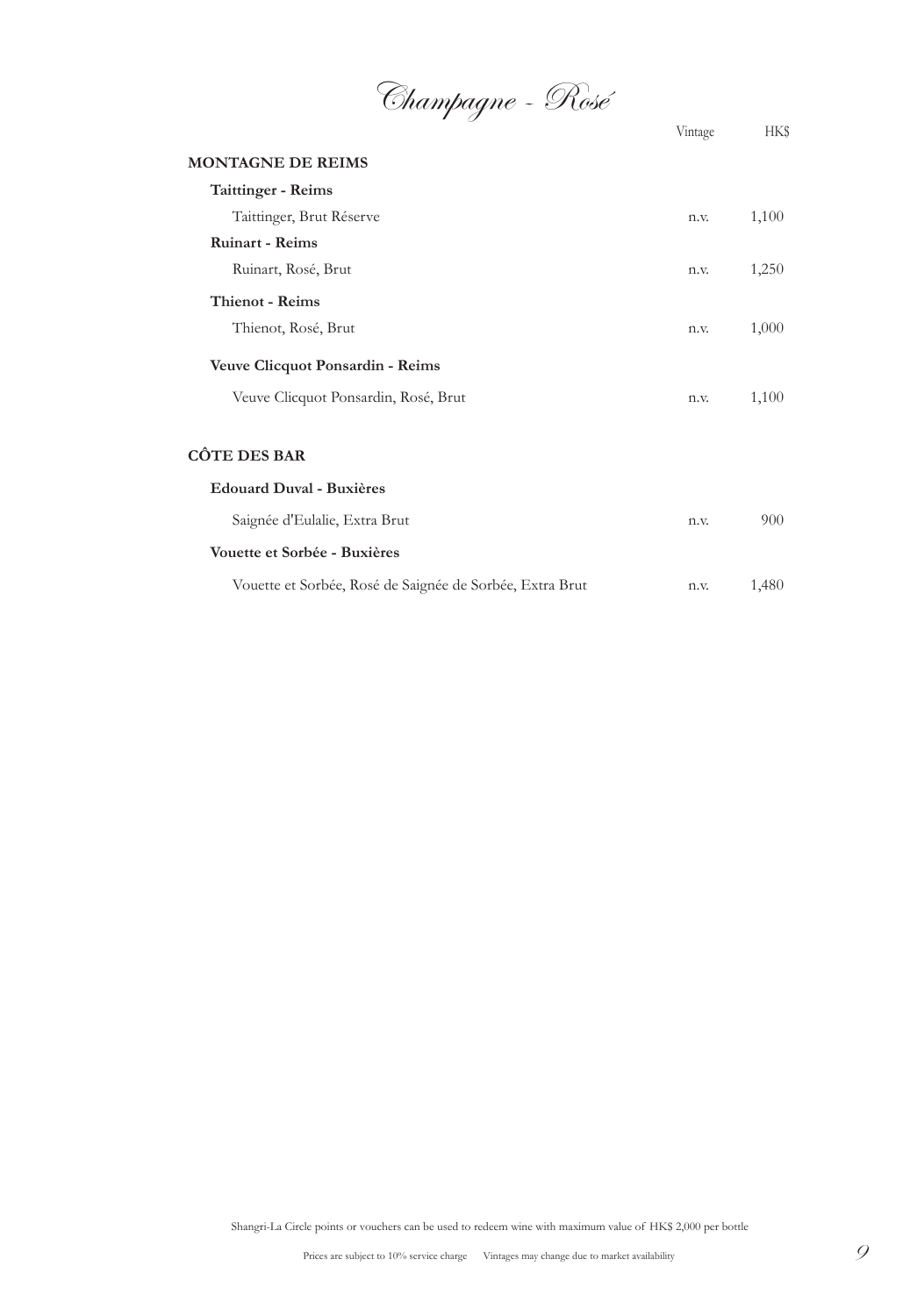Other Sparkling Wines

#### **FRANCE**

| Crémant du Jura, Domaine Tissot, Jura                      | n.v. | 890   |
|------------------------------------------------------------|------|-------|
| Rosé Frizant, Mas de Daumas Gassac                         | 2020 | 500   |
| Gastronomic Pear Cider, Eric Bordelet, Normandy            | 2012 | 600   |
| <b>ITALY</b>                                               |      |       |
| Prosecco, Argeo, Ruggeri, Veneto                           | n.v. | 380   |
| Ca' del Bosco, Cuvée Prestige                              | n.v. | 650   |
| <b>SPAIN</b>                                               |      |       |
| Cava, Reserva, Agusti Torello Mata                         | n.v. | 300   |
| Cava, Rose Trepat, Agusti Torello Mata                     | 2017 | 560   |
| Cava, Gran Reserva, Kripta, Agusti Torello Mata            | 2011 | 1,250 |
| <b>ENGLAND</b>                                             |      |       |
| Henners, Reserve, Herstmonceux                             | n.v. | 1,000 |
| Henners, Rosé, Herstmonceux                                | n.v. | 1,000 |
| Nyetimber, Classic Cuvee                                   | n.v. | 850   |
| <b>GERMANY</b>                                             |      |       |
| Deutscher Sekt, Lauffener Katzenbeisser, Rosé, Wurttenberg | 2011 | 490   |
| <b>CALIFORNIA</b>                                          |      |       |
| Roederer Estate, Quartet                                   | n.v. | 650   |
| Schramsberg Vineyards, Rosé, Calistoga                     | 2015 | 990   |
| Schramsberg Vineyards, Blanc de Blancs, Calistoga          | 2018 | 840   |
| Schramsberg Vineyards, J. Schram Brut, Calistoga           | 2008 | 2,300 |
| Schramsberg Vineyards, J. Schram Brut, Calistoga           | 2007 | 2,350 |

White Wines

France

#### **CHAMPAGNE - Côte des Bar**

### **Côteaux Champenois,**

Drappier, Trop m'en Faut, Urville n.v. 1,350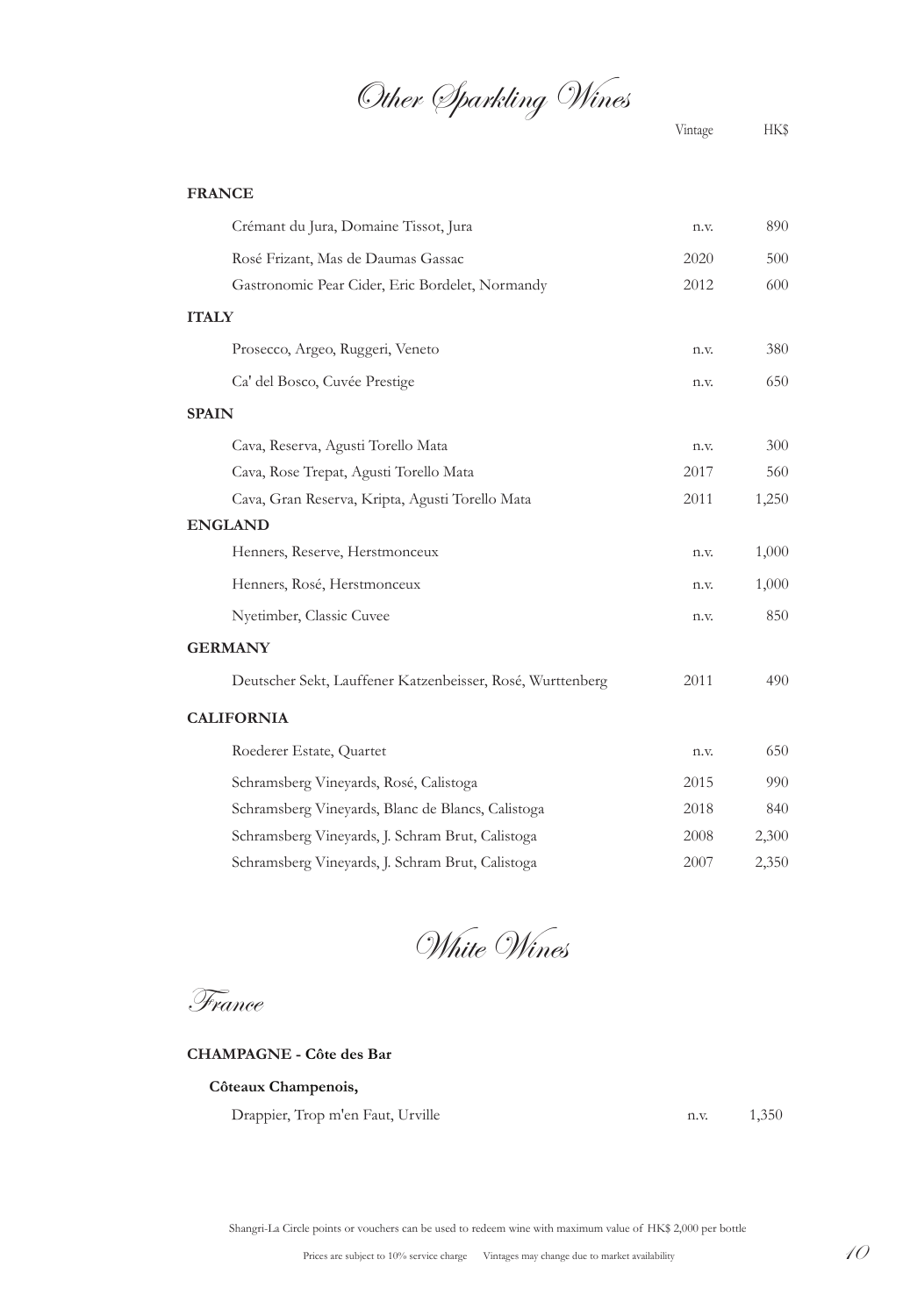# White Wines

Vintage HK\$

| <b>BURGUNDY - Regional &amp; Chablis</b> |  |
|------------------------------------------|--|
| <b>Bourgogne Blanc</b>                   |  |

| Dourgogne Diane,                             |      |       |
|----------------------------------------------|------|-------|
| Château de la Maltroye                       | 2019 | 750   |
| Domaine Benoit Ente                          | 2017 | 850   |
| Domaine Etienne Sauzet                       | 2018 | 850   |
| Domaine Etienne Sauzet                       | 2017 | 890   |
| Domaine Francois Carillon                    | 2016 | 750   |
| Jean-Marc Roulot                             | 2016 | 1,100 |
| Domaine Arnaud Ente                          | 2018 | 2,990 |
| Domaine Comte Georges de Vogüé               | 2011 | 7,000 |
| Petit Chablis,                               |      |       |
| Samuel Billaud, Sur les Clos                 | 2018 | 620   |
| Chablis,                                     |      |       |
| Domaine Eleni & Edouard Vocoret, Les Pargues | 2018 | 690   |
| Samuel Billaud, Les Grands Terroirs          | 2018 | 720   |
| Domaine Pattes Loup                          | 2017 | 820   |
| Domaine Moreau-Naudet                        | 2017 | 850   |
| Chablis 1er Cru,                             |      |       |
| Domaine Vincent Dauvissat, Les Sechets       | 2013 | 2,100 |
| Domaine Pattes Loup, Beauregard              | 2017 | 1,380 |
| Domaine Pattes Loup, Butteaux                | 2016 | 1,580 |
| Domaine Raveneau, Vaillons                   | 2012 | 3,600 |
| Domaine Raveneau, Montmains                  | 2007 | 4,250 |
| Chablis Grand Cru,                           |      |       |
| Domaine William Fèvre, Bougros               | 2015 | 1,550 |
| Domaine Vincent Dauvissat, Les Clos          | 2013 | 4,000 |
| Domaine Vincent Dauvissat, Les Clos          | 2011 | 4,500 |
| Samuel Billaud, Vaudésir                     | 2018 | 1,950 |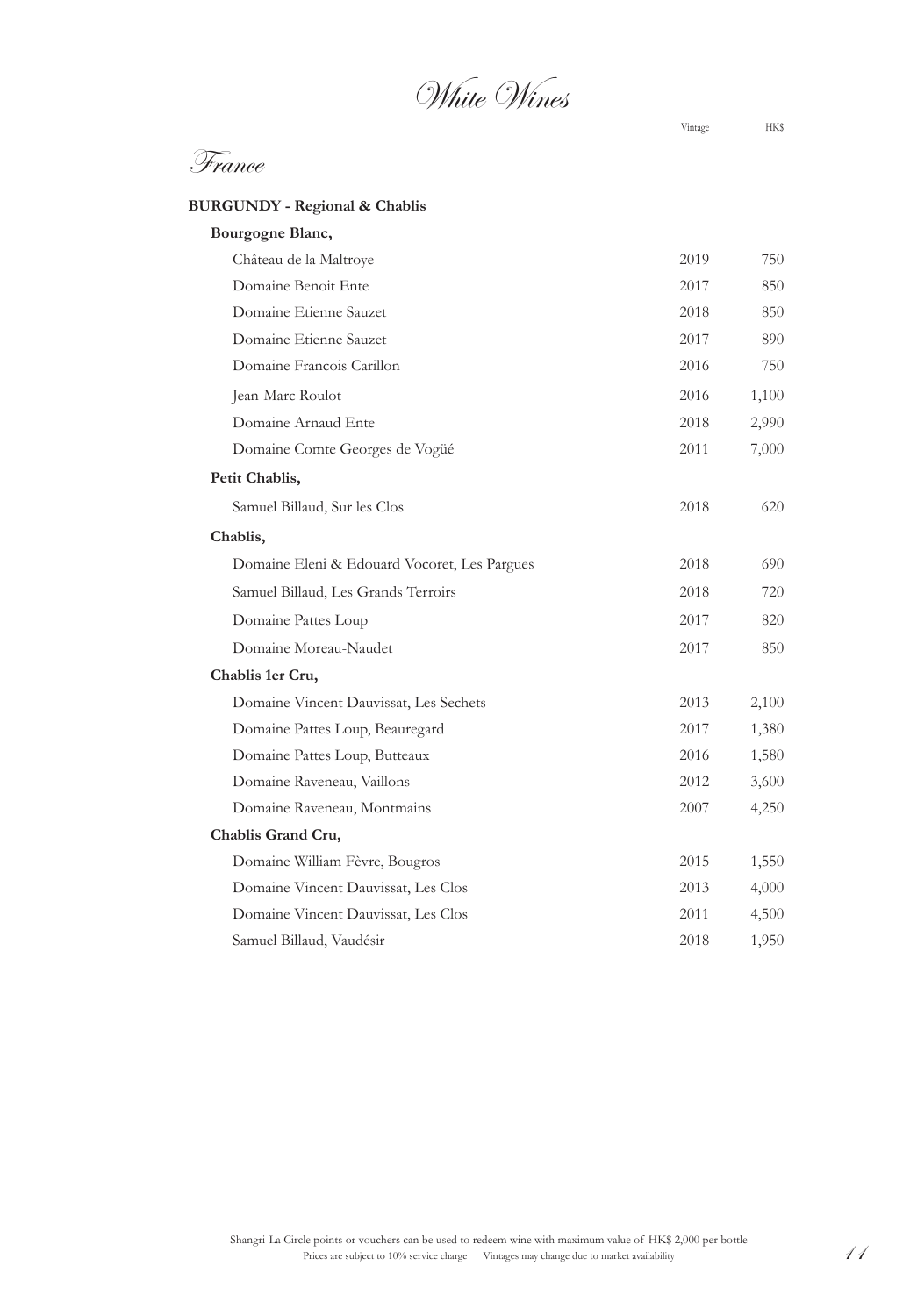White Wines

| France                                     |      |        |
|--------------------------------------------|------|--------|
| <b>BURGUNDY - Côte de Nuits</b>            |      |        |
| Marsannay,                                 |      |        |
| Domaine Jean Fournier, Clos du Roy         | 2017 | 850    |
| Morey-St-Denis 1er Cru,                    |      |        |
| Domaine Ponsot, Clos des Monts Luisants    | 2014 | 3,300  |
| Nuits-Saint-Georges,                       |      |        |
| Domaine de l'Arlot, Cuvée La Gerbotte      | 2017 | 1,150  |
| <b>BURGUNDY - Côte de Beaune</b>           |      |        |
| Hautes-Côtes de Beaune                     |      |        |
| Domaine Emmanuel Rouget                    | 2018 | 850    |
| Corton-Charlemagne Grand Cru,              |      |        |
| Domaine Bonneau du Martray                 | 2013 | 4,650  |
| Domaine Ponsot                             | 2015 | 6,900  |
| Meursault,                                 |      |        |
| Domaine Arnaud Ente, Les Petits Charrons   | 2013 | 9,500  |
| Domaine Coche Dury                         | 1998 | 13,900 |
| Domaine Coche Dury                         | 1997 | 13,900 |
| Domaine des Comtes Lafon                   | 2013 | 1,850  |
| Domaine des Comtes Lafon, Clos de la Barre | 2012 | 3,500  |
| Domaine Henri Germain                      | 2019 | 1,350  |
| Domaine Guy Roulot                         | 2011 | 3,200  |
| Domaine Guy Roulot, Les Meix Chavaux       | 2013 | 3,000  |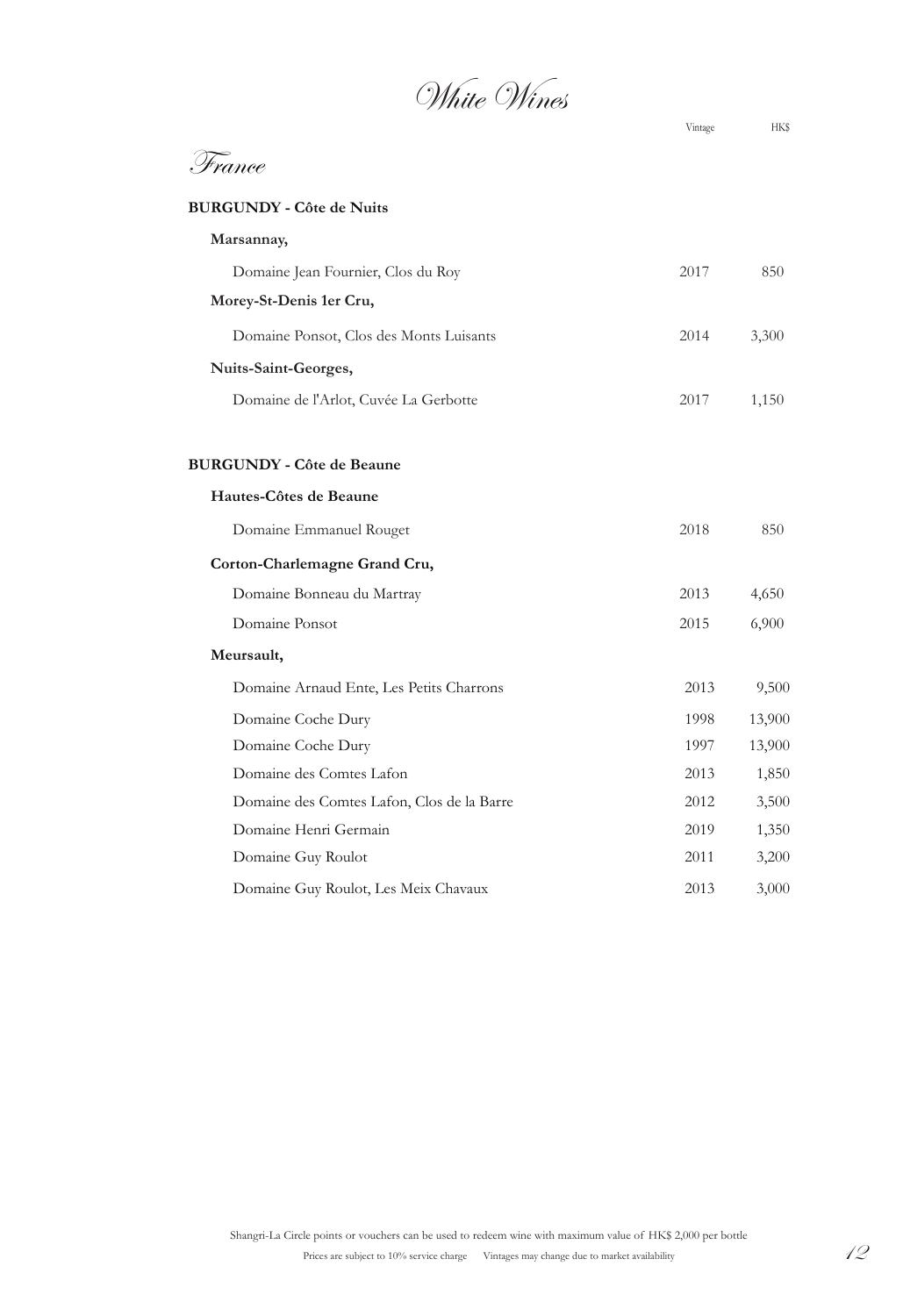White Wines

France

#### **BURGUNDY - Côte de Beaune**

#### **Meursault 1er Cru,**

| Domaine Antoine Jobard, Poruzots         | 2016 | 2,280  |
|------------------------------------------|------|--------|
| Domaine Antoine Jobard, Genevrières      | 2016 | 2,900  |
| Domaine Buisson Battault, Goutte d'Or    | 2016 | 1,900  |
| Domaine Henri Germain, Charmes           | 2019 | 1,850  |
| Maison Leroy, Les Perrières              | 2013 | 9,900  |
| Maison Leroy, Les Perrières              | 2012 | 9,900  |
| Maison Leroy, Les Perrières              | 2011 | 9,900  |
| Maison Leroy, Les Perrières              | 2010 | 10,500 |
| Maison Leroy, Les Perrières              | 2008 | 11,300 |
| Domaine Guy Roulot, Charmes              | 2007 | 8,880  |
| Domaine P. Y. Colin Morey, Les Perrières | 2017 | 4,500  |
| Puligny-Montrachet,                      |      |        |
| Domaine Etienne Sauzet                   | 2018 | 1,450  |
| Domaine Etienne Sauzet                   | 2016 | 1,500  |
| Domaine Francois Carillon                | 2015 | 1,450  |
| Domaine Jacques Carillon                 | 2018 | 1,200  |
| Domaine Jacques Carillon                 | 2013 | 1,450  |
| Domaine Jean Marc Boillot                | 2018 | 1,300  |
| Puligny-Montrachet 1er Cru,              |      |        |
| Domaine Jean Marc Boillot, Champ-Canet   | 2018 | 2,000  |
| Domaine Vincent Morey, La Truffière      | 2018 | 1,800  |
| Domaine Benoit Ente, Les Folatières      | 2013 | 3,450  |
| Domaine Dujac, Les Folatières            | 2016 | 3,850  |
| Domaine Leflaive, Les Folatières         | 2018 | 4,000  |
| Domaine Leflaive, Les Pucelles           | 2004 | 6,700  |
| Domaine Etienne Sauzet, Champ-Canet      | 2016 | 3,750  |
| Domaine Etienne Sauzet, Les Combettes    | 2012 | 3,590  |
| Domaine Francois Carillon, Les Perrieres | 2016 | 2,450  |
| Domaine Jacques Carillon, Les Perrières  | 2016 | 2,680  |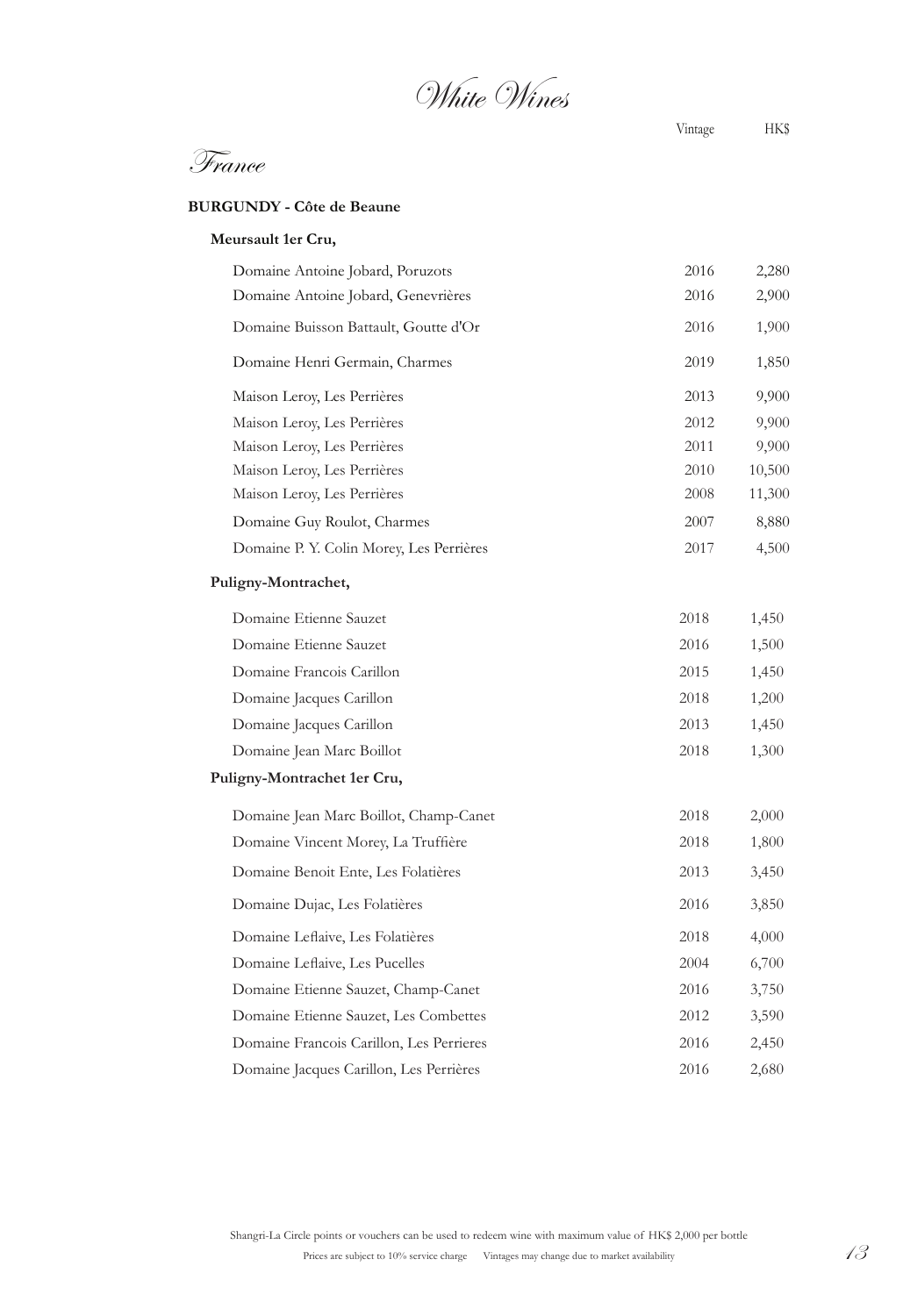White Wines

France

#### **BURGUNDY - Côte de Beaune**

| Chassagne-Montrachet,                         |        |      |        |
|-----------------------------------------------|--------|------|--------|
| Domaine Caroline Morey, Chambres              |        | 2018 | 1,850  |
| Domaine Jean-Marc Morey                       |        | 2014 | 1,200  |
| Domaine Joseph Colin                          |        | 2018 | 1,500  |
| Domaine Hubert Lamy, Le Concis du Champs      |        | 2018 | 1,580  |
| Domaine Paul Pillot, Les Mazures              |        | 2019 | 1,200  |
| Domaine Paul Pillot, Les Mazures              |        | 2018 | 1,180  |
| Chassagne-Montrachet 1er Cru,                 |        |      |        |
| Château de la Maltroye, Morgeot Vigne Blanche | Magnum | 2009 | 3,000  |
| Domaine Caroline Morey, Les Caillerets        |        | 2017 | 3,000  |
| Domaine Caroline Morey, Les Caillerets        |        | 2014 | 2,380  |
| Domaine Caroline Morey, Les Chaumées          |        | 2017 | 2,650  |
| Domaine Jean-Marc Morey, Les Chenevottes      |        | 2015 | 1,550  |
| Domaine Michel Niellon, Les Chaumées          |        | 2018 | 2,350  |
| Domaine Paul Pillot, Les Champs-Gains         |        | 2017 | 1,850  |
| Domaine Ramonet, Boudriotte                   |        | 2016 | 2,650  |
| Chevalier-Montrachet Grand Cru,               |        |      |        |
| Bouchard Père & Fils, La Cabotte              |        | 2008 | 9,000  |
| Louis Jadot                                   | Magnum | 2000 | 14,000 |
| Louis Latour, Les Demoiselles                 |        | 2014 | 4,900  |
| Domaine Leflaive                              |        | 2004 | 19,000 |
| Domaine Leflaive                              |        | 1997 | 20,000 |
| Batard-Montrachet Grand Cru,                  |        |      |        |
| Domaine d'Eugénie                             |        | 2017 | 7,000  |
| Domaine Fontaine Gagnard                      |        | 2012 | 7,800  |
| Domaine Jean Marc Boillot                     |        | 2013 | 5,100  |
| Bienvenue Batard-Montrachet Grand Cru,        |        |      |        |
| Domaine Leflaive                              |        | 1994 | 14,000 |
| Domaine Leflaive                              |        | 1991 | 13,500 |
| Le Montrachet Grand Cru,                      |        |      |        |
| Domaine de la Romanée-Conti                   |        | 1998 | 69,900 |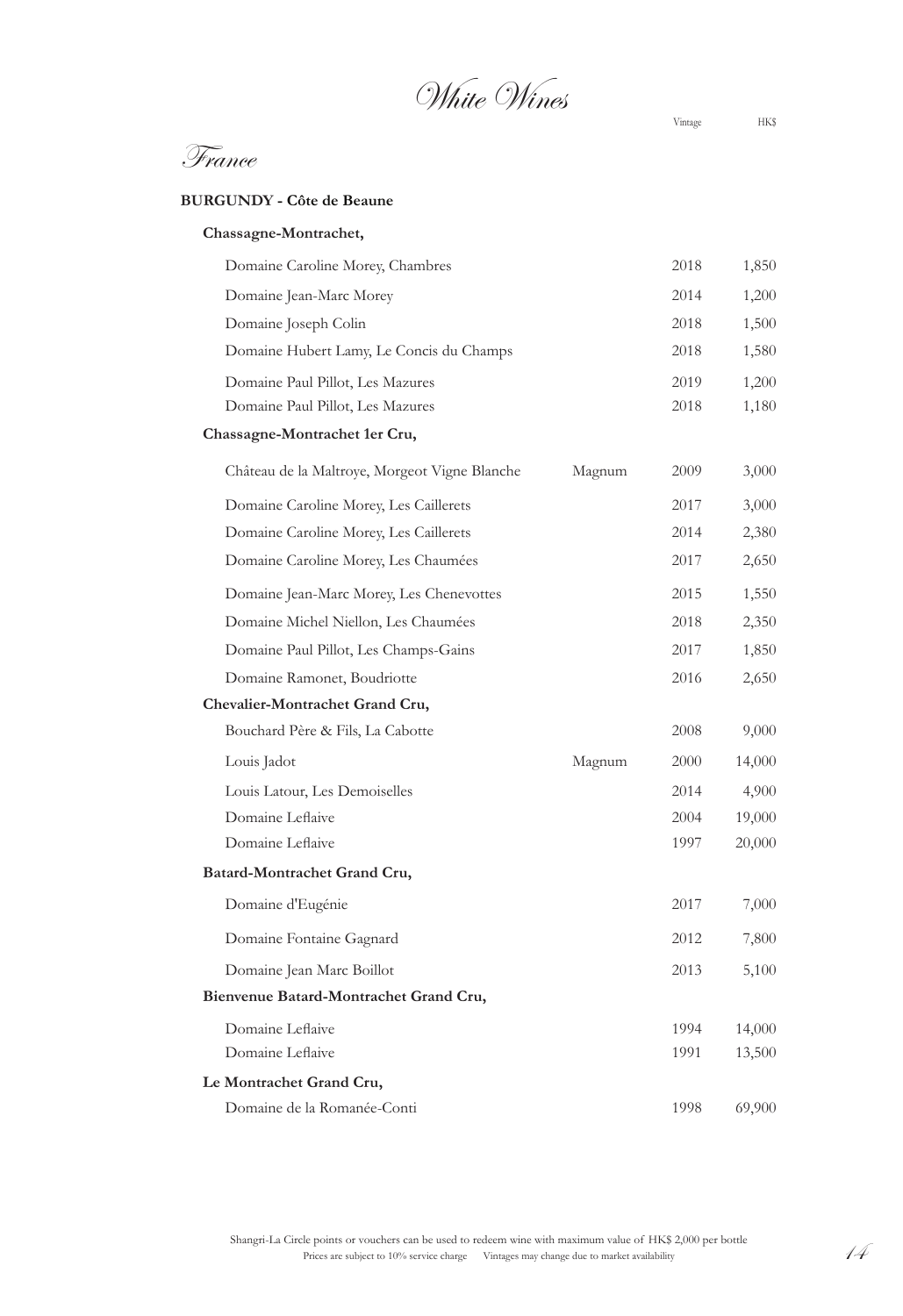White Wines

| France |
|--------|
|        |

#### **BURGUNDY - Côte de Beaune**

| Savigny-les -Beaune,                         |      |       |
|----------------------------------------------|------|-------|
| Domaine Vincent Girardin                     | 2015 | 850   |
| Beaune 1er Cru,                              |      |       |
| Clos de Mouches, Joseph Drouhin              | 2019 | 2,450 |
| Saint-Aubin,                                 |      |       |
| Domaine Hubert Lamy, La Princée              | 2018 | 920   |
| Domaine Joseph Colin, Compendium             | 2018 | 980   |
| Saint-Aubin 1er Cru,                         |      |       |
| Domaine Hubert Lamy, Clos de la Chatenière   | 2018 | 1,440 |
| <b>BURGUNDY - Chalonnais &amp; Maconnais</b> |      |       |
| Bouzeron Aligoté,                            |      |       |
| De Villaine                                  | 2015 | 650   |
| Rully 1er Cru,                               |      |       |
| Domaine Christophe Grandmougin, Marissou     | 2017 | 980   |
| Mâcon,                                       |      |       |
| Domaine Pierre Vessigaud, Mâcon-Fuissé       | 2018 | 695   |
| Domaine Ramonet, Mâcon-Péronne               | 2017 | 790   |
| Pouilly-Fuissé,                              |      |       |
| Bouchard Père & Fils                         | 2018 | 650   |
| Domaine Robert Denogent, Les Cras            | 2018 | 1,250 |
| Domaine Robert Denogent, Les Cras            | 2017 | 1,150 |
| Pouilly-Vinzelles,                           |      |       |
| Domaine La Soufrandière                      | 2018 | 950   |
| Viré Clessé,                                 |      |       |
| Les Héritiers du Comte Lafon                 | 2017 | 820   |
| <b>JURA</b>                                  |      |       |
| Arbois                                       |      |       |
| Domaine Frederic Lornet, Blanc Nature        | 2017 | 680   |
| Domaine Frederic Lornet, Blanc Nature        | 2010 | 600   |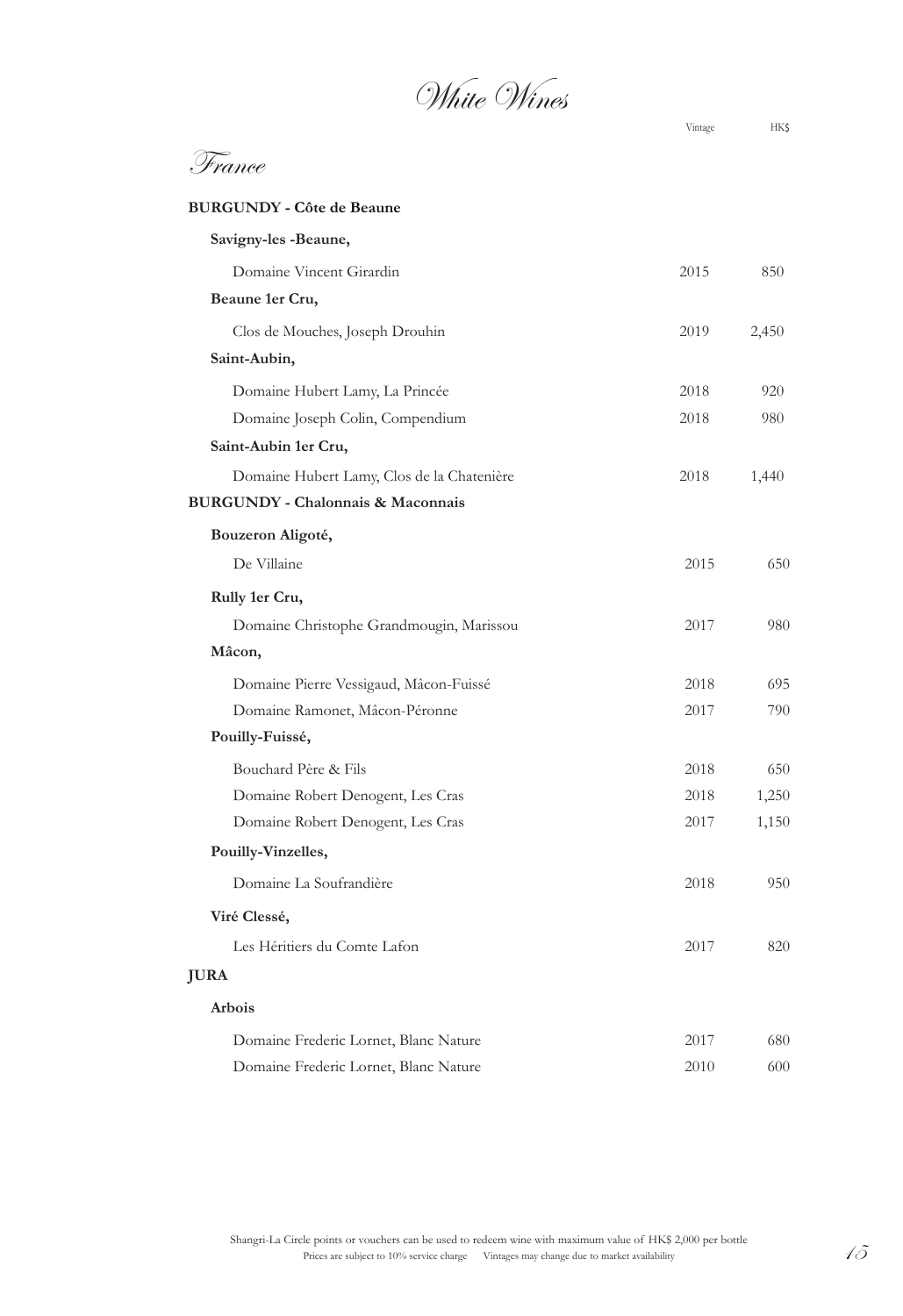White Wines

## France

| <b>JURA</b> |
|-------------|
|-------------|

| Château Chalon - Vin Jaune                                   |      |      |       |
|--------------------------------------------------------------|------|------|-------|
| Domaine Frederic Lornet                                      | 62cl | 2012 | 1,400 |
| Domaine Frederic Lornet                                      | 62cl | 2005 | 1,300 |
| Domaine Tissot                                               | 62cl | 2011 | 2,300 |
| Côte du Jura,                                                |      |      |       |
| Domaine Jean-François Ganevat, Marnes Bleues                 |      | 2012 | 2,550 |
| Domaine Jean-François Ganevat, Les Chalasses Vieilles Vignes |      | 2011 | 2,150 |
| Domaine Jean-François Ganevat, Les Vignes de mon Père        |      | 2004 | 7,650 |
| Domaine Tissot, En Barberon                                  |      | 2016 | 1,250 |
| <b>ALSACE</b>                                                |      |      |       |
| Alsace,                                                      |      |      |       |
| Domaine Marcel Deiss, Burg                                   |      | 1998 | 3,300 |
| Domaine Marcel Deiss, Grasberg                               |      | 1998 | 3,450 |
| Alsace Grand Cru,                                            |      |      |       |
| Domaine Marcel Deiss, Shoenenbourg                           |      | 1997 | 3,600 |
| <b>Alsace Riesling,</b>                                      |      |      |       |
| Famille Hugel, Tradition                                     |      | 2011 | 680   |
| Domaine Trimbach, Cuvée Frédéric Emile                       |      | 2012 | 1,650 |
| Domaine Trimbach, Cuvée Frédéric Emile                       |      | 1983 | 3,600 |
| <b>Alsace Pinot Gris,</b>                                    |      |      |       |
| Domaine Weinbach, Cuvée Ste Catherine                        |      | 2018 | 990   |
| Le Fromenteau, Josmeyer                                      |      | 2015 | 540   |
| <b>Alsace Grand Cru Riesling</b>                             |      |      |       |
| Domaine Paul Blanck, Furstentum, Vieilles Vignes             |      | 1989 | 2,200 |
| Domaine Trimbach, Rosacker, Clos Ste Hune                    |      | 2013 | 3,850 |
| Domaine Trimbach, Rosacker, Clos Ste Hune                    |      | 2005 | 5,990 |
| Domaine Trimbach, Rosacker, Clos Ste Hune                    |      | 2004 | 4,890 |
| Domaine Trimbach, Rosacker, Clos Ste Hune                    |      | 2002 | 4,550 |
| Domaine Trimbach, Rosacker, Clos Ste Hune                    |      | 2000 | 6,900 |
| Domaine Trimbach, Rosacker, Clos Ste Hune                    |      | 1996 | 3,900 |
| Domaine Trimbach, Rosacker, Clos Ste Hune                    |      | 1992 | 7,500 |
| Domaine Trimbach, Rosacker, Clos Ste Hune                    |      | 1991 | 6,950 |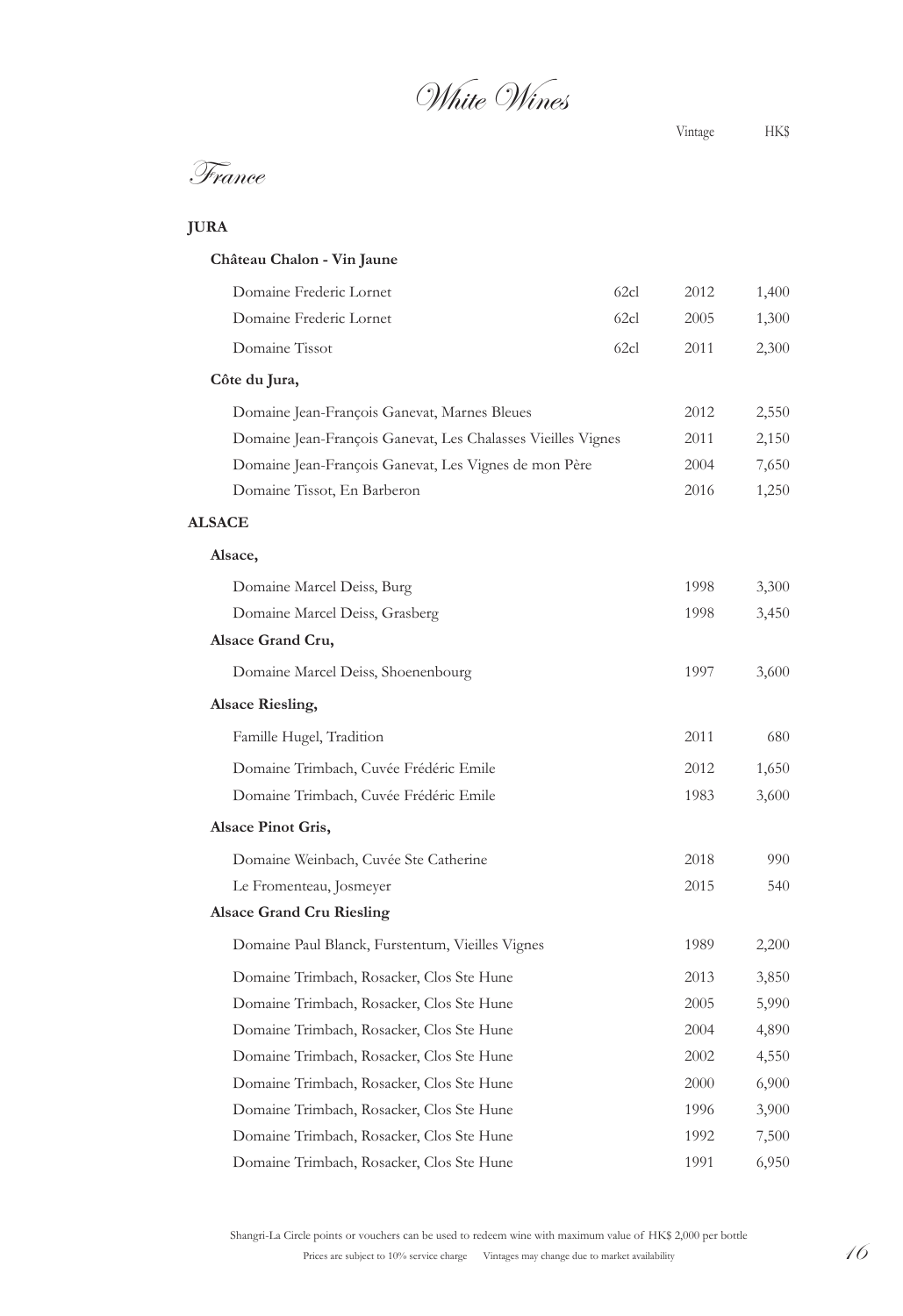White Wines

| <sup>b</sup> rance                        |      |       |
|-------------------------------------------|------|-------|
| <b>RHÔNE VALLEY - North</b>               |      |       |
| Les Vins de Viennes, Taburnum             | 2004 | 900   |
| Condrieu,                                 |      |       |
| Château Grillet, La Carthery              | 2018 | 2,850 |
| Domaine Georges Vernay, Coteaux de Vernon | 2016 | 2,600 |
| Château Grillet,                          |      |       |
| Château Grillet                           | 2017 | 5,900 |
| Château Grillet                           | 2015 | 5,200 |
| Château Grillet                           | 2007 | 2,850 |
| Saint - Joseph,                           |      |       |
| Domaine Coursodon, Silice                 | 2019 | 990   |
| Stéphane Montez                           | 2017 | 890   |
| Hermitage,                                |      |       |
| Domaine Jean-Louis Chave                  | 2015 | 4,600 |
| Domaine Jean-Louis Chave                  | 2014 | 3,800 |
| Domaine Jean-Louis Chave                  | 2003 | 4,900 |
| Paul Jaboulet Aine, La Chapelle           | 2014 | 3,500 |
| Paul Jaboulet Aine, La Chapelle           | 2010 | 3,800 |
| <b>RHÔNE VALLEY - South</b>               |      |       |
| Cairanne,                                 |      |       |
| Domaine Marcel Richaud                    | 2019 | 880   |

Prices are subject to 10% service charge Vintages may change due to market availability 17 Shangri-La Circle points or vouchers can be used to redeem wine with maximum value of HK\$ 2,000 per bottle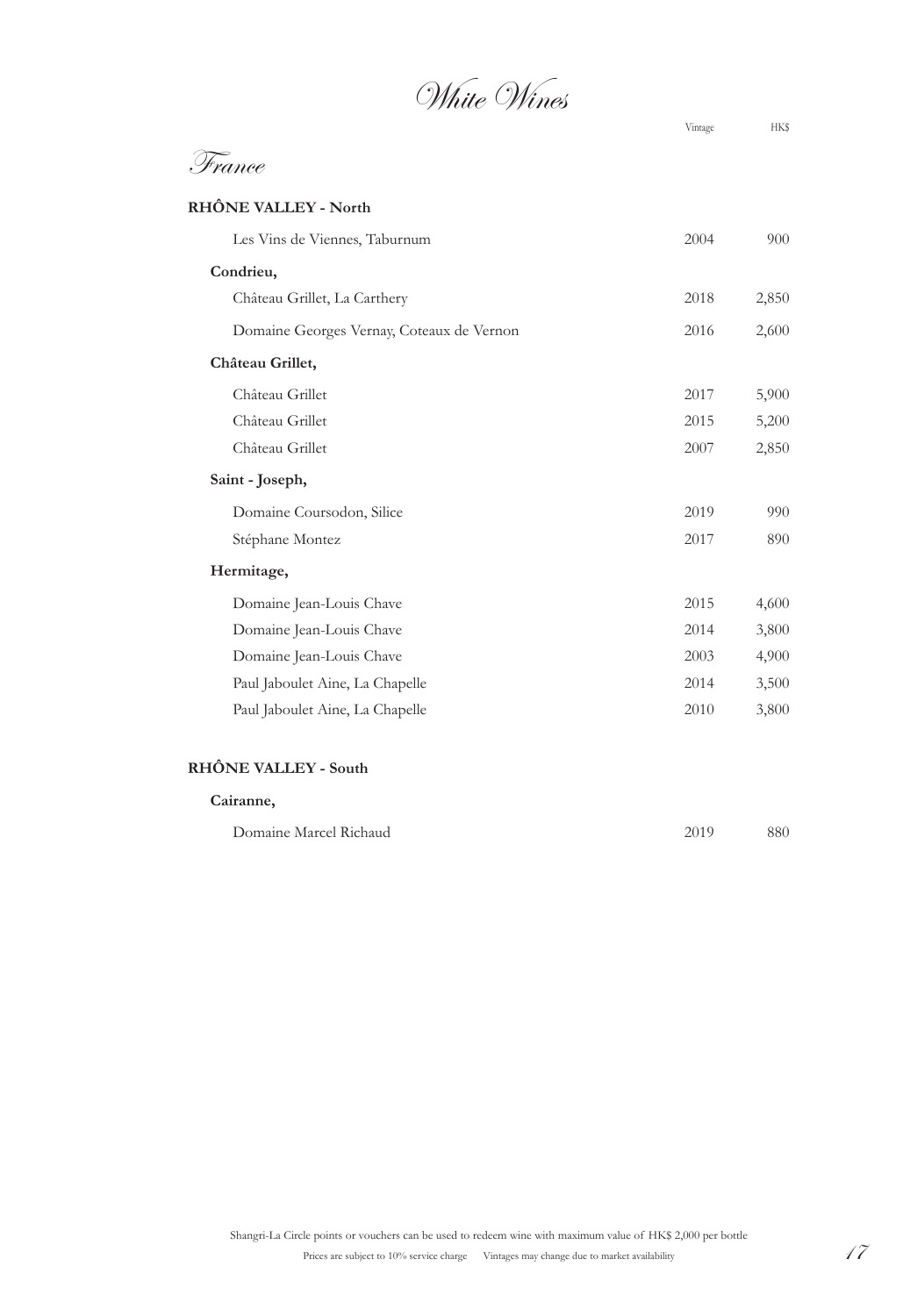White Wines

|                                                        | Vintage | HKS   |
|--------------------------------------------------------|---------|-------|
| France                                                 |         |       |
| <b>LOIRE - Muscadet</b>                                |         |       |
| Muscadet Sèvre & Maine,                                |         |       |
| Domaine de L'Ecu, Cuvée Granite                        | 2014    | 600   |
| <b>LOIRE</b> - Fiefs Vendéens                          |         |       |
| Fiefs Vendéens,                                        |         |       |
| Domaine Saint Nicolas, Les Clous                       | 2015    | 550   |
| LOIRE - Anjou                                          |         |       |
| Anjou Blanc,                                           |         |       |
| Domaine Mosse, Les Bonnes Blanches                     | 2017    | 880   |
| Domaine Pithon Paillé, Côteaux des Treilles            | 2012    | 1,350 |
| Domaine Thibaud Boudignon, A François(e)               | 2018    | 950   |
| Saumur Blanc,                                          |         |       |
| Domaine Arnaud Lambert, Coulée de St-Cyr               | 2016    | 880   |
| Domaine Arnaud Lambert, Clos David                     | 2017    | 880   |
| Domaine Guiberteau                                     | 2015    | 600   |
| Domaine Guiberteau, Brézé                              | 2014    | 1,450 |
| Domaine des Roches Neuves, Thierry Germain, L'Insolite | 2017    | 780   |
| Domaine des Roches Neuves, Thierry Germain, Terres     | 2016    | 1,480 |
| Savennières,                                           |         |       |
| Château Soucherie, Clos des Perrieres                  | 2013    | 800   |
| Domaine FL, La Croix Picot                             | 2012    | 720   |
| Domaine Thibaud Boudignon, Clos de Frémine             | 2018    | 1,320 |
| Savennières Clos de La Coulée de Sérrant,              |         |       |
| Coulée de Serrant, Nicolas Joly                        | 2008    | 2,100 |
| Coulée de Serrant, Nicolas Joly                        | 1997    | 1,800 |
| Coulée de Serrant, Nicolas Joly                        | 1994    | 2,000 |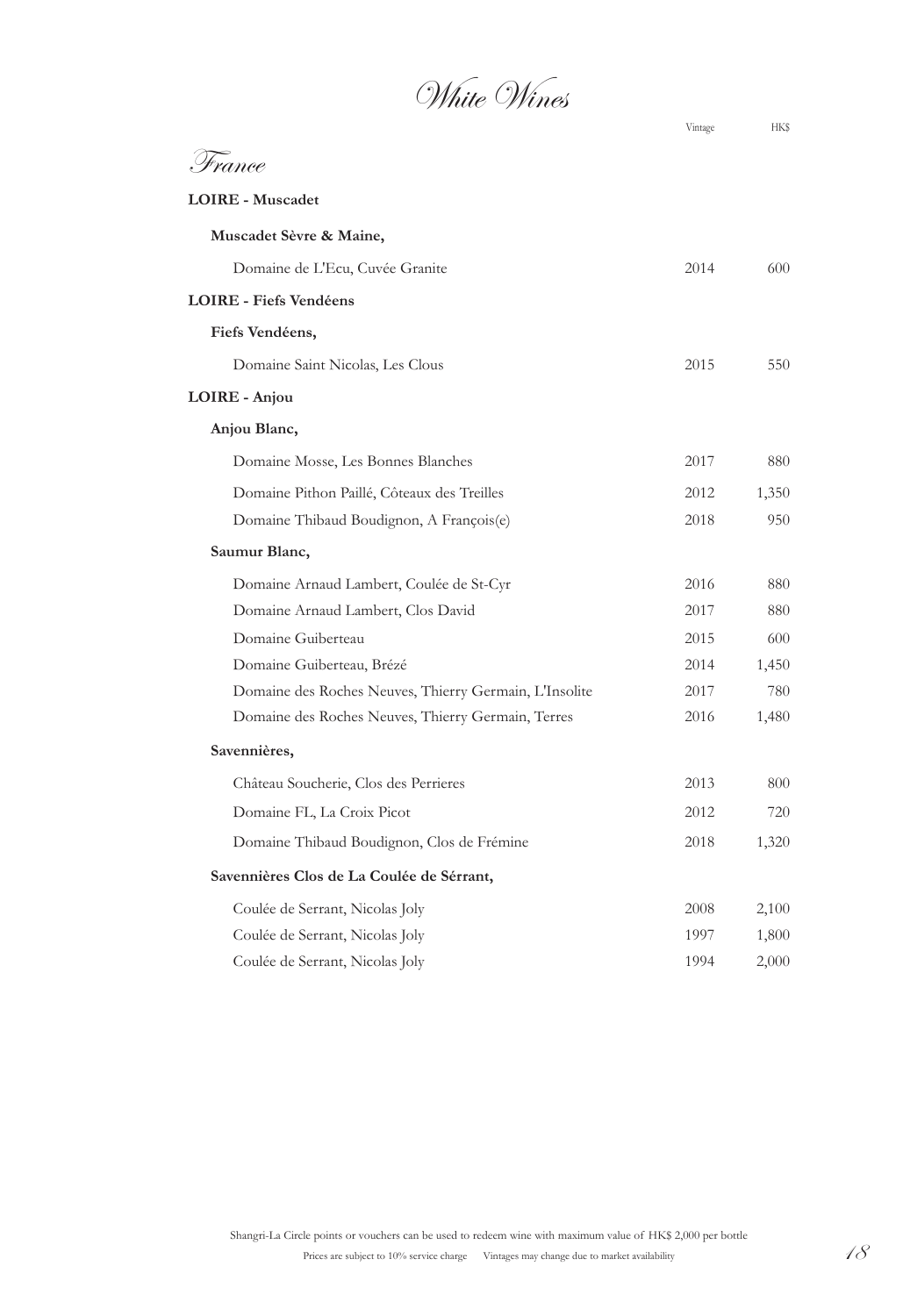White Wines

France

Vintage HK\$

#### **LOIRE - Touraine**

| Montlouis sur Loire Sec, |
|--------------------------|
|--------------------------|

| Francois Chidaine, Les Argiles          | 2015 | 720   |
|-----------------------------------------|------|-------|
| La Taille aux Loups, Clos de Mosny      | 2018 | 990   |
| Vouvray,                                |      |       |
| Domaine Bourillon Dorleans, Oppidum     | 2009 | 1,950 |
| Domaine François Pinon, Les Déronnières | 2018 | 790   |
| Domaine François Pinon, Silex Noir      | 2017 | 850   |
| Domaine Huet, Clos du Bourg             | 2018 | 900   |
| Domaine Huet, Le Mont                   | 1995 | 1,820 |

#### **LOIRE - Center**

#### **Pouilly-Fumé,**

| Henri Bourgeois                         | Jeroboam | 2018 | 3,200 |
|-----------------------------------------|----------|------|-------|
| Henri Bourgeois, La Demoiselle          |          | 2014 | 1,480 |
| Henri Bourgeois, La Demoiselle          |          | 2013 | 1,490 |
| Henri Bourgeois, La Demoiselle          |          | 2012 | 1,550 |
| Henri Bourgeois, La Demoiselle          |          | 2011 | 1,590 |
| Henri Bourgeois, La Demoiselle          |          | 2010 | 1,620 |
| Didier Dagueneau, Blanc Fume de Pouilly |          | 2018 | 1,650 |
| Didier Dagueneau, Buisson Renard        |          | 2018 | 1,850 |
| Didier Dagueneau, Buisson Renard        | Magnum   | 2018 | 3,650 |
| Didier Dagueneau, Buisson Renard        |          | 2016 | 1,750 |
| Didier Dagueneau, Le Mont Damne         |          | 2018 | 3,400 |
| Didier Dagueneau, Le Mont Damne         | Magnum   | 2018 | 5,500 |
| Didier Dagueneau, Pur Sang              |          | 2018 | 2,200 |
| Didier Dagueneau, Pur Sang              | Magnum   | 2018 | 3,950 |
| Didier Dagueneau, Pur Sang              |          | 2017 | 2,350 |
| Didier Dagueneau, Pur Sang              |          | 2009 | 2,850 |
| Didier Dagueneau, Silex                 |          | 2018 | 3,650 |
| Didier Dagueneau, Silex                 | Magnum   | 2018 | 5,200 |
| Didier Dagueneau, Silex                 |          | 2017 | 2,800 |
| Didier Dagueneau, Silex                 |          | 2014 | 2,290 |
| Didier Dagueneau, Silex                 |          | 2013 | 2,400 |
| Didier Dagueneau, Silex                 |          | 2005 | 5,580 |
| Michel Redde, Majorum                   |          | 2012 | 1,650 |
| Michel Redde, Barre à Mine              | Magnum   | 2017 | 2,350 |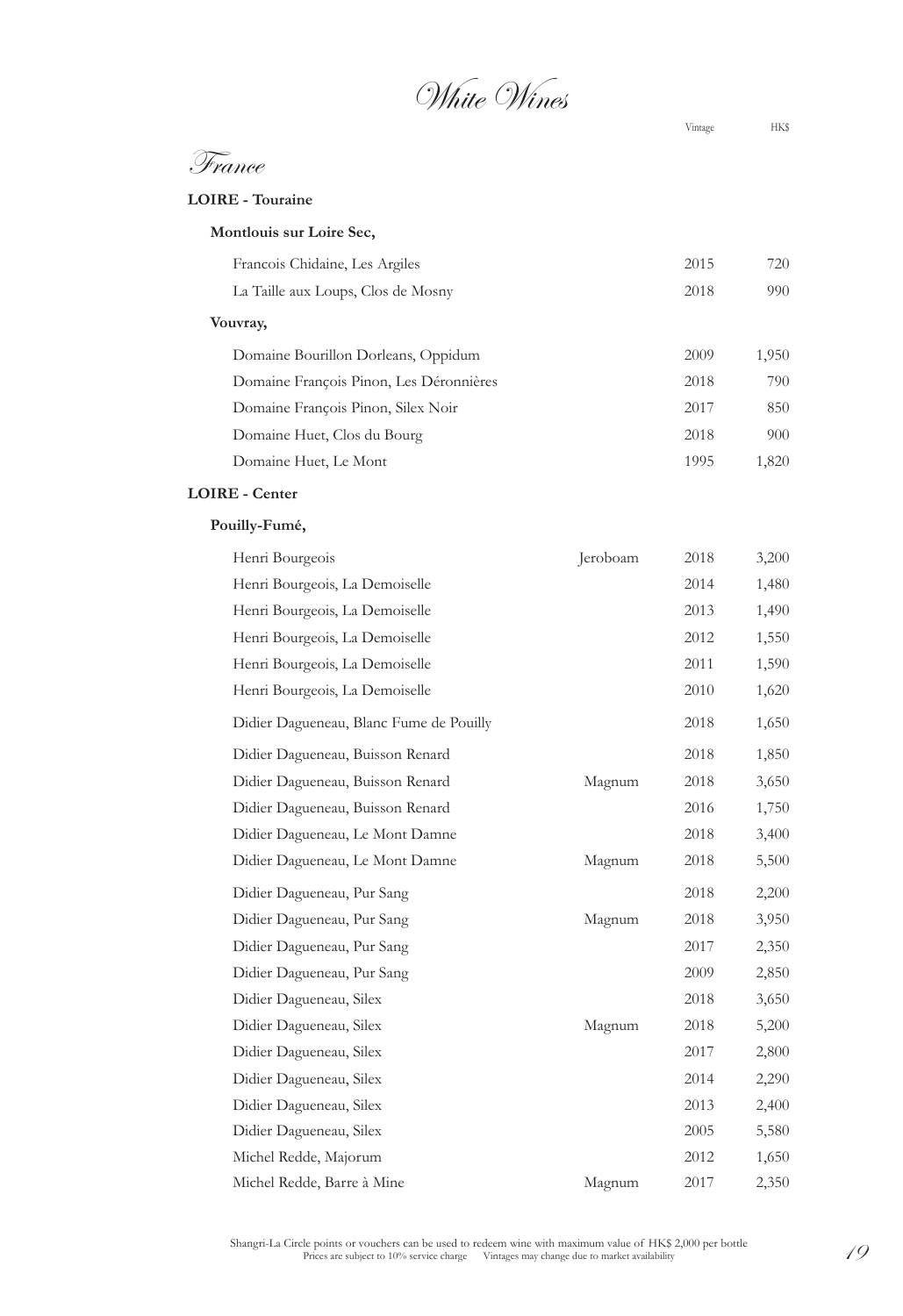White Wines

Vintage HK\$

France

#### **LOIRE - Center**

**Sancerre,**

| Henri Bourgeois, La Bourgeoise              |        | 2014 | 1,560 |
|---------------------------------------------|--------|------|-------|
| Henri Bourgeois, La Bourgeoise              | Magnum | 2014 | 3,200 |
| Henri Bourgeois, La Bourgeoise              |        | 2013 | 1,450 |
| Henri Bourgeois, La Bourgeoise              |        | 2010 | 1,490 |
| Henri Bourgeois, d'Antan                    |        | 2014 | 1,590 |
| Henri Bourgeois, d'Antan                    |        | 2013 | 1,650 |
| Henri Bourgeois, d'Antan                    |        | 2012 | 1,690 |
| Henri Bourgeois, d'Antan                    |        | 2011 | 1,750 |
| Domaine Francois Cotat, Les Mont Damnés     |        | 2010 | 2,400 |
| Domaine Francois Cotat, Les Mont Damnés     |        | 2006 | 3,500 |
| Domaine Francois Cotat, Les Culs de Beaujeu |        | 2011 | 3,000 |
| Domaine Fouassier, Les Romains              |        | 2014 | 750   |
| Louis-Benjamin Dagueneau, Les Monts Damnés  | Magnum | 2018 | 4,950 |
| Louis-Benjamin Dagueneau, Les Monts Damnés  |        | 2017 | 2,980 |
| Louis-Benjamin Dagueneau, Les Monts Damnés  |        | 2016 | 2,980 |
| Louis-Benjamin Dagueneau, Les Monts Damnés  |        | 2013 | 2,500 |
| Domaine Vincent Pinard, Nuance              |        | 2019 | 770   |
| Alphonse Mellot, La Moussière               |        | 2019 | 750   |
| Alphonse Mellot, Génération XIX             |        | 2016 | 1,300 |
| Domaine Vacheron                            |        | 2019 | 600   |
| Domaine Vacheron                            |        | 2018 | 720   |
| Edmond Vatan, Clos la Néore                 |        | 2015 | 4,900 |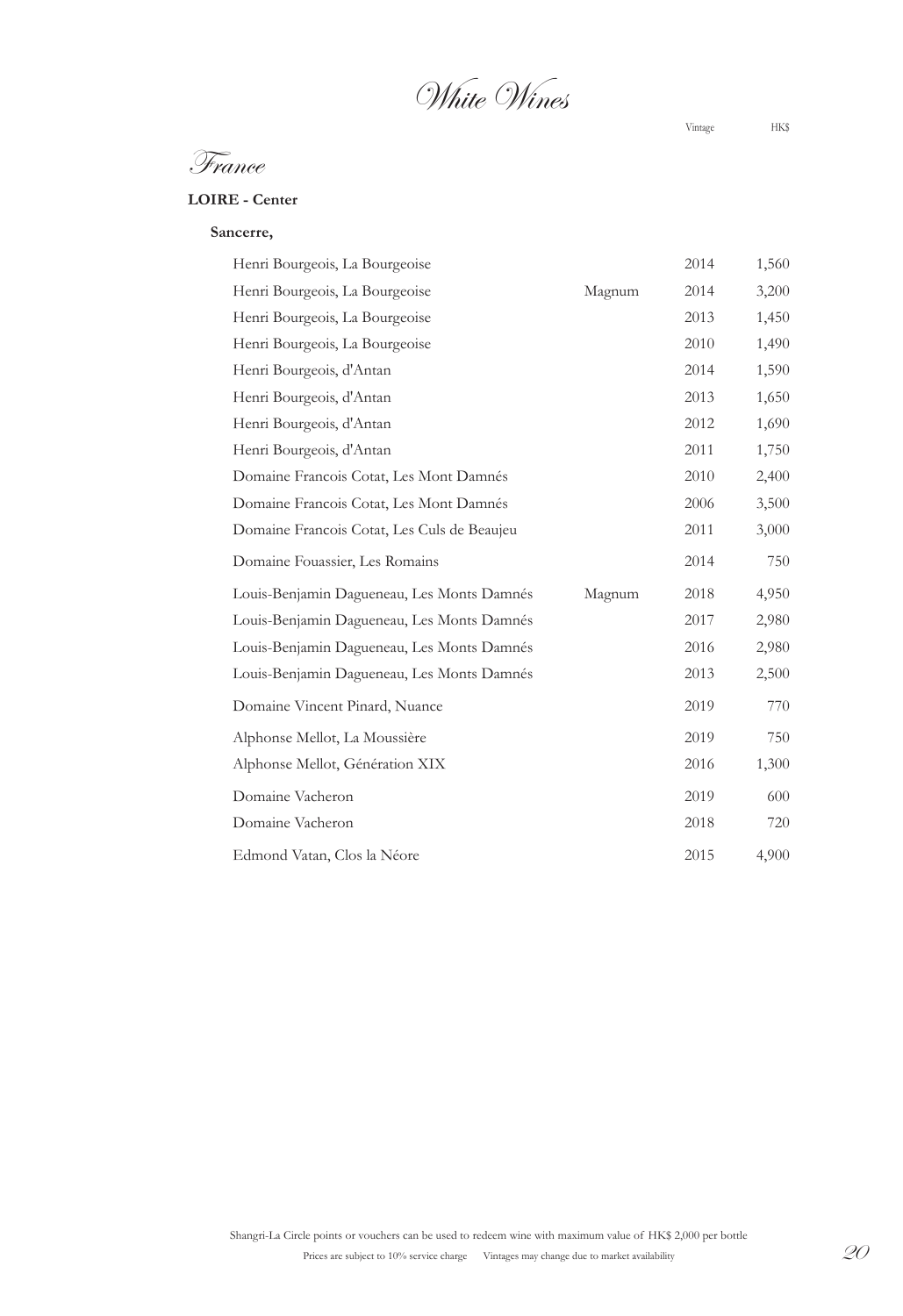White Wines

| rance                                                  |      |       |
|--------------------------------------------------------|------|-------|
| <b>PROVENCE &amp; CORSICA</b>                          |      |       |
| Côtes de Provence,                                     |      |       |
| Domaine Ott, Clos Mireille, Blanc de Blancs Cru Classé | 2008 | 900   |
| Palette,                                               |      |       |
| Château Simone                                         | 2018 | 1,080 |
| Corsica,                                               |      |       |
| Domaine Comte Abbatucci, Faustine                      | 2019 | 890   |
| Domaine Comte Abbatucci, Général de la Révolution      | 2017 | 1,650 |
| LANGUEDOC-ROUSSILLON                                   |      |       |
| Vin de Pays d'Oc,                                      |      |       |
| Alain Chabanon, Le Trelans                             | 2009 | 940   |
| Vin de Pays du Gard,                                   |      |       |
| Roc d'Anglade                                          | 2018 | 1,350 |
| Vin de Pays de L'Hérault,                              |      |       |
| Mas de Daumas Gassac                                   | 2020 | 1,250 |
| Mas de Daumas Gassac                                   | 2019 | 1,100 |
| Mas de Daumas Gassac                                   | 2012 | 1,100 |
| Mas de Daumas Gassac                                   | 2011 | 980   |
| Mas de Daumas Gassac                                   | 2010 | 950   |
| Mas de Daumas Gassac                                   | 1996 | 1,700 |
| Mas Jullien                                            | 2017 | 1,380 |
| Domaine de la Grange des Pères                         | 2011 | 4,350 |
| Corbières,                                             |      |       |
| Maxime Magnon, La Bégou                                | 2018 | 980   |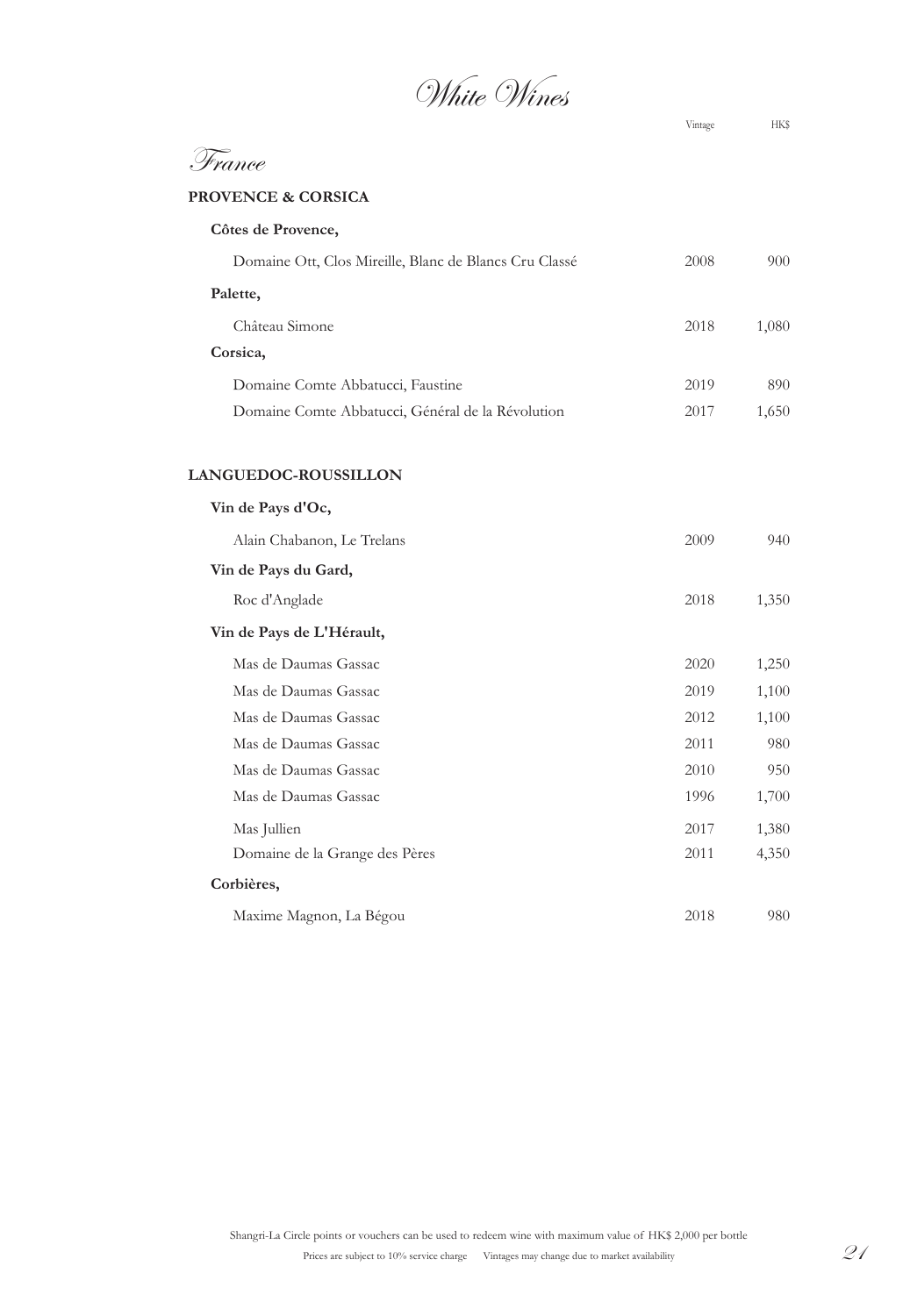White Wines

France

#### **SOUTH WEST**

| Gaillac,                                       |                |      |        |
|------------------------------------------------|----------------|------|--------|
| Domaine Plageolles, Vin de Voile               |                | 2008 | 990    |
| Jurancon Sec,                                  |                |      |        |
| Domaine de Souch                               |                | 2013 | 800    |
| Clos Joliette, J de Joliette, Vin de France    |                | n.v. | 3,000  |
| Clos Joliette                                  |                | 1974 | 4,250  |
| Irouleguy,                                     |                |      |        |
| Domaine Brana                                  |                | 2011 | 850    |
| Bergerac,                                      |                |      |        |
| Château Tour des Gendres, Cuvée des Conti      |                | 2014 | 550    |
| <b>BORDEAUX</b>                                |                |      |        |
| Bordeaux,                                      |                |      |        |
| Cos D'Estournel, Blanc de Cos D'Estournel      |                | 2010 | 2,300  |
| Les Arums de Lagrange, Château Lagrange        |                | 2016 | 900    |
| R de Rieussec                                  |                | 2015 | 600    |
| Château Monbousquet Blanc                      |                | 2015 | 1,950  |
| Château Palmer, Vin Blanc de Palmer            |                | 2018 | 4,600  |
| Pavillon blanc du Château Margaux "En Primeur" |                | 2011 | 3,000  |
| Virginie de Valandraud, Château Valandraud     |                | 2014 | 820    |
| Pessac-Léognan,                                |                |      |        |
| Château Baret                                  |                | 2009 | 600    |
| Domaine de Chevalier                           | Cru Classé     | 2014 | 1,750  |
| Château Ferran Blanc                           |                | 2005 | 550    |
| Château Haut-Brion                             | 1er Cru Classé | 2013 | 14,000 |
| Château Haut-Brion                             | 1er Cru Classé | 2011 | 16,500 |
| Château Pape Clément                           |                | 2014 | 2,500  |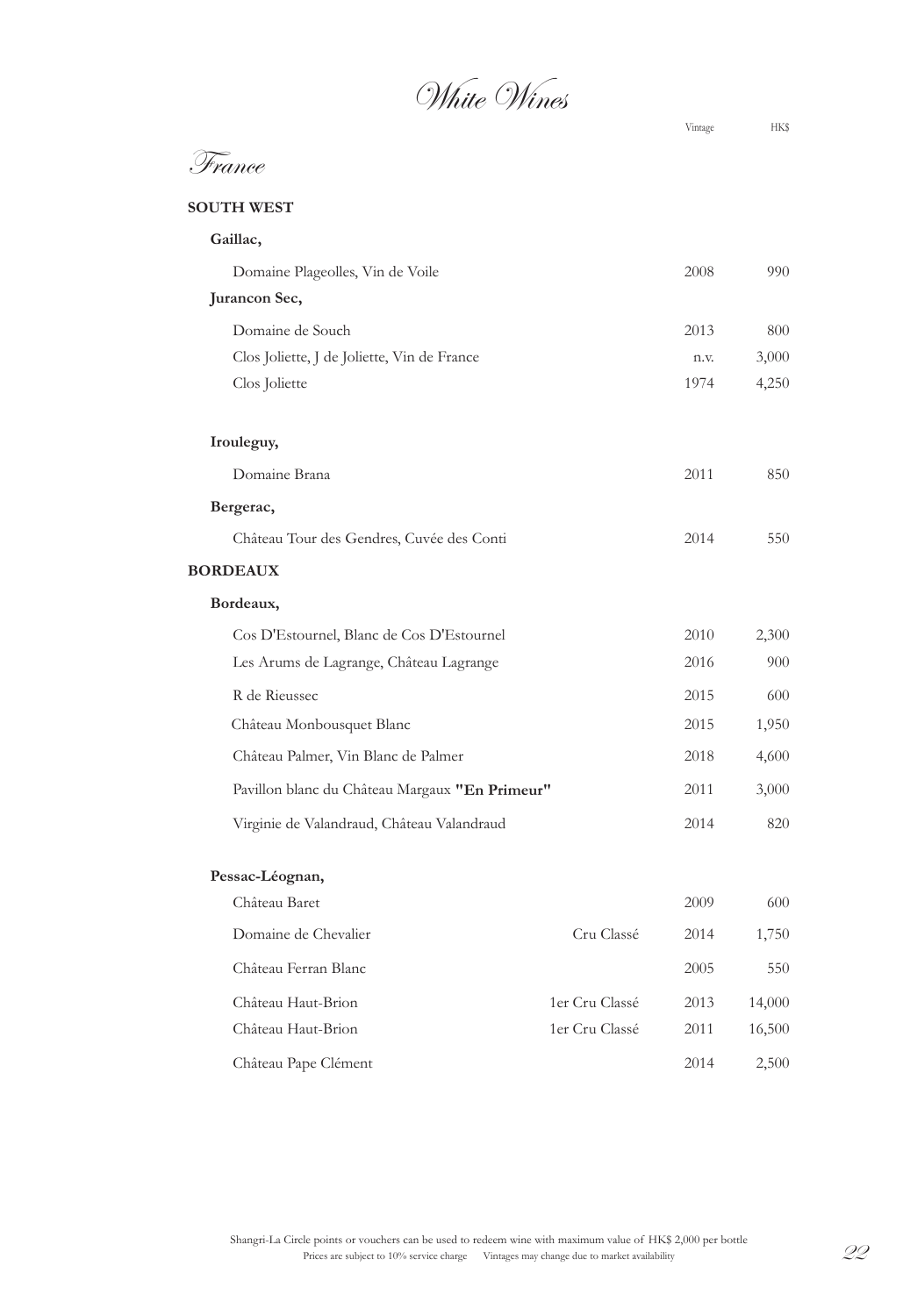$\mathscr{N}$ hite Wines  $\mathscr{N}$ <sup>Vintage</sup> HK\$

Italy

#### **PIEDMONT**

| Pio Cesare, Gavi                              | 2014 | 500   |
|-----------------------------------------------|------|-------|
| Fontanafredda, Gavi                           | 2011 | 550   |
| Fontanafredda, Roero Arneis, Pradalupo        | 2015 | 550   |
| <b>TRENTINO ALTO ADIGE</b>                    |      |       |
| Alto Adige,                                   |      |       |
| Elena Walch, Kastelaz Gewurztraminer          | 2016 | 900   |
| Venezia Giulia IGT,                           |      |       |
| Damijian, Kaplja                              | 2011 | 1,200 |
| Damijian, Ribolla Gialla                      | 2014 | 1,150 |
| Jermann, Vinnae                               | 2009 | 680   |
| Jermann, Capo Martino                         | 2010 | 1,200 |
| Jermann, W Dreams                             | 2016 | 1,350 |
| Jermann, W Dreams                             | 2012 | 1,650 |
| <b>VENETO</b>                                 |      |       |
| Veneto IGT,                                   |      |       |
| Serego Alighieri Possessioni Bianco IGT, Masi | 2008 | 460   |
| Soave Classico,                               |      |       |
| Capitel Tenda, Tedeschi                       | 2016 | 420   |
| TUSCANY UMBRIA                                |      |       |
| Tuscana,                                      |      |       |
| Ornellaia Bianco, Dell'Ornellaia              | 2014 | 2,850 |
| Ornellaia Bianco, Dell'Ornellaia              | 2013 | 3,200 |
| Querciabella, Batar                           | 2011 | 1,750 |
| Querciabella, Batar                           | 2004 | 2,450 |
| Bolgheri,                                     |      |       |
| Sauvignon Blanc, Ca'Marcanda, Vistamare, Gaja | 2012 | 890   |
| Campo alla Casa, Enrico Santini               | 2009 | 460   |
| Umbria,                                       |      |       |
| Cervaro, Castello della Sala, Antinori        | 2013 | 1,200 |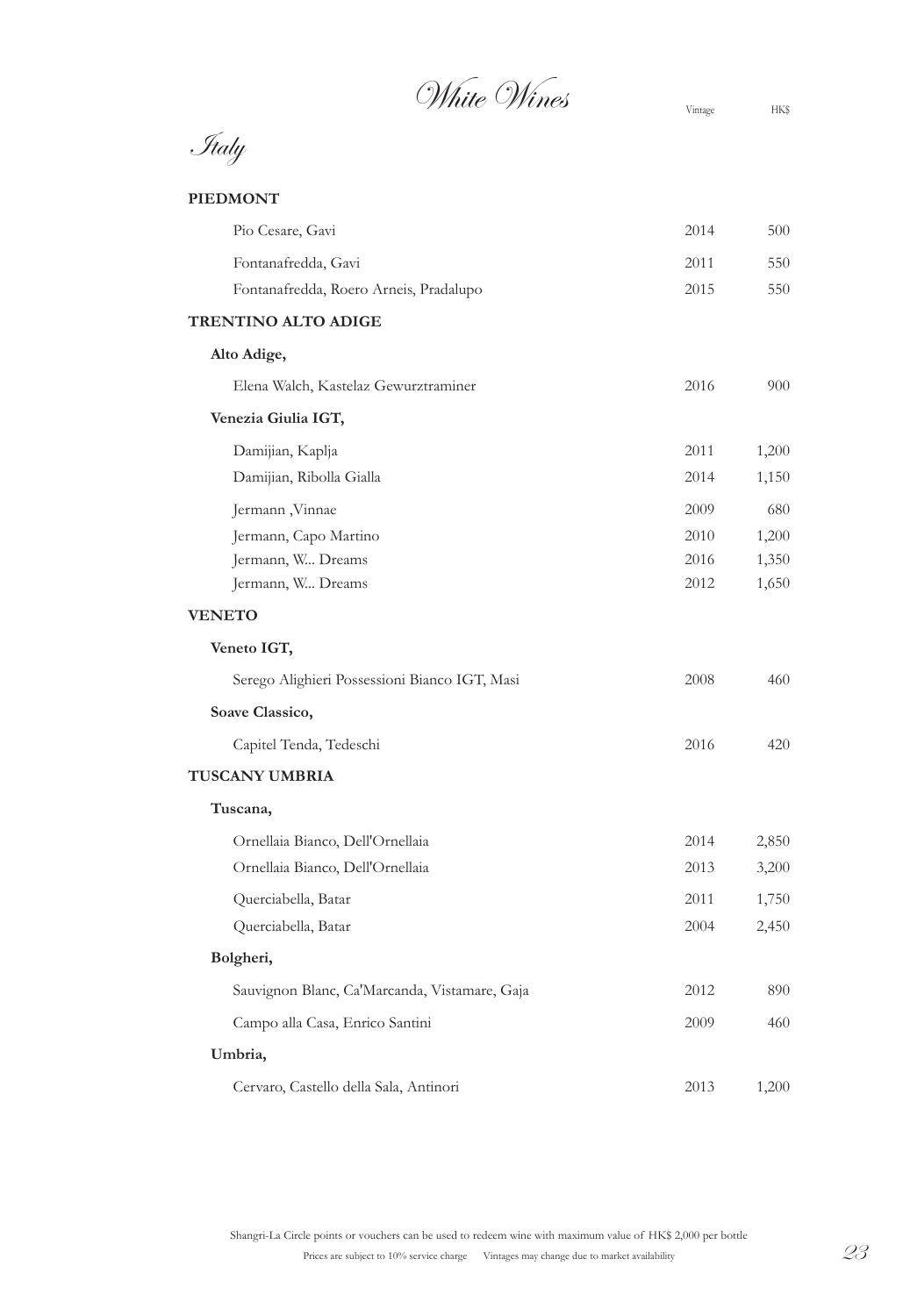White Wines

## Spain

### **RIAS BAIXAS ALBARINO**

| Pazo de Senorans    | 2011 | 600 |
|---------------------|------|-----|
| <b>PENEDES</b>      |      |     |
| Pares Balta Electio | 2015 | 900 |
| <b>RIOJA</b>        |      |     |
| Reserva,            |      |     |

| Valenciso | 2016 | 620 |
|-----------|------|-----|
| Valenciso | 2012 | 750 |

Switzerland

#### **Graubunden,**

| Gantenbein, Chardonnay                                | 2012 | 3,700 |
|-------------------------------------------------------|------|-------|
| Gantenbein, Riesling                                  | 2017 | 2,650 |
| Gantenbein, Riesling                                  | 2016 | 2,900 |
| Valais,                                               |      |       |
| Caroline Frey, les Grains blancs de Mon Jardin Secret | 2016 | 1,250 |
| Eclair, Mundi                                         | 2015 | 1,190 |
| La Côte,                                              |      |       |
| Domaine La Colombe, Féchy                             | 2017 | 550   |
| Domaine La Colombe, Féchy                             | 2013 | 670   |
|                                                       |      |       |

Hungary

#### **Tokaj,**

| Sauska, Furmint                           | 2018 | 450 |
|-------------------------------------------|------|-----|
| Sauska, Medve, Furmint                    | 2015 | 790 |
| Szent Tamás, Nyúlászó, Hárslevelű-Furmint | 2015 | 730 |
| István Szepsy, Furmint                    | 2014 | 780 |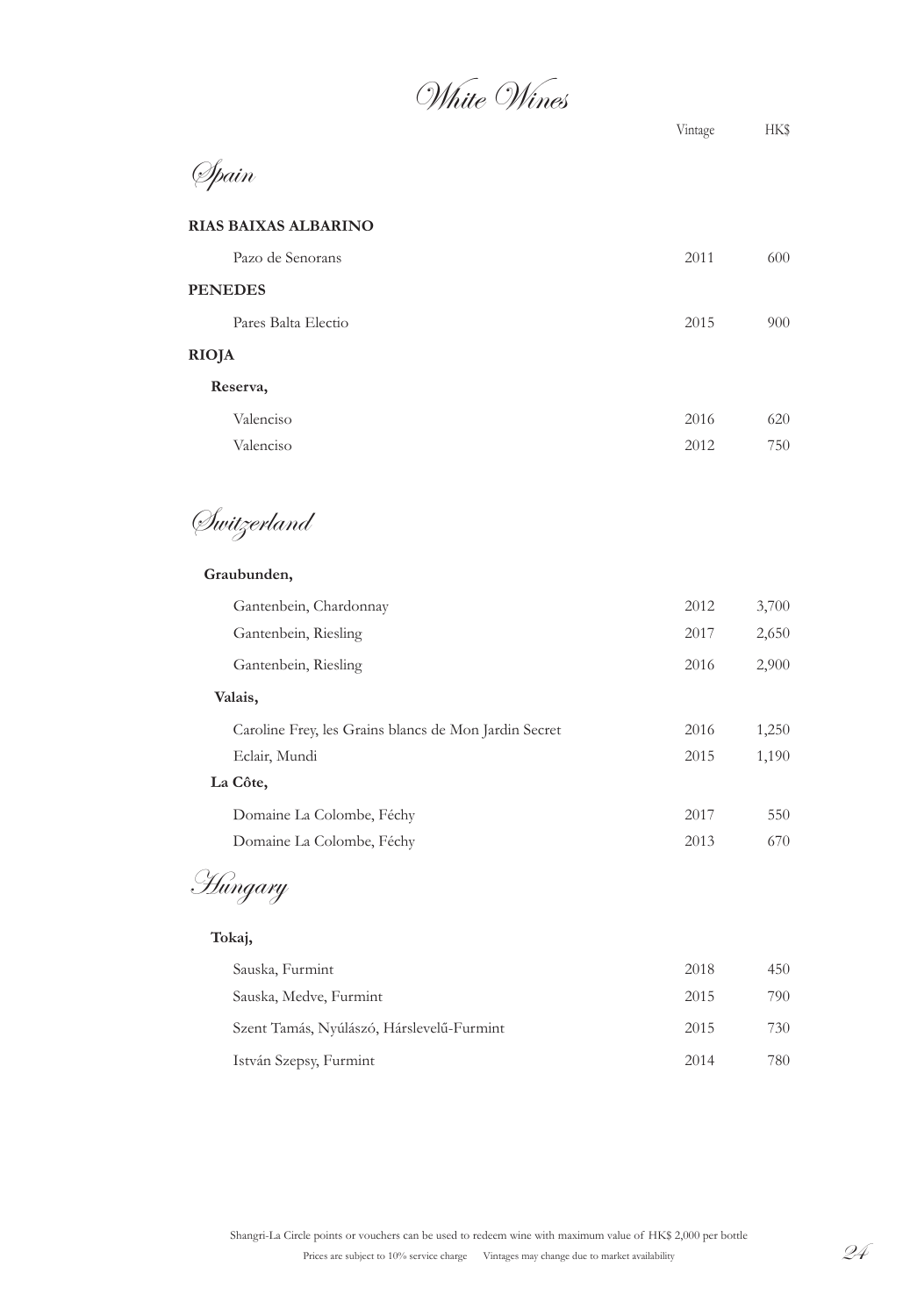White Wines

Austria

| Weingut Bründlmayer, Riesling, Zöbinger Heiligenstein            | 2012 | 850   |
|------------------------------------------------------------------|------|-------|
| Weingut Bründlmayer, Grüner Veltliner, Lamm                      | 2009 | 1,250 |
| Schloss Gobelsburg, Grüner Veltliner, Ried Renner                | 2018 | 700   |
| Schloss Gobelsburg, Riesling, Heiligenstein                      | 2016 | 1,100 |
| Weingut Hirsch, Grüner Veltliner, Lamm                           | 2003 | 1,260 |
| Laurenz V., Grüner Veltliner, Charming                           | 2007 | 700   |
| Loimer, Grüner Veltliner                                         | 2011 | 520   |
| <b>KREMSTAL</b>                                                  |      |       |
| Salomon, Grüner Veltliner, Erste Lage                            | 2009 | 630   |
| <b>WACHAU</b>                                                    |      |       |
| Domäne Wachau, Grüner Veltliner, Federspiel, Liebenberg          | 2019 | 380   |
| Domäne Wachau, Riesling, Smaragd, Achleiten                      | 2019 | 650   |
| Domäne Wachau, Riesling, Smaragd, Achleiten                      | 1999 | 1,750 |
| Domäne Wachau, Riesling, Smaragd, Achleiten                      | 1992 | 1,950 |
| Franz Hirtzberger, Grüner Veltliner, Smaragd, Kirchweg           | 2013 | 880   |
| Nikolaihof, Riesling, Federspiel, Vom Stein                      | 2016 | 850   |
| Weingut F. X. Pichler, Grüner Veltliner, Federspiel, Klostersatz | 2016 | 550   |
| Weingut F. X. Pichler, Grüner Veltliner, Smaragd, Liebenberg     | 2016 | 850   |
| Weingut F. X. Pichler, Grüner Veltliner, Loibner Steinertal      | 2014 | 1,100 |
| Weingut F. X. Pichler, Riesling, Smaragd                         | 2007 | 3,750 |
| Weingut Prager, Riesling, Smaragd, Achleiten                     | 2009 | 980   |
| NIEDEROSTERREICH                                                 |      |       |
| Von Liechtenstein, Grüner Veltliner, Reserve, Karlsberg          | 2014 | 620   |
| Von Liechtenstein, Grüner Veltliner, Reserve, Karlsberg          | 2012 | 720   |
| <b>SÜDSTEIERMARK</b>                                             |      |       |
| Weingut Tement, Gelber Muskateller                               | 2018 | 580   |
| Weingut Tement, Sauvignon Blanc, Spätfüllung, Zeitspiel 2        | 2017 | 650   |
| Weingut Tement, Sauvignon Blanc, Ried Grassnitzberg              | 2017 | 1,250 |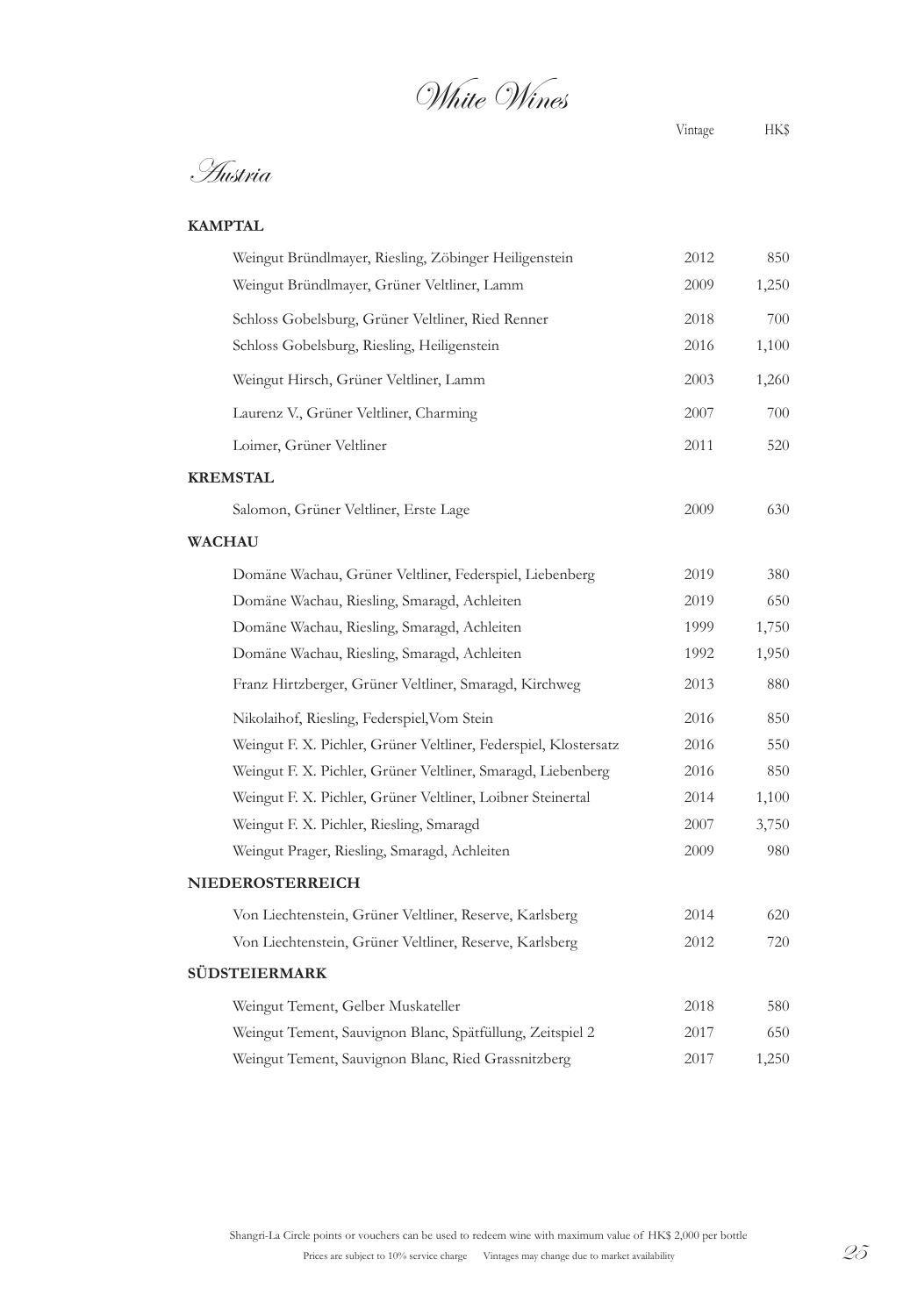White Wines

# Germany

| 450            |  |  |
|----------------|--|--|
| 350            |  |  |
| 1,200          |  |  |
|                |  |  |
| 450            |  |  |
| 600            |  |  |
| 990            |  |  |
|                |  |  |
| 8,000          |  |  |
| 2,300          |  |  |
| 3,200          |  |  |
| 3,500          |  |  |
| 2,900          |  |  |
| 3,450          |  |  |
| 600            |  |  |
|                |  |  |
| 32,500         |  |  |
| 1,450          |  |  |
| 450            |  |  |
| <b>FRANKEN</b> |  |  |
| 550            |  |  |
| 1,300          |  |  |
|                |  |  |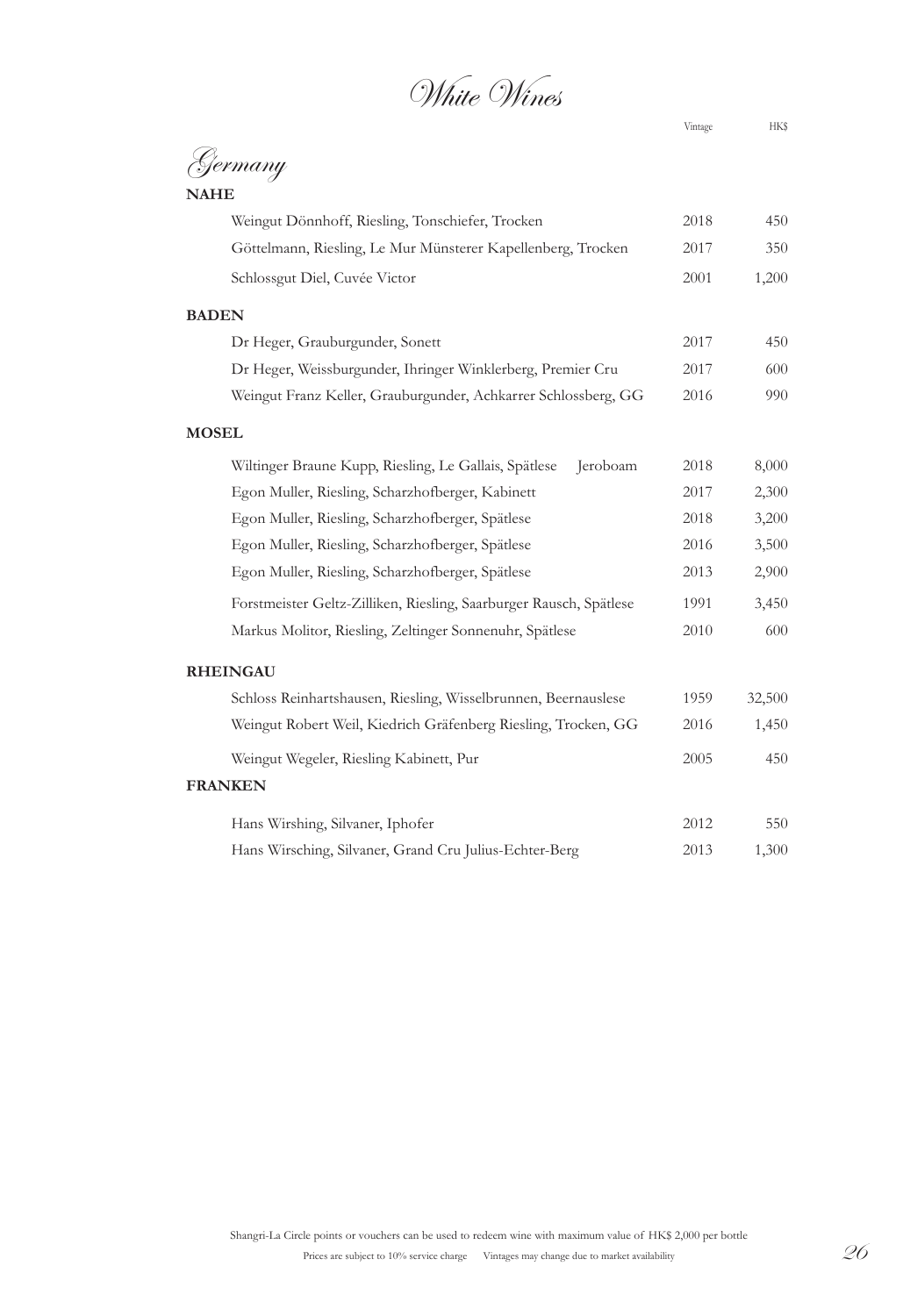White Wines

Germany

### **PFALZ**

| Bassermann- Jordan, Riesling, Deidesheim Hohenmorgen, Grand Cru    | 2016 | 1,300 |
|--------------------------------------------------------------------|------|-------|
| Bassermann- Jordan, Riesling, Deidesheim Hohenmorgen, Grand Cru    | 2015 | 1,100 |
| Bassermann- Jordan, Riesling, Deidesheim Hohenmorgen, Auslese (sw) | 1986 | 3,950 |
| Bassermann- Jordan, Riesling, Forster Deidesheimer G, Auslese (sw) | 1973 | 5,550 |
| Bassermann- Jordan, Riesling, Hohenmorgen, Grand Cru               | 2014 | 1,050 |
| Bassermann-Jordan, Riesling, Jesuitengarten, Grand Cru             | 2016 | 1,190 |
| Bassermann- Jordan, Riesling, Jesuitengarten, Grand Cru            | 2015 | 1,200 |
| Bassermann- Jordan, Riesling, Jesuitengarten, Grand Cru            | 2014 | 1,400 |
| Bassermann- Jordan, Riesling, Jesuitengarten, Grand Cru            | 2013 | 1,290 |
| Bassermann- Jordan, Riesling, Jesuitengarten, Grand Cru            | 2012 | 1,350 |
| Bassermann- Jordan, Riesling, Forster Jesuitengarten, Auslese (sw) | 1953 | 7,690 |
| Bassermann-Jordan, Ruppertsberger Reiterpfad, Auslese (sw)         | 1963 | 6,100 |
| Bassermann- Jordan, Riesling, Forster Ungeheuer, Auslese (sw)      | 1993 | 3,790 |

Lebanon

| Château Musar, Bekaa Valley           | 2000 | 800 |
|---------------------------------------|------|-----|
| Château Marsyas, Bekaa Valley         | 2013 | 650 |
|                                       |      |     |
| <i>Syreece</i>                        |      |     |
| Domaine Sigalas, Santorini, Assyrtiko | 2012 | 480 |
|                                       |      |     |

China

| Château Bolongbao, Chardonnay, Fangshan | 2012 | 1,850 |
|-----------------------------------------|------|-------|
| Legacy Peak, Chardonnay, Ningxia        | 2015 | 800   |
| Skyline, Chardonnay, Reserve, Xinjiang  | 2016 | 680   |
| Japan                                   |      |       |
| Huggy Wines, Koshu, Jibun               | 2018 | 560   |
| Huggy Wines, Koshu, Jibun               | 2017 | 540   |
| Salzberg, Koshu                         | 2015 | 550   |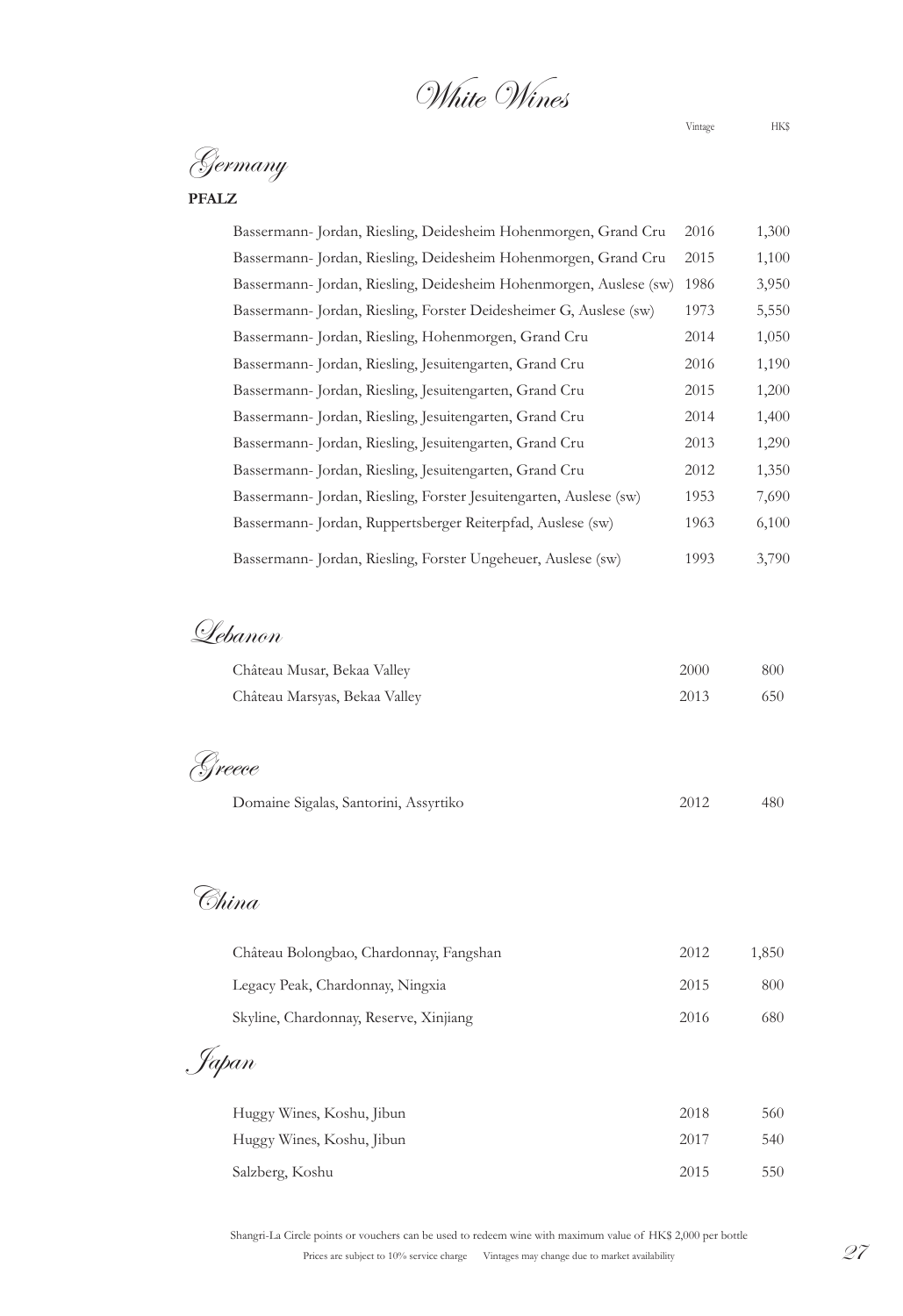White Wines

Australia

**Mornington Peninsula,**

#### **VICTORIA**

| Kooyong Estate, Clonale, Chardonnay           | 2016 | 680   |
|-----------------------------------------------|------|-------|
| Beechworth,                                   |      |       |
| Giaconda, Chardonnay                          | 2010 | 3,860 |
| Yarra Valley,                                 |      |       |
| Domaine Chandon, Chardonnay                   | 2009 | 480   |
| Luke Lambert, Chardonnay                      | 2016 | 950   |
| Giant Steps, Sexton Vineyard, Chardonnay      | 2018 | 650   |
| Rising, Chardonnay                            | 2020 | 560   |
| <b>SOUTH AUSTRALIA</b>                        |      |       |
| <b>Eden Valley,</b>                           |      |       |
| Yalumba, The Virgilius, Eden Valley, Viognier | 2009 | 950   |
| Yalumba, Wild Ferment Chardonnay              | 2008 | 450   |
| Adelaide Hills,                               |      |       |
| Shaw and Smith, M3, Chardonnay                | 2019 | 750   |
| Torbreck, Woodcutters, Semillon               | 2013 | 610   |
| <b>WESTERN AUSTRALIA</b>                      |      |       |
| <b>Margaret River,</b>                        |      |       |
| Leeuwin Estate Art Series, Chardonnay         | 2012 | 1,750 |
| Leeuwin Estate, Art Series, Sauvignon Blanc   | 2013 | 850   |
| Leeuwin Estate, Art Series, Riesling          | 2014 | 710   |
| Sandalford, Unoaked Chardonnay                | 2001 | 350   |
| New Zealand                                   |      |       |
| <b>NORTH ISLAND</b>                           |      |       |
| Wairarapa,                                    |      |       |
| Craggy Range, Te Muna Road, Sauvignon Blanc   | 2019 | 360   |
| Craggy Range, Te Muna Road, Sauvignon Blanc   | 2017 | 490   |
| Urlar, Sauvignon Blanc                        | 2017 | 440   |
| Urlar, Sauvignon Blanc                        | 2016 | 420   |
| Urlar, Sauvignon Blanc                        | 2013 | 450   |
| Auckland,                                     |      |       |
| Kumeu River, Maté's Vineyard, Chardonnay      | 2018 | 1,100 |
| Kumeu River, Maté's Vineyard, Chardonnay      | 2017 | 930   |

Prices are subject to 10% service charge Vintages may change due to market availability  $28$ Shangri-La Circle points or vouchers can be used to redeem wine with maximum value of HK\$ 2,000 per bottle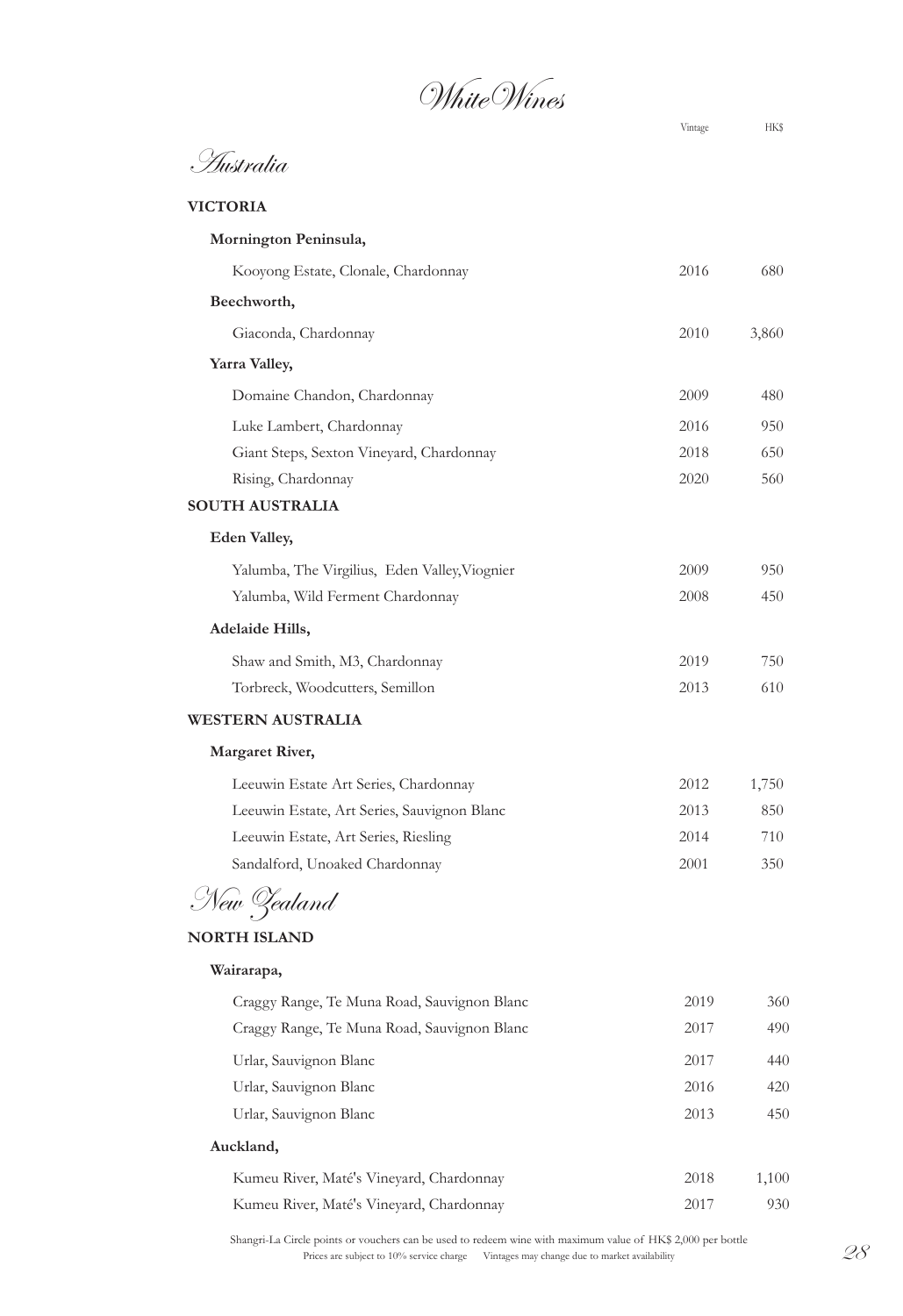White Wines

New Zealand

**SOUTH ISLAND**

**Marlborough,**

| Churton, Sauvignon Blanc               | 2011 | 560 |
|----------------------------------------|------|-----|
| Cloudy Bay, Sauvignon Blanc            | 2020 | 650 |
| Dog Point, Section 94, Sauvignon Blanc | 2014 | 900 |
| Greywacke, Wild Sauvignon Blanc        | 2018 | 850 |
| Hanz Herzog, Viognier                  | 2014 | 810 |
| Hanz Herzog, Viognier                  | 2011 | 810 |
| Isabel Estate, Riesling                | 2006 | 550 |
| Isabel Estate, Pinot Gris              | 2012 | 540 |
|                                        |      |     |

Argentina

| Luigi Bosca, Gala 3                       | 2010 | 870 |
|-------------------------------------------|------|-----|
| Luigi Bosca, Gala 3                       | 2009 | 850 |
| Luigi Bosca, Finca Los Nobles, Chardonnay | 1999 | 750 |
| Catena, Chardonnay                        | 2014 | 420 |
| Bodega Catena Zapata, Alta, Chardonnay    | 2011 | 950 |
| Mendel, Mendoza, Semillon                 | 2016 | 390 |
| Mendel, Mendoza, Semillon                 | 2012 | 400 |
| Perdriel, Sauvignon Blanc                 | 2012 | 450 |

Chile

| Montes, Alpha, Chardonnay | 2013 | 380 |
|---------------------------|------|-----|
|---------------------------|------|-----|

South Africa

#### **BREEDE RIVER VALLEY**

| Robertson Valley,                                |      |       |
|--------------------------------------------------|------|-------|
| Springfield Estate, Methode Ancienne, Chardonnay | 2006 | 800   |
| Weltevrede, Poet's Prayer, Chardonnay            | 2006 | 1,600 |
| $\sqrt{2}$<br>$\overline{I}$                     |      |       |

United States

#### **CALIFORNIA**

#### **Mendocino,**

| Château Montelena, Potter Valley, Riesling | 2014 | 680- |
|--------------------------------------------|------|------|
| Château Montelena, Potter Valley, Riesling | 2012 | 700  |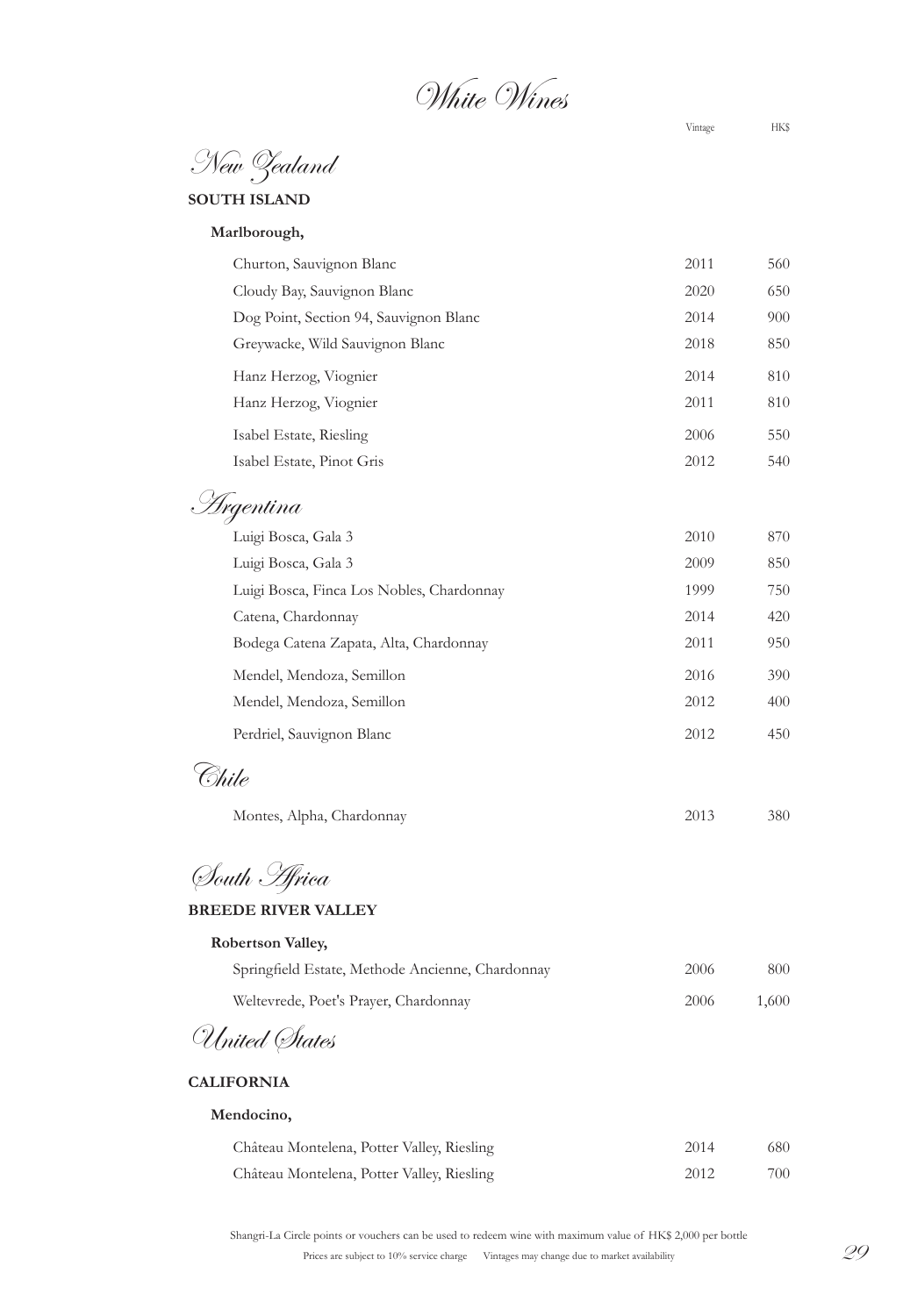White Wines

United States **CALIFORNIA**

**Sonoma Valley,**

| Chalk Hill Vineyard, Chardonnay                     | Magnum | 1998 | 2,800 |
|-----------------------------------------------------|--------|------|-------|
| Heitz, Chardonnay                                   |        | 2016 | 730   |
| Kistler, Les Noisetiers, Chardonnay                 |        | 2014 | 1,800 |
| Littorai, Charles Heintz, Chardonnay                |        | 2016 | 1,500 |
| Littorai, Charles Heintz, Chardonnay                |        | 2013 | 1,350 |
| Marcassin, Chardonnay                               |        | 2000 | 7,000 |
| Marcassin, Three Sisters Vineyard, Chardonnay       |        | 2007 | 5,890 |
| Peter Michael Estate, La Carrière, Chardonnay       |        | 2017 | 2,200 |
| Peter Michael Estate, Ma Belle-Fille, Chardonnay    |        | 2018 | 3,250 |
| Peter Michael Estate, Belle Cote, Chardonnay        |        | 2018 | 3,000 |
| Peter Michael Estate, L'Après Midi, Sauvignon Blanc |        | 2019 | 1,550 |
| Peter Michael Estate, L'Après Midi, Sauvignon Blanc |        | 2018 | 1,400 |
| Peter Michael Estate, L'Après Midi, Sauvignon Blanc |        | 2017 | 1,450 |
| Peter Michael Estate, L'Après Midi, Sauvignon Blanc |        | 2016 | 1,300 |
| Peter Michael Estate, L'Après Midi, Sauvignon Blanc |        | 2014 | 1,350 |
| Rochioli Estate, Russian River, Chardonnay          |        | 2014 | 1,150 |
| Napa Valley,                                        |        |      |       |
| Chimney Rock, Elevage, Sauvignon Blanc              |        | 2008 | 1,250 |
| Freemark Abbey, Chardonnay                          |        | 2019 | 750   |
| Freemark Abbey, Viognier                            |        | 2013 | 600   |
| Hyde de Villaine, De la Guerra, Chardonnay          |        | 2013 | 850   |
| Hyde de Villaine, Chardonnay                        |        | 2016 | 1,380 |
| Hyde de Villaine, Chardonnay                        |        | 2011 | 1,450 |
| Kongsgaard, The Judge, Chardonnay                   |        | 2008 | 6,500 |
| Château Montelena, Chardonnay                       |        | 2018 | 1,300 |
| Château Montelena, Chardonnay                       |        | 2012 | 1,250 |
| Morlet Family Vineyards, La Proportion Doree        |        | 2013 | 1,750 |
| Pahlmeyer, Chardonnay                               |        | 2016 | 1,950 |
| Shafer, Chardonnay                                  |        | 2017 | 1,300 |
| Santa Barbara,                                      |        |      |       |
| La Flor de Jonata, Santa Ynez, Sauvignon Blanc      |        | 2017 | 1,350 |
| La Flor de Jonata, Santa Ynez, Sauvignon Blanc      |        | 2014 | 1,300 |
| Tyler, Chardonnay                                   |        | 2017 | 1,150 |
| Tyler, Sanford & Benedict Vineyards, Chardonnay     |        | 2016 | 1,850 |
| Santa Cruz,                                         |        |      |       |
| Ridge Vineyards, Monte Bello, Chardonnay            |        | 2013 | 1,450 |
| Ridge Vineyards, Monte Bello, Chardonnay            |        | 2012 | 1,500 |

Shangri-La Circle points or vouchers can be used to redeem wine with maximum value of HK\$ 2,000 per bottle

Prices are subject to 10% service charge Vintages may change due to market availability  $30$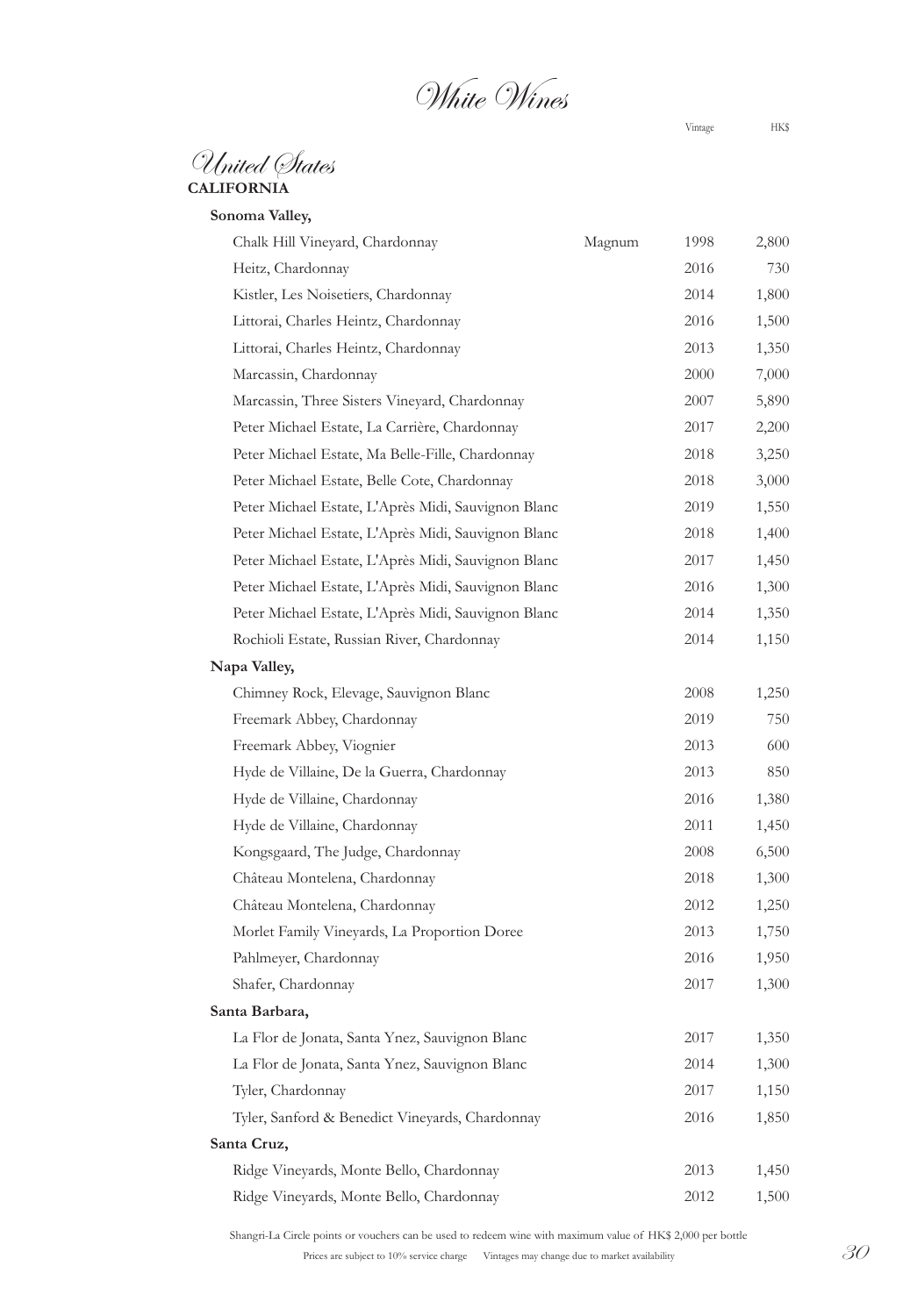Red Wines

## France

### **BURGUNDY - Regional & Côte de Nuits**

| Bourgogne,                               |      |        |
|------------------------------------------|------|--------|
| Domaine Coche Dury                       | 2012 | 2,500  |
| Thibault Liger Belair, Les Deux Terres   | 2017 | 480    |
| Fixin,                                   |      |        |
| Méo-Camuzet Frère & Soeur                | 2018 | 1,450  |
| Gevrey-Chambertin,                       |      |        |
| Domaine Arlaud                           | 2018 | 1,350  |
| Domaine David Duband                     | 2015 | 1,250  |
| Domaine de la Vougeraie, La Justice      | 2018 | 1,350  |
| Domaine Géantet Pansiot                  | 2015 | 1,450  |
| Domaine Georges Lignier                  | 2018 | 1,250  |
| Méo-Camuzet Frère & Soeur                | 2015 | 1,250  |
| Gevrey-Chambertin 1er Cru,               |      |        |
| Domaine Bruno Clair, Clos du Fonteny     | 2014 | 2,900  |
| Domaine Claude Dugat, Lavaux St Jacques  | 1996 | 7,400  |
| Domaine Dujac, Aux Combottes             | 2015 | 4,300  |
| Domaine Dugat-Py, Champeaux              | 2008 | 3,650  |
| Domaine Fourrier, Clos St Jacques        | 2007 | 9,200  |
| Domaine Fourrier, Clos St Jacques        | 2006 | 9,500  |
| Domaine Georges Lignier, Les Combottes   | 2015 | 2,200  |
| Domaine Henri Magnien, Lavaux St Jacques | 2015 | 2,500  |
| Domaine Leroy, Les Combottes             | 2013 | 42,500 |
| Domaine Varoilles, Varoilles             | 2014 | 1,650  |
| Domaine Varoilles, Varoilles             | 2012 | 1,850  |
| Latricières-Chambertin Grand Cru,        |      |        |
| Domaine Jean et J. L. Trapet             | 2010 | 4,850  |
| Domaine Jean et J. L. Trapet             | 2009 | 3,900  |
| Domaine Leroy                            | 1990 | 62,000 |
| Domaine Rossignol Trapet                 | 2017 | 3,000  |
| Ruchottes-Chambertin Grand Cru,          |      |        |
| Doamine Marchand Grillot                 | 2011 | 3,880  |
| Domaine Philippe Pacalet                 | 2011 | 5,300  |
|                                          |      |        |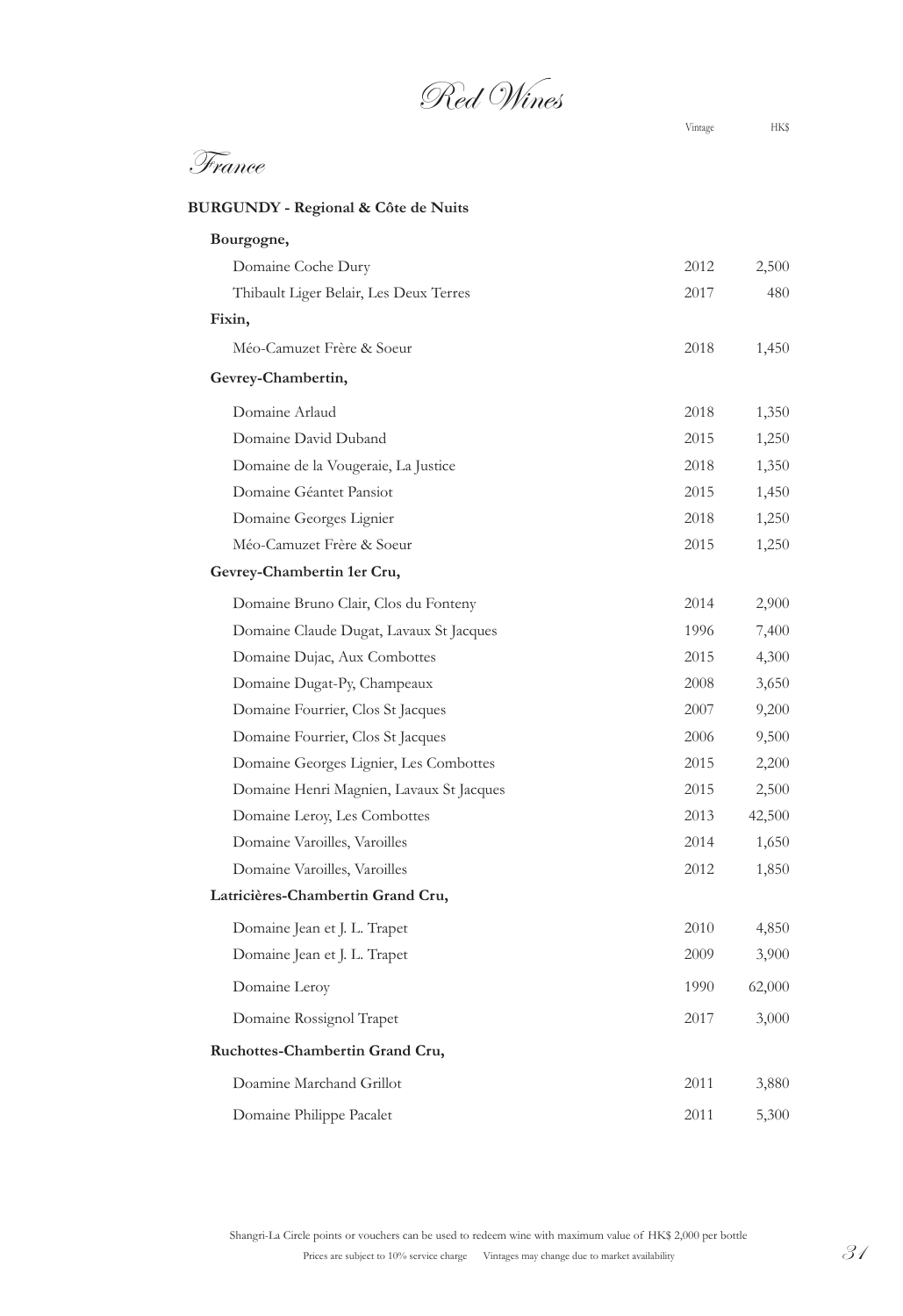Red Wines

| <b>BURGUNDY - Côte de Nuits</b>    |      |        |
|------------------------------------|------|--------|
| Mazoyères-Chambertin Grand Cru,    |      |        |
| Domaine Perrot-Minot               | 2016 | 7,600  |
| Chambertin Grand Cru,              |      |        |
| Bouchard Père et Fils              | 1999 | 7,500  |
| Domaine Jean et J. L. Trapet       | 2005 | 7,600  |
| Domaine Rossignol Trapet           | 2001 | 5,800  |
| Chambertin Clos de Beze Grand Cru, |      |        |
| Domaine Bruno Clair                | 2013 | 6,900  |
| Bouchard Père et Fils              | 2003 | 4,450  |
| Domaine Perrot-Minot               | 2009 | 7,300  |
| Charmes Chambertin Grand Cru,      |      |        |
| Domaine Arlaud                     | 2015 | 2,500  |
| Domaine Armand Rousseau            | 1978 | 23,500 |
| Domaine Claude Dugat               | 2004 | 6,500  |
| Domaine Dujac                      | 2016 | 4,850  |
| Domaine Hubert Lignier             | 2005 | 6,750  |
| Geantet-Pansiot                    | 2009 | 3,200  |
| Nicolas Potel                      | 2006 | 3,000  |
| Domaine Philippe Pacalet           | 2011 | 5,100  |
| Domaine Perrot-Minot               | 2016 | 7,350  |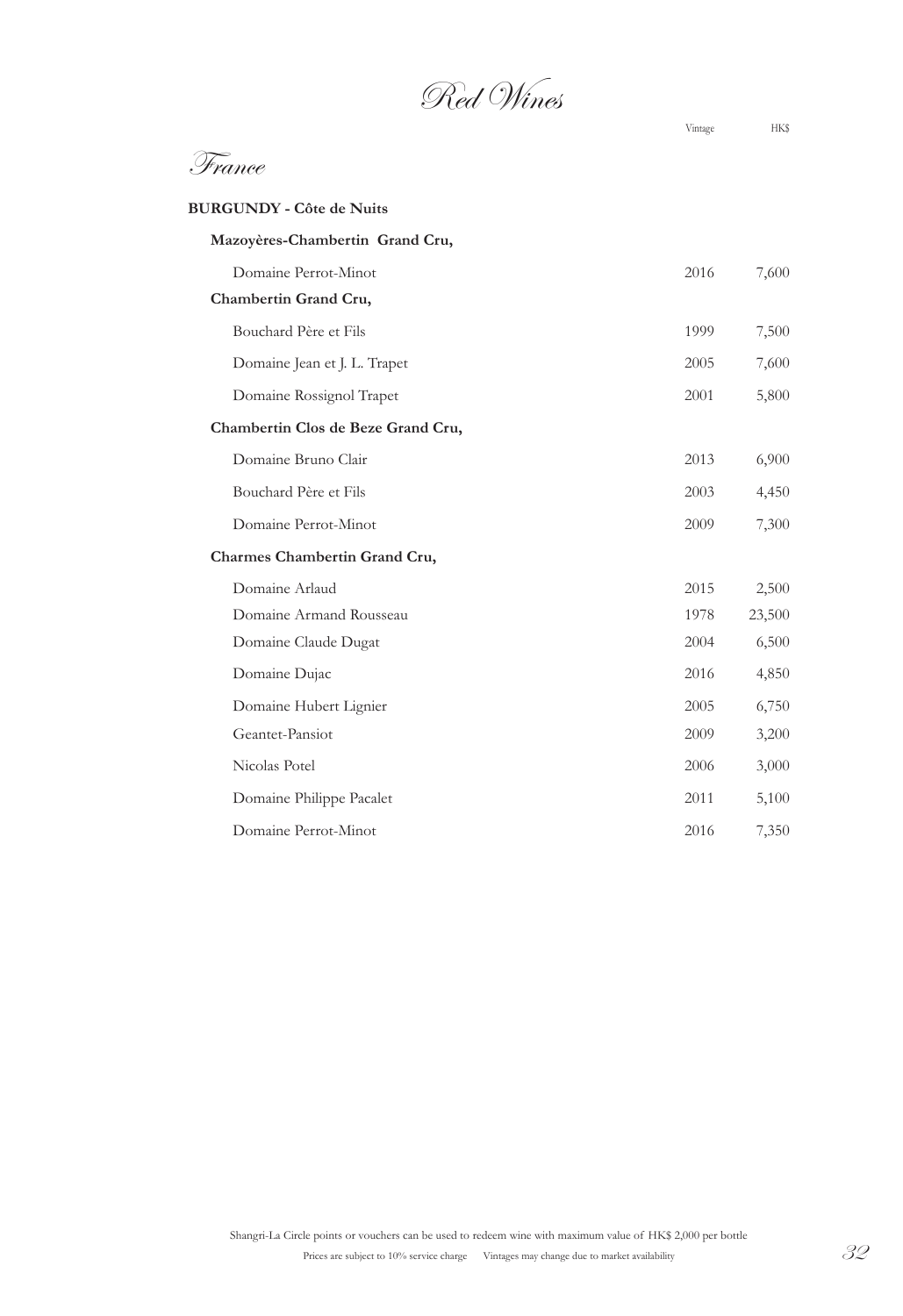Red Wines

France

**BURGUNDY - Côte de Nuits**

| Morey-St-Denis 1er Cru,                        |        |      |        |
|------------------------------------------------|--------|------|--------|
| Domaine Arlaud, Les Millandes                  |        | 2016 | 1,580  |
| Domaine Christophe Perrot-Minot, La Riotte     |        | 2015 | 4,100  |
| Domaine Christophe Perrot-Minot, La Riotte     |        | 2014 | 3,600  |
| Domaine Mommessin, La Forge de Tart            |        | 2016 | 4,600  |
| Domaine Mommessin, La Forge de Tart            |        | 2011 | 3,300  |
| Domaine Ponsot, Cuvée des Alouettes            |        | 2015 | 3,000  |
| Clos St Denis Grand Cru,                       |        |      |        |
| Laurent Ponsot, Les Charmes, Cuvée du Merisier |        | 2016 | 12,500 |
| Clos de la Roche Grand Cru,                    |        |      |        |
| Domaine Dujac                                  |        | 2011 | 10,200 |
| Domaine Ponsot                                 |        | 2015 | 10,900 |
| Domaine Ponsot                                 |        | 1997 | 9,900  |
| Domaine de la Pousse d'Or                      |        | 2009 | 4,350  |
| Clos de Tart Grand Cru,                        |        |      |        |
| Mommessin                                      |        | 2016 | 8,800  |
| Mommessin                                      |        | 2014 | 7,500  |
| Mommessin                                      |        | 2007 | 8,500  |
| Mommessin                                      |        | 2006 | 6,800  |
| Mommessin                                      | Magnum | 2000 | 12,800 |
| Mommessin                                      | Magnum | 1988 | 16,700 |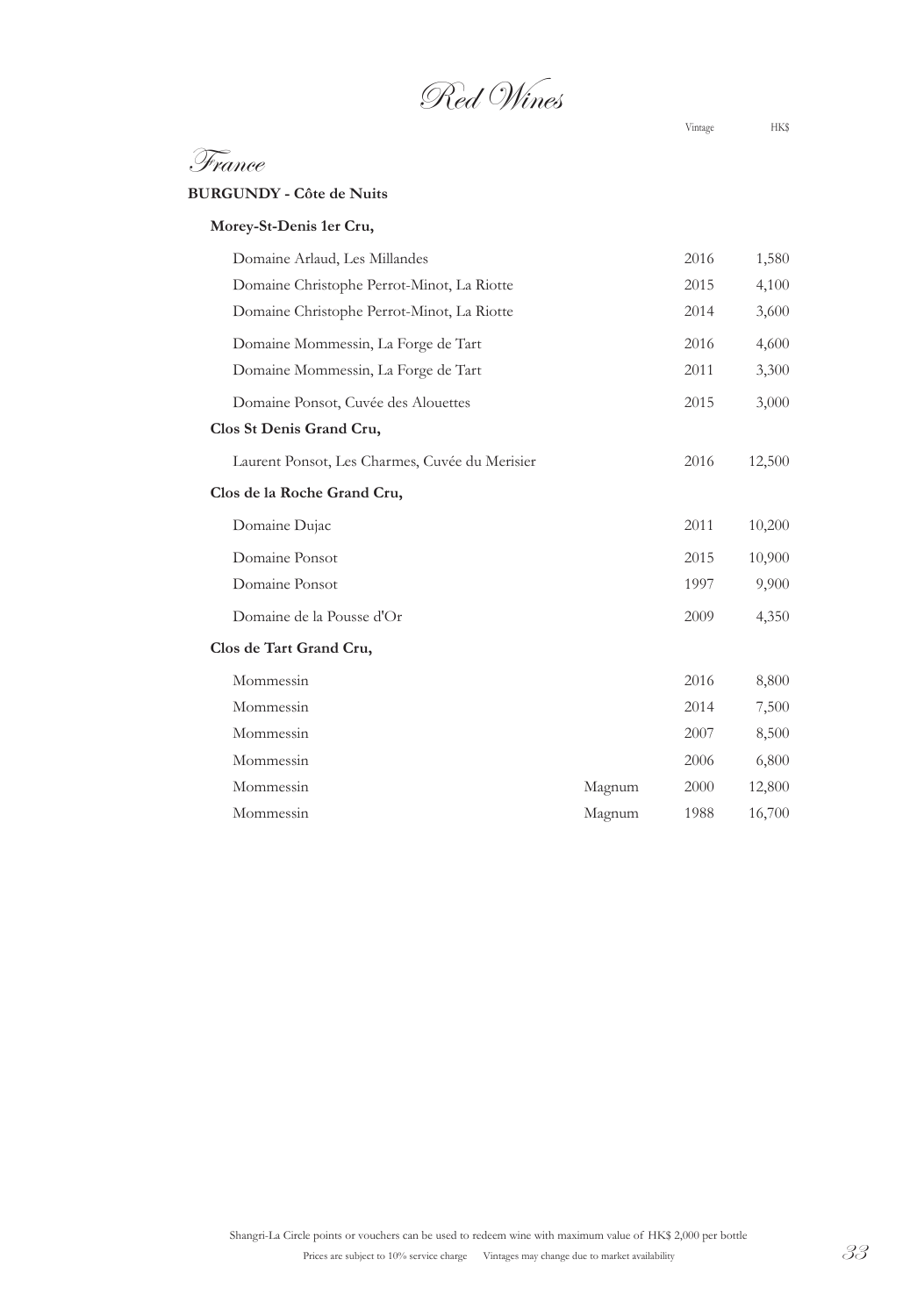Red Wines

France

#### **BURGUNDY - Côte de Nuits**

| Chambolle-Musigny,                            |      |        |
|-----------------------------------------------|------|--------|
| Domaine Arlaud                                | 2015 | 1,250  |
| Domaine Dujac                                 | 2016 | 1,650  |
| Laurent Ponsot, Cuvée de la Violette          | 2016 | 1,750  |
| Domaine Laurent Roumier                       | 2017 | 1,350  |
| Domaine Comte de Vogüé                        | 2012 | 4,900  |
| Thibault Liger Belair, Vieilles Vignes        | 2017 | 1,850  |
| Chambolle-Musigny 1er Cru,                    |      |        |
| Domaine Ghislaine Barthod, Les Cras           | 2005 | 6,400  |
| Maison Joseph Drouhin                         | 1976 | 4,400  |
| Laurent Ponsot, Les Charmes, Cuvée du Tilleul | 2016 | 3,550  |
| Musigny Grand Cru,                            |      |        |
| Domaine Drouhin Laroze                        | 2005 | 12,400 |
| Bonnes Mares Grand Cru,                       |      |        |
| Domaine Bruno Clair                           | 2013 | 6,500  |
| Domaine Comte de Vogüé                        | 2011 | 10,300 |
| Domaine Comte de Vogüé                        | 2007 | 8,950  |
| Domaine Robert Groffier                       | 2013 | 5,999  |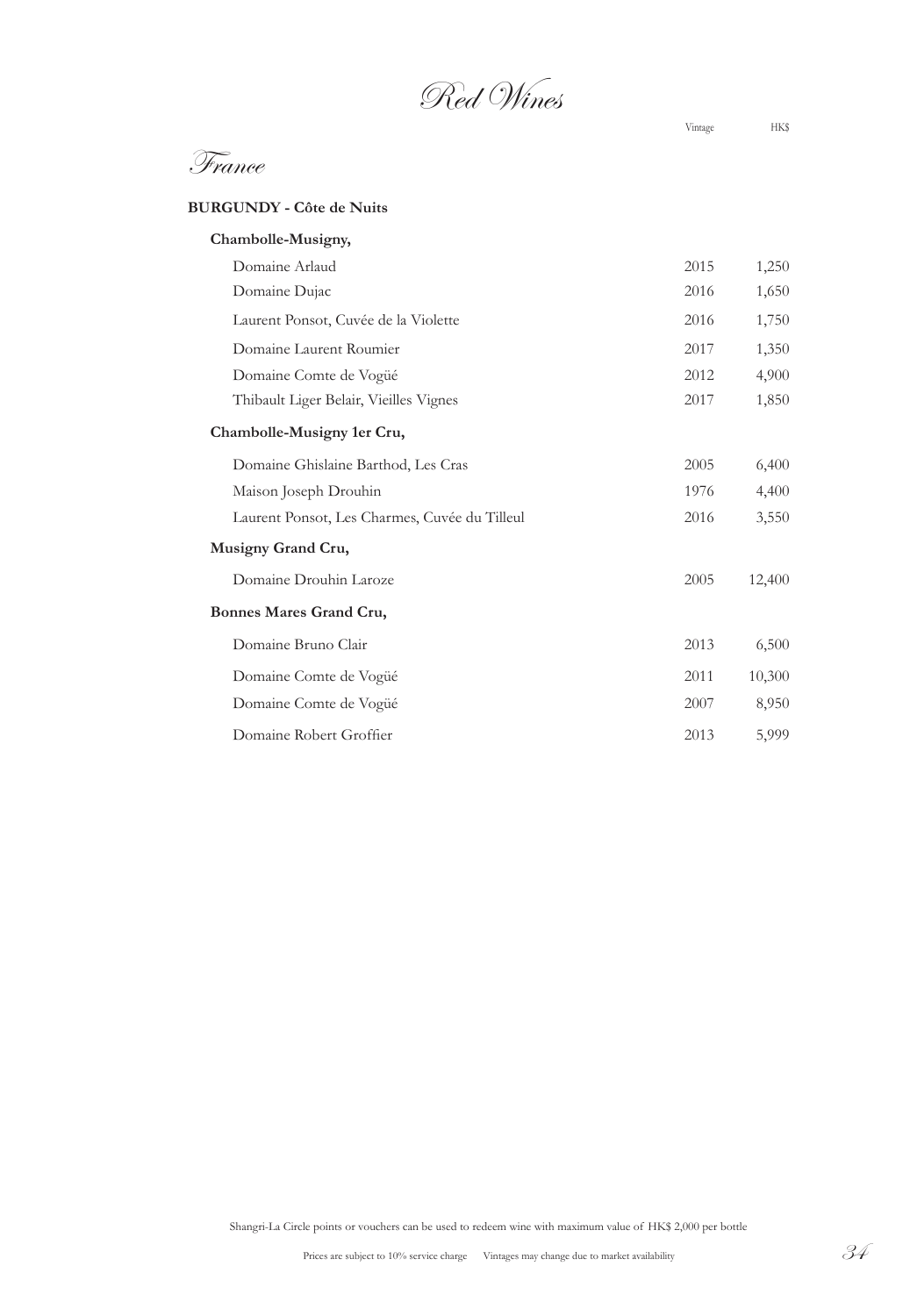Red Wines

France

#### **BURGUNDY - Côte de Nuits**

| Clos Vougeot Grand Cru,                          |      |        |
|--------------------------------------------------|------|--------|
| Domaine d'Eugénie                                | 2014 | 5,500  |
| Domaine Drouhin Laroze                           | 2008 | 2,500  |
| Domaine Jean Grivot                              | 2014 | 4,200  |
| Domaine Henry-Bouchard, Réserve                  | 1962 | 6,980  |
| Domaine Meo-Camuzet                              | 2002 | 8,350  |
| Domaine Ponsot, Vieilles Vignes                  | 2015 | 8,800  |
| Domaine Ponsot, Vieilles Vignes                  | 2014 | 8,750  |
| Domaine Ponsot, Vieilles Vignes                  | 2012 | 9,650  |
| Vosne-Romanée 1er Cru,                           |      |        |
| Domaine d'Eugénie, Aux Brûlées                   | 2015 | 4,200  |
| Domaine Forey Père et Fils, Les Gaudichots       | 2011 | 9,100  |
| Domaine Domaine Arnoux-Lachaux, Reignots         | 2011 | 4,300  |
| Maison Leroy, Les Beaux Monts                    | 1990 | 22,500 |
| Domaine Hudelot-Noëllat, Les Suchots             | 2016 | 4,600  |
| Domaine Christophe Perrot-Minot, Les Beaux Monts | 2014 | 4,400  |
| Echézeaux Grand Cru,                             |      |        |
| Bouchard Père & Fils                             | 2002 | 4,200  |
| Domaine d'Eugénie                                | 2015 | 5,200  |
| Domaine Georges Noellat                          | 1998 | 7,200  |
| Domaine Georges Noellat                          | 1988 | 6,900  |
| Domaine Jean Grivot                              | 2014 | 4,950  |
| Domaine Jean Grivot                              | 2011 | 5,450  |
| Domaine de la Romanée-Conti                      | 1990 | 45,300 |
| Domaine des Perdrix                              | 2015 | 3,850  |
|                                                  |      |        |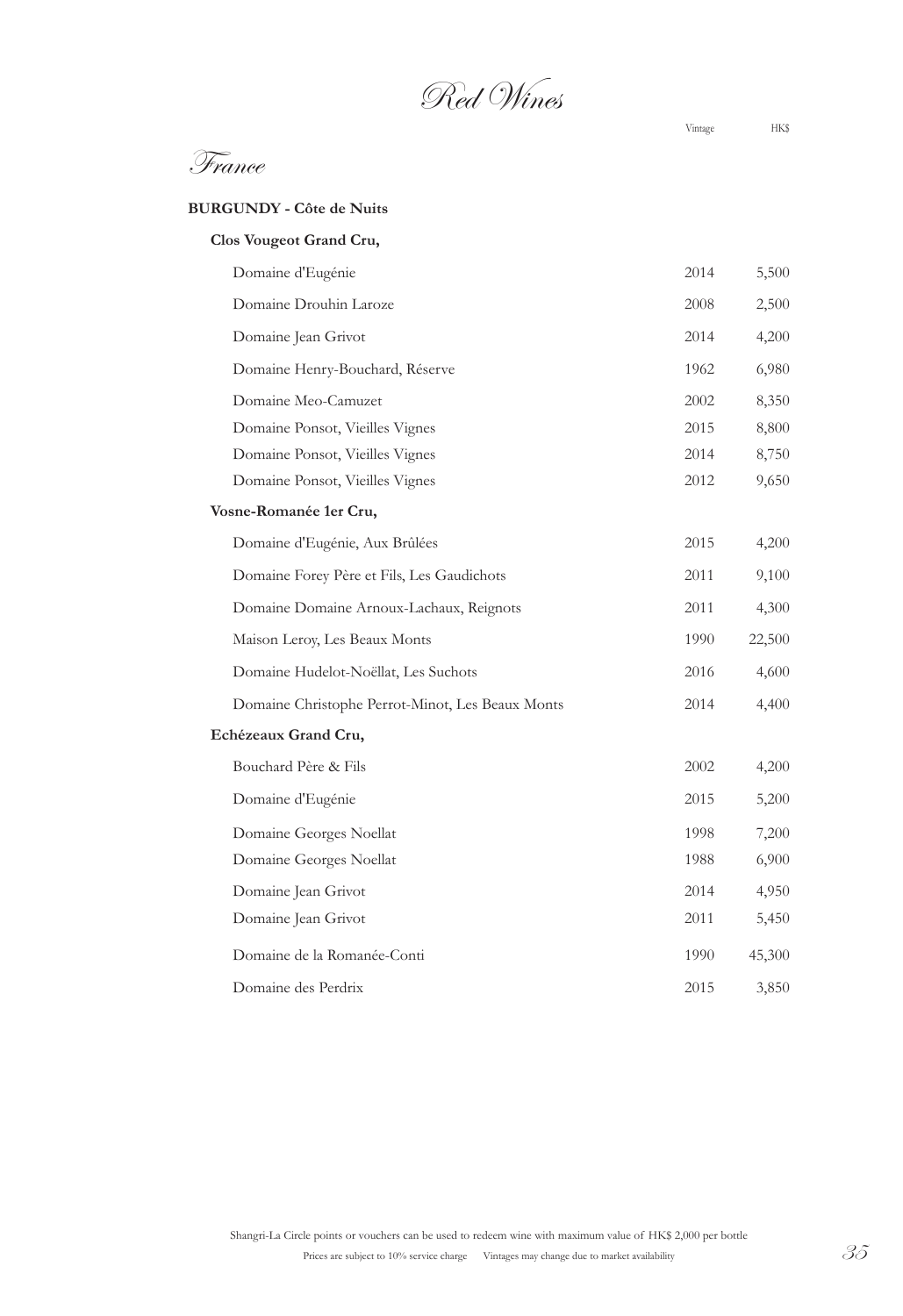Red Wines

France

**BURGUNDY - Côte de Nuits**

| Grand Echézeaux Grand Cru,    |      |         |
|-------------------------------|------|---------|
| Domaine d'Eugénie             | 2014 | 6,400   |
| Domaine de la Romanée-Conti   | 1998 | 42,500  |
| Domaine de la Romanée-Conti   | 1997 | 43,000  |
| Domaine de la Romanée-Conti   | 1989 | 50,000  |
| La Romanée Grand Cru,         |      |         |
| Domaine du Comte Liger-Belair | 2017 | 51,000  |
| Domaine du Comte Liger-Belair | 2011 | 40,000  |
| Bouchard Père & Fils          | 2005 | 39,000  |
| Bouchard Père & Fils          | 1998 | 28,500  |
| Bouchard Père & Fils          | 1996 | 33,500  |
| Bouchard Père & Fils          | 1995 | 32,000  |
| Bouchard Père & Fils          | 1993 | 30,000  |
| Bouchard Père & Fils          | 1991 | 22,500  |
| Bouchard Père & Fils          | 1990 | 28,500  |
| Bouchard Père & Fils          | 1989 | 29,500  |
| Bouchard Père & Fils          | 1988 | 24,000  |
| Bouchard Père & Fils          | 1987 | 23,000  |
| Bouchard Père & Fils          | 1986 | 21,000  |
| Bouchard Père & Fils          | 1984 | 22,000  |
| Bouchard Père & Fils          | 1976 | 28,000  |
| Maison Leroy                  | 1962 | 86,500  |
| Romanée-Conti Grand Cru,      |      |         |
| Domaine de la Romanée-Conti   | 2002 | 285,000 |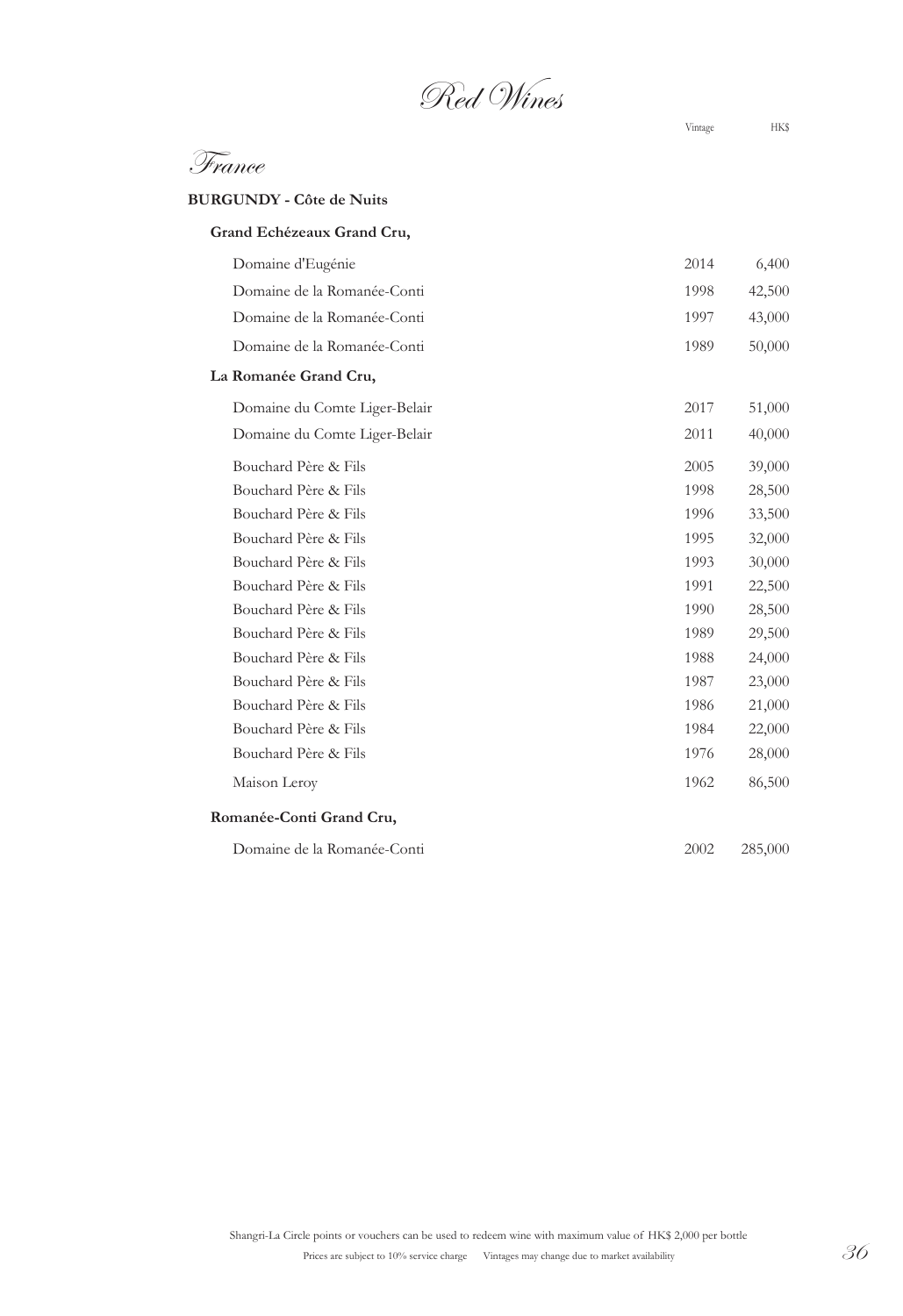Red Wines

France

### **BURGUNDY - Côte de Nuits**

| Nuits-St-Georges 1er Cru, |  |  |
|---------------------------|--|--|
|---------------------------|--|--|

| Dujac Fils et Père, Les Damodes                  | 2016 | 1,850  |
|--------------------------------------------------|------|--------|
| Domaine Meo-Camuzet, Aux Murgers                 | 1989 | 8,600  |
| Domaine Daniel Rion et Fils, Les Vignes Rondes   | 2011 | 1,850  |
| Domaine Henri Gouges, Les Saint Georges          | 2014 | 3,200  |
| Domaine Henri Gouges, Les Pruliers               | 2012 | 2,700  |
| Domaine Silvain Cathiard, Aux Murgers            | 2014 | 4,100  |
| Domaine Silvain Cathiard, Aux Theory             | 2014 | 4,250  |
| Domaine Thibault Liger-Belair, Les Saint Georges | 2004 | 3,500  |
| Maison Leroy, Aux Boudots                        | 1990 | 19,800 |
| Domaine des Perdrix, Aux Perdrix                 | 2015 | 2,000  |
| Domaine des Perdrix, Aux Perdrix                 | 2014 | 1,750  |
| Domaine des Perdrix, Aux Perdrix                 | 2013 | 1,650  |
| Hautes Côtes de Nuits,                           |      |        |
| Château de Villars Fontaine, Les Genevrières     | 2009 | 850    |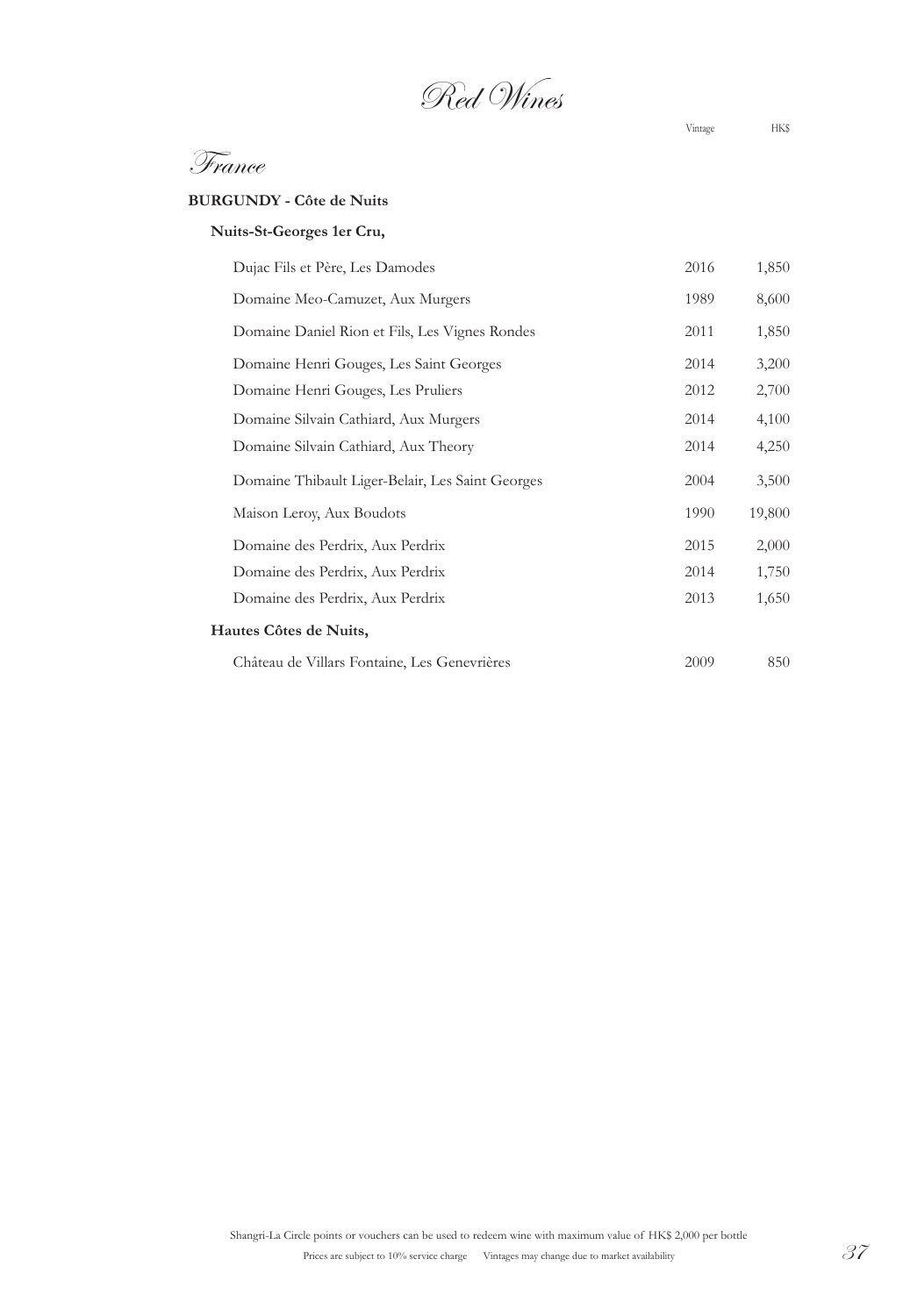Red Wines

|                                                   | Vintage | HKŞ    |
|---------------------------------------------------|---------|--------|
| France.                                           |         |        |
| <b>BURGUNDY - Côte de Beaune</b>                  |         |        |
| <b>Corton Renardes Grand Cru</b>                  |         |        |
| Maison Leroy                                      | 2002    | 22,000 |
| Savigny-les-Beaune 1er Cru,                       |         |        |
| Maison Leroy, Aux Gravains                        | 2005    | 4,800  |
| Beaune 1er Cru,                                   |         |        |
| Domaine Joseph Drouhin, Clos des Mouches          | 1996    | 3,300  |
| Maison Leroy, Les Aigrots                         | 2011    | 4,550  |
| Maison Leroy, Belissand                           | 2005    | 9,500  |
| Pommard,                                          |         |        |
| Domaine Dugat Py, La Levriere, Vieilles Vignes    | 2007    | 3,200  |
| Domaine Leroy, Les Vignots                        | 1990    | 39,850 |
| Pommard 1er Cru,                                  |         |        |
| Domaine Chantal Lescure, Les Bertins              | 2010    | 1,680  |
| Domaine de Courcel                                | 2018    | 2,200  |
| Domaine de Courcel                                | 2009    | 2,500  |
| Volnay 1er Cru,                                   |         |        |
| Domaine Arnaud Ente, Santenots-du-Milieu          | 2015    | 2,900  |
| Benjamin Leroux, Clos de la Cave des Ducs         | 2009    | 2,950  |
| Domaine des Comtes Lafon, Les Santenots du Milieu | 1989    | 3,450  |
| Domaine Marquis d'Angerville, Clos de Ducs        | 1999    | 5,400  |
| Domaine de la Pousse d'Or, Clos de la Bousse d'Or | 2009    | 3,350  |
| <b>BEAUJOLAIS</b>                                 |         |        |
| Vin de France, L'Interdit, Jules Desjourneys      | n.v.    | 1,000  |
| Village Primeur, Maison Leroy                     | 2020    | 1,250  |
| Morgon, Côte du Py, Domaine Jean Foillard         | 2018    | 820    |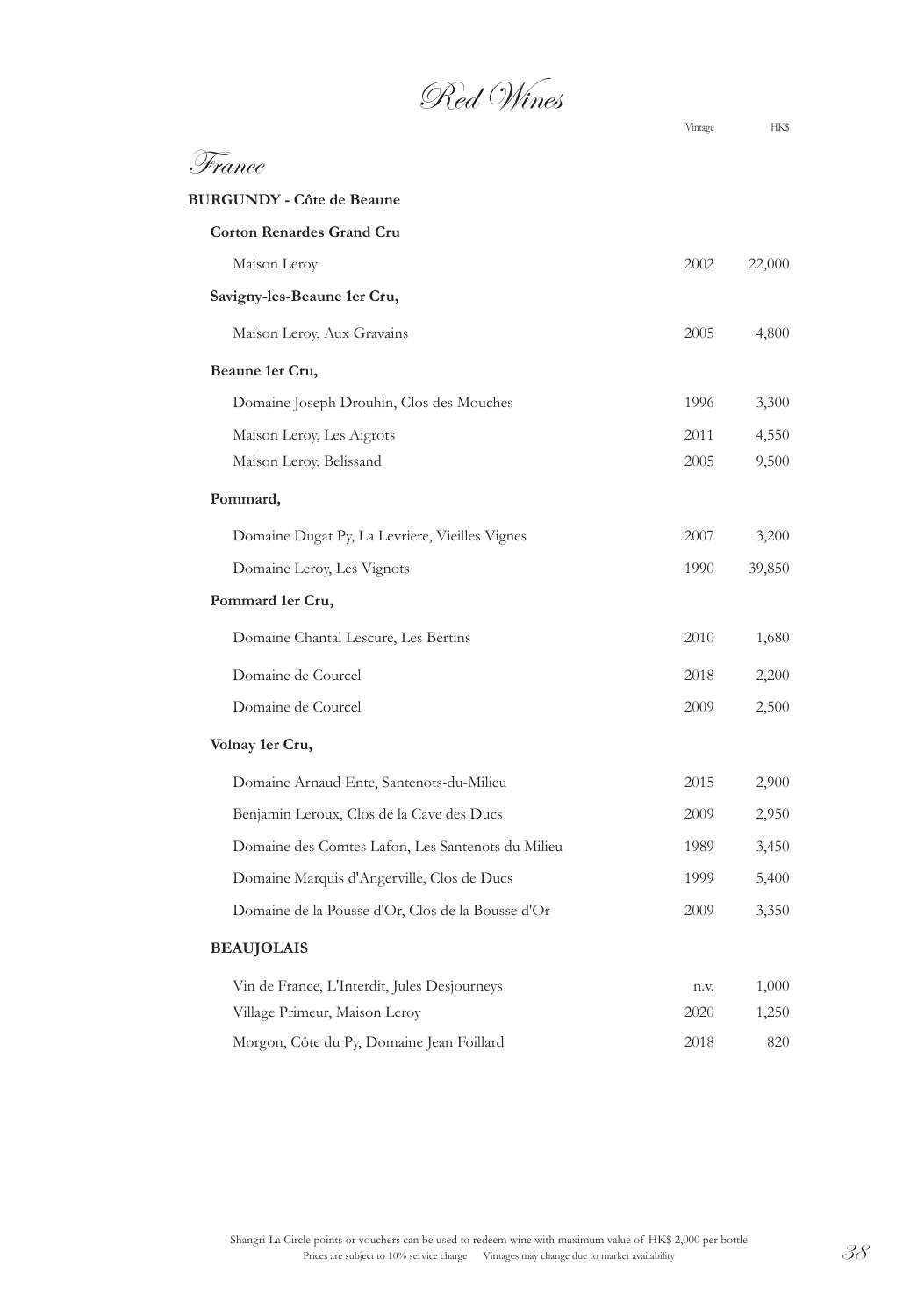Red Wines

# France

# **RHÔNE VALLEY - North Collines Rhodaniennes**  Domaine Yves Cuilleron, Ripa Sinistra 2013 1,200 **Côte Rôtie,** Etienne Guigal, La Landonne 2004 8,650 Etienne Guigal, La Landonne 1999 12,500 Stéphane Montez, Les Grandes Places 2013 1,350 **Saint - Joseph,** Domaine Jean-Louis Chave 2018 1,750 Stéphane Montez 2017 890 **Crozes - Hermitage,** Domaine Alain Graillot 2017 600 Domaine des Lises 2018 750 Domaine Alain Graillot, La Guiraude 2016 1,550 Domaine de Thalabert, Maison Paul Jaboulet Magnum 1983 3,800 Domaine Luc Baudet 2017 800 **Hermitage,** Domaine Jean-Louis Chave 2003 8,200 Domaine Jean-Louis Chave 2001 6,300 Domaine Jean-Louis Chave 2000 6,400 Domaine Jean-Louis Chave 1999 6,550 Domaine Jean-Louis Chave 1993 6,200 Domaine Marc Sorrel, Le Gréal 2014 2,500 Paul Jaboulet, La Chapelle 1985 5,600 Paul Jaboulet, La Chapelle 1982 6,300 Paul Jaboulet, La Chapelle 1978 21,400 **Cornas,** Domaine Guillaume Gilles 2017 1,350 Domaine Franck Balthazar, Chaillot 2004 2,800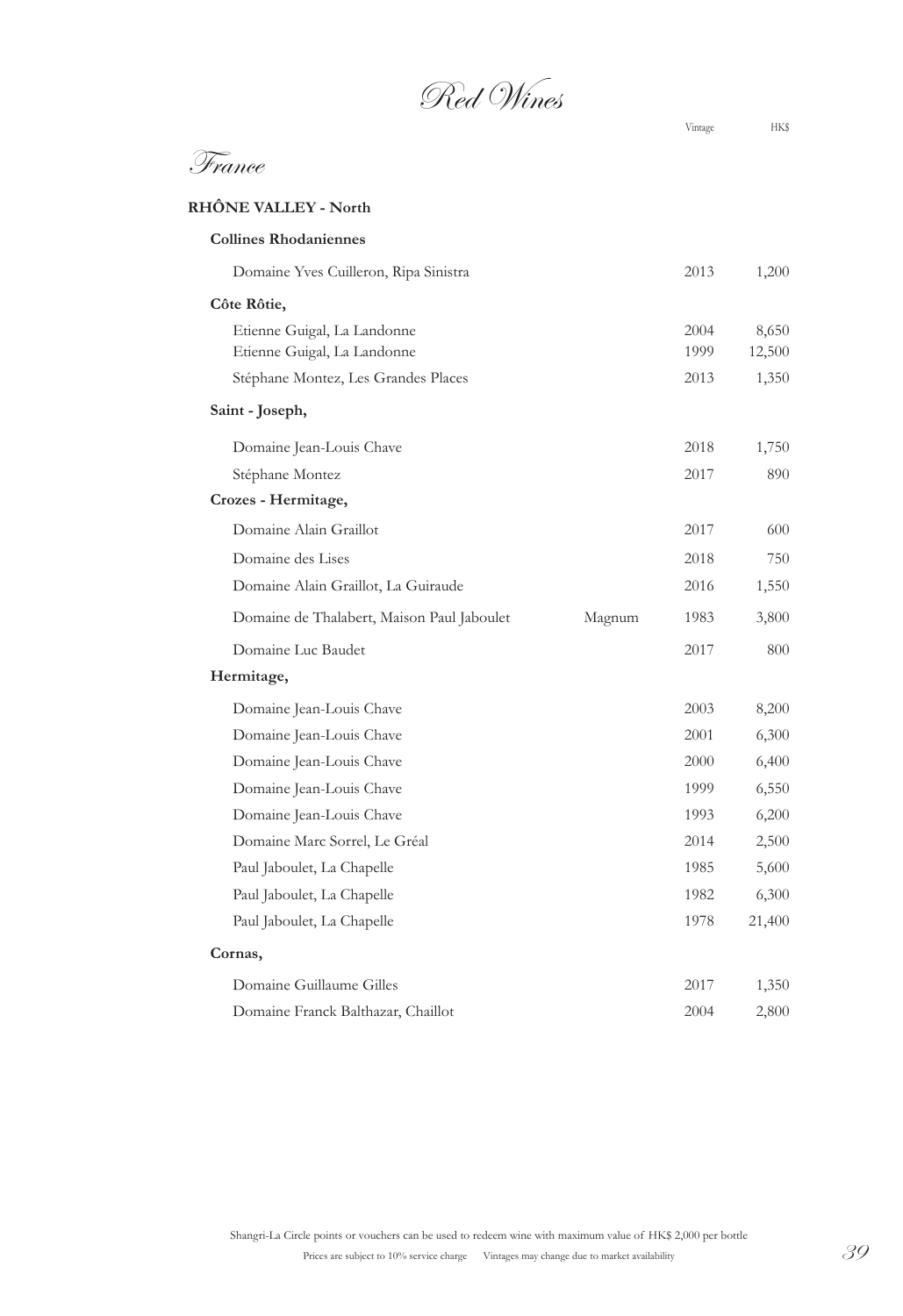Red Wines

Vintage HK\$

| <b>RHONE VALLEY - South</b> |
|-----------------------------|
|                             |

| Châteauneuf - du - Pape,                     |      |       |
|----------------------------------------------|------|-------|
| Domaine Bois de Boursan                      | 2015 | 850   |
| Domaine du Bienheureux                       | 2018 | 980   |
| Domaine Henri Bonneau                        | 2007 | 3,880 |
| Domaine Henri Bonneau, Cuvée Marie Beurrier  | 2008 | 4,300 |
| Domaine Henri Bonneau, Cuvée Marie Beurrier  | 2005 | 5,180 |
| Domaine Henri Bonneau, Réserve des Célestins | 1998 | 8,950 |
| Domaine de la Janasse, Vieille Vignes        | 2012 | 1,950 |
| Domaine de la Janasse, Cuvée XXL             | 2016 | 3,600 |
| Domaine de Villeneuve, Vieilles Vignes       | 2012 | 1,580 |
| Gigondas,                                    |      |       |
| Domaine La Bouïssiere                        | 2015 | 750   |
| Domaine du Cayron                            | 2018 | 800   |
| Vacqueyras,                                  |      |       |
| Domaine La Monardière, Vieilles Vignes       | 2017 | 740   |
| Domaine le Sang des Cailloux                 | 2019 | 990   |
| Domaine le Sang des Cailloux                 | 2015 | 900   |
| Cairanne,                                    |      |       |
| Domaine Marcel Richaud                       | 2019 | 880   |
| Côtes-du-Rhône,                              |      |       |
| Domaine La Manarine, Plan de Dieu            | 2016 | 550   |
| Domaine Jamet                                | 2018 | 950   |
| <b>PROVENCE</b>                              |      |       |
| Baux-de-Provence,                            |      |       |
| Domaine de Trévallon                         | 2014 | 1,650 |
| Domaine de Trévallon                         | 2009 | 2,150 |
| Domaine Hauvette, Le Roucas                  | 2017 | 690   |
| Domaine Hauvette, Cornaline                  | 2013 | 890   |
| Palette,                                     |      |       |
| Château Simone                               | 2016 | 990   |
| Bandol,                                      |      |       |
| Domaine de Terrebrune                        | 2015 | 980   |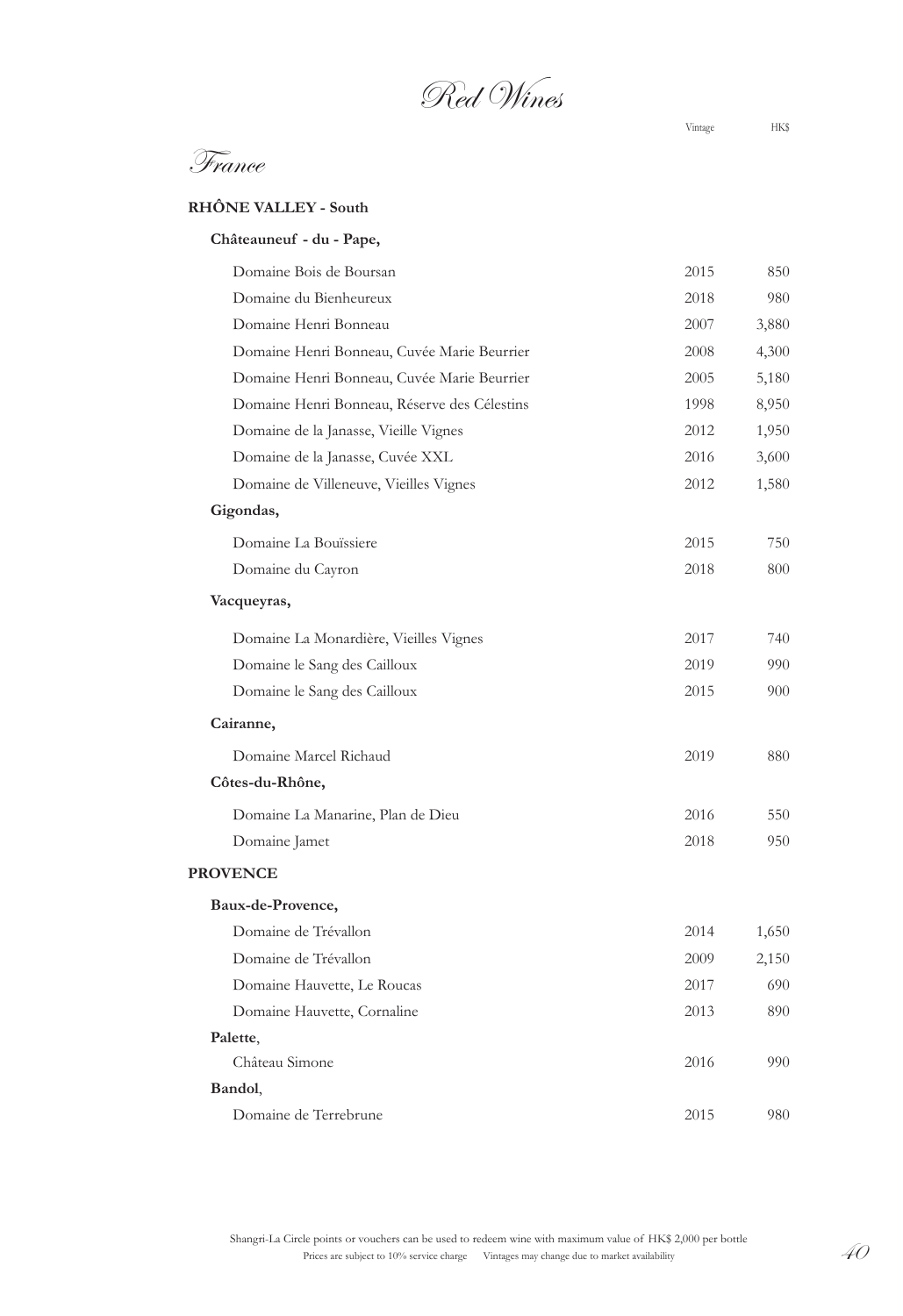Red Wines

### **LANGUEDOC-ROUSSILLON**

| Faugères,                                              |      |       |
|--------------------------------------------------------|------|-------|
| Domaine Léon Barral, Jadis                             | 2011 | 950   |
| Corbières,                                             |      |       |
| Maxime Magnon, Campagnès, Corbières                    | 2017 | 1,050 |
| Vin de Pays de L'Herault & Gard,                       |      |       |
| Mas de Daumas Gassac                                   | 2014 | 950   |
| Mas de Daumas Gassac                                   | 2013 | 1,280 |
| Mas de Daumas Gassac                                   | 1995 | 2,900 |
| Mas de Daumas Gassac                                   | 1990 | 4,600 |
| Mas de Daumas Gassac, Cuvée Emile Peynaud              | 2015 | 3,800 |
| Mas de Daumas Gassac, Cuvée Emile Peynaud              | 2008 | 4,900 |
| Mas de Daumas Gassac, Cuvée Emile Peynaud              | 2007 | 5,600 |
| Mas de Daumas Gassac, Cuvée Emile Peynaud              | 2002 | 7,900 |
| Domaine de la Grange des Pères                         | 2014 | 6,000 |
| Domaine de la Grange des Pères                         | 2005 | 6,100 |
| Domaine de la Grange des Pères                         | 2001 | 6,200 |
| Roc d'Anglade                                          | 2018 | 1,350 |
| Côteaux du Languedoc,                                  |      |       |
| Château de la Negly, La Falaise                        | 2018 | 580   |
| Domaine Peyre Rose, Clos des Cistes                    | 2003 | 2,750 |
| Domaine Peyre Rose, Clos Syrah Leone                   | 2004 | 2,700 |
| Other Crus,                                            |      |       |
| Clos Marie, Simon, Pic St-Loup                         | 2017 | 890   |
| Mas Jullien, Autour de Jonquières, Terrasses du Larzac | 2017 | 1,380 |
|                                                        |      |       |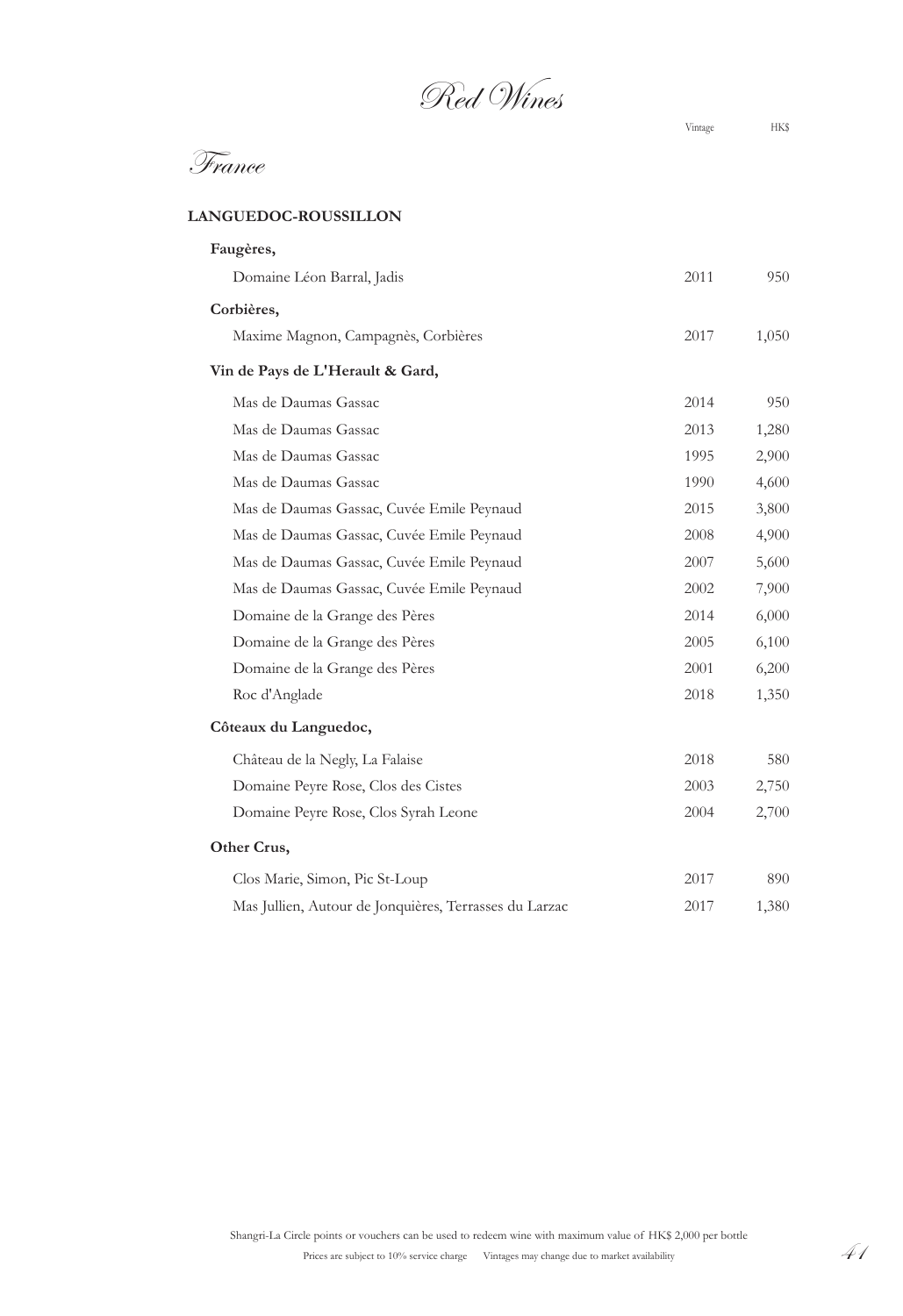Red Wines

France

| Domaine Comte Abbatucci, Faustine<br>2019          | 850   |
|----------------------------------------------------|-------|
| Domaine Comte Abbatucci, Ministre Impérial<br>2014 | 1.550 |
| Clos Canarelli, Corse Figari<br>2015               | 990   |

## **SOUTH-WEST**

|               | Bergerac,                                       |      |       |  |  |
|---------------|-------------------------------------------------|------|-------|--|--|
|               | Château Tour des Gendres, Moulin des Dames      | 2007 | 750   |  |  |
|               | Cahors,                                         |      |       |  |  |
|               | Mas del Périé, La Roque                         | 2019 | 630   |  |  |
|               | Domaine Cosse Maisonneuve, Les Laquets          | 2011 | 750   |  |  |
|               | Madiran,                                        |      |       |  |  |
|               | Alain Brumont, Bouscasse, Vieilles Vignes       | 2000 | 890   |  |  |
|               | Château Montus                                  | 2007 | 950   |  |  |
| <b>ALSACE</b> |                                                 |      |       |  |  |
|               | Domaine René Muré, Pinot Noir, Clos St Landelin | 2006 | 1,200 |  |  |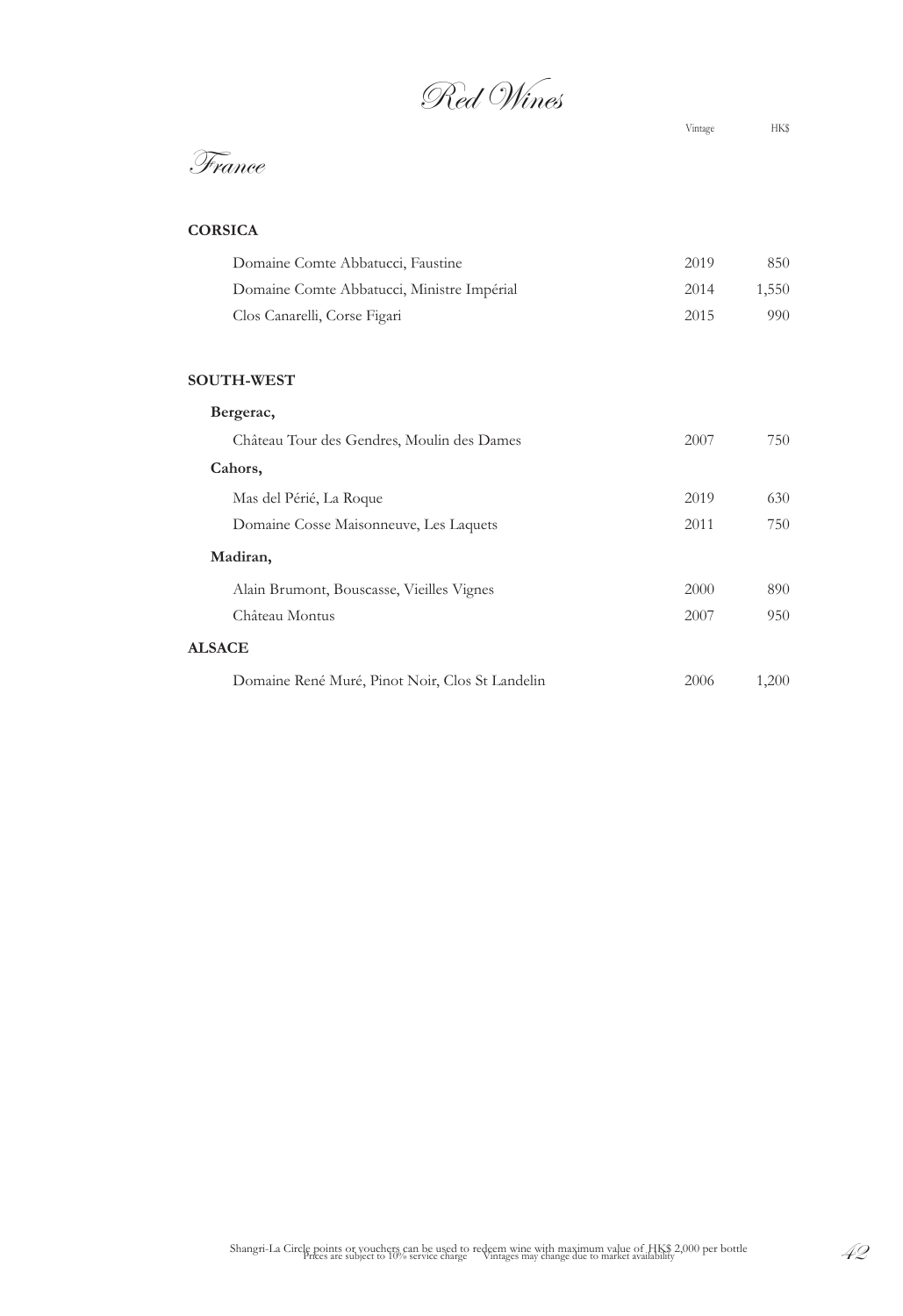Red Wines

# France

**LOIRE**

| Val de Loire,                                             |      |       |
|-----------------------------------------------------------|------|-------|
| Clau de Nell, Grolleau                                    | 2015 | 740   |
| Saumur Champigny,                                         |      |       |
| Clos Rougeard, Les Poyeux                                 | 2011 | 4,600 |
| Clos Rougeard, Le Bourg                                   | 2010 | 9,900 |
| Château du Hureau, Cuvée Lisagathe                        | 2010 | 750   |
| Domaine des Roches Neuves, Thierry Germain, La Marginale  | 2016 | 950   |
| Domaine des Roches Neuves, Thierry Germain, Franc de Pied | 2016 | 1,050 |
| Chinon,                                                   |      |       |
| Domaine Breton, Beaumont                                  | 1997 | 1,350 |
| Domaine Breton, Beaumont                                  | 1995 | 1,500 |
| Domaine Pierre & Bertrand Couly                           | 2016 | 500   |
| Domaine Olga Raffault, Cuvée du Domaine                   | 2017 | 530   |
| Domaine Olga Raffault, Les Picasses                       | 2015 | 680   |
| Domaine Olga Raffault, Les Picasses                       | 2009 | 950   |
| Bourgueil,                                                |      |       |
| Domaine Breton, Les Perrieres                             | 2012 | 920   |
| Domaine Breton, Les Perrieres                             | 1995 | 1,380 |
| Domaine Breton, Les Perrieres                             | 1994 | 1,200 |
| Domaine Breton, Les Perrieres                             | 1989 | 1,550 |
| Domaine Breton, Les Perrieres                             | 1988 | 1,550 |
| Domaine de la Chevalerie, Galichets                       | 2011 | 590   |
| Côteaux du Loir,                                          |      |       |
| Domaine de Bellivières, Rouge Gorge                       | 2013 | 850   |
| Domaine de Bellivières, Hommage a Louis Derré             | 2013 | 1,050 |
| Touraine,                                                 |      |       |
| Domaine des Poete, Le Coté Cabernet                       | 2011 | 650   |
| Côte Roannaise,                                           |      |       |
| Domaine Sérol, Les Millerands                             | 2019 | 620   |
| Domaine Sérol, Chez Muron                                 | 2018 | 1,250 |
|                                                           |      |       |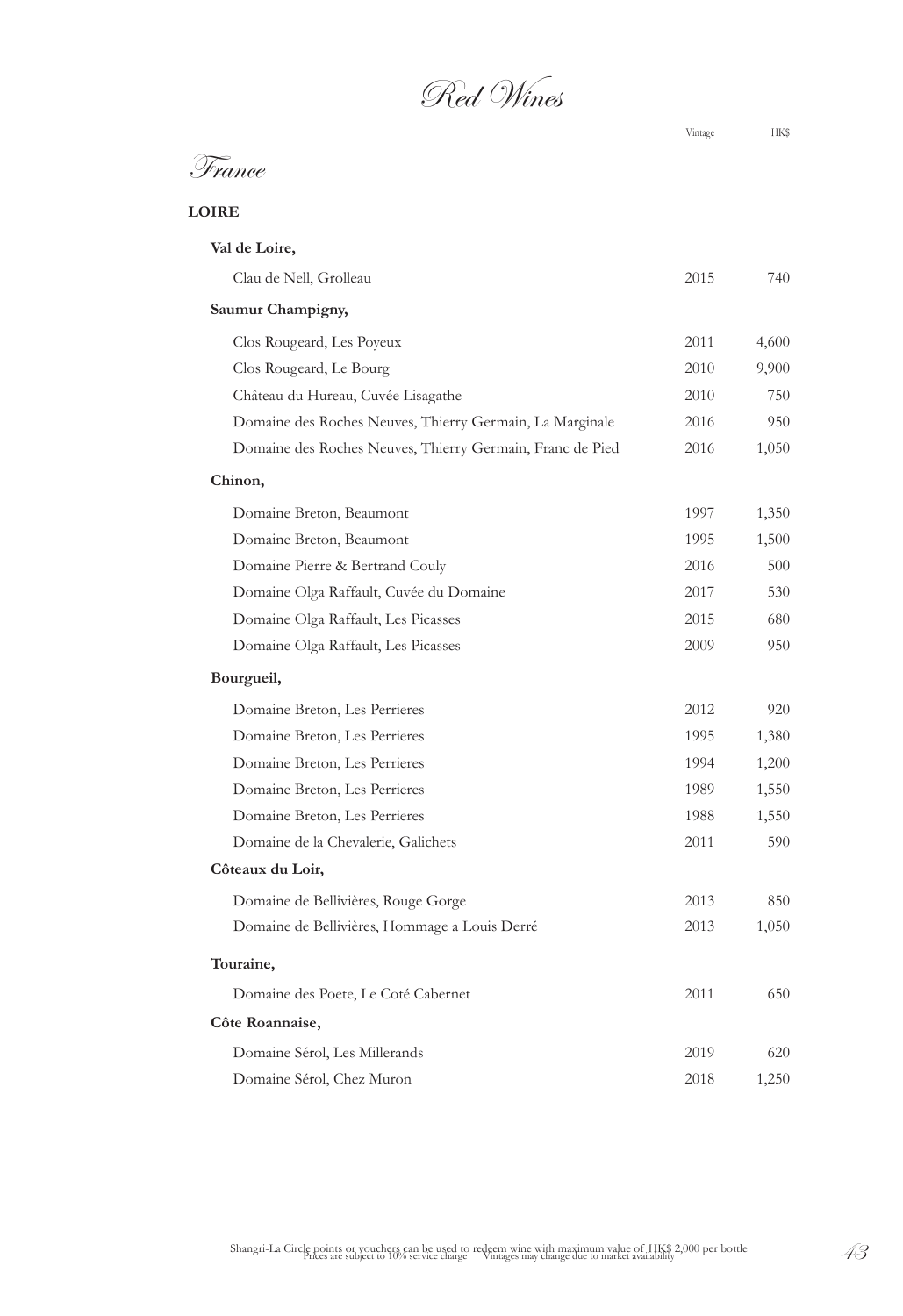Red Wines

France

# **BORDEAUX**

# **Médoc and Others,**

| Essence de Dourthe, Vins et Vignobles Dourthe |                 | 2010 | 2,300  |
|-----------------------------------------------|-----------------|------|--------|
| Château Chasse Spleen, Moulis en Medoc        |                 | 1966 | 4,650  |
| Château Clarke, Listrac en Medoc              |                 | 2011 | 750    |
| Château Sociando-Mallet                       | Cru Bourgeois   | 1997 | 1,680  |
| Château Sociando-Mallet                       | Cru Bourgeois   | 1990 | 3,700  |
| Château Roc de Cambes, Côte de Bourg          | Magnum          | 2012 | 2,450  |
| Château Roc de Cambes, Côte de Bourg          |                 | 2006 | 2,000  |
| Château Roc de Cambes, Côte de Bourg          |                 | 2000 | 3,200  |
| L'Aurage, Côtes de Castillon                  |                 | 2015 | 900    |
| St Estèphe,                                   |                 |      |        |
| Château Calon Ségur "En Primeur"              | 3ème Cru Classé | 2010 | 1,850  |
| Château Calon Ségur                           | 3ème Cru Classé | 1961 | 15,000 |
| Château Cos D'Estournel                       | 2ème Cru Classé | 2009 | 7,300  |
| Château Cos D'Estournel                       | 2ème Cru Classé | 2005 | 3,950  |
| Château Le Crock "En Primeur"                 | Cru Bourgeois   | 2010 | 450    |
| Château Montrose                              | 2ème Cru Classé | 1986 | 5,700  |
| Château de Pez                                | Cru Bourgeois   | 2012 | 1,180  |
| Pauillac,                                     |                 |      |        |
| Château Clerc-Milon "En Primeur"              | 5ème Cru Classé | 2010 | 1,500  |
| Château Duhart-Milon                          | 4ème Cru Classé | 2001 | 3,950  |
| Château Grand Puy Ducasse "En Primeur"        | 5ème Cru Classé | 2010 | 950    |
| Château Grand Puy Lacoste                     | 5ème Cru Classé | 1999 | 2,100  |
| Château Grand Puy Lacoste                     | 5ème Cru Classé | 1988 | 2,150  |
| Château Grand Puy Lacoste                     | 5ème Cru Classé | 1975 | 2,500  |

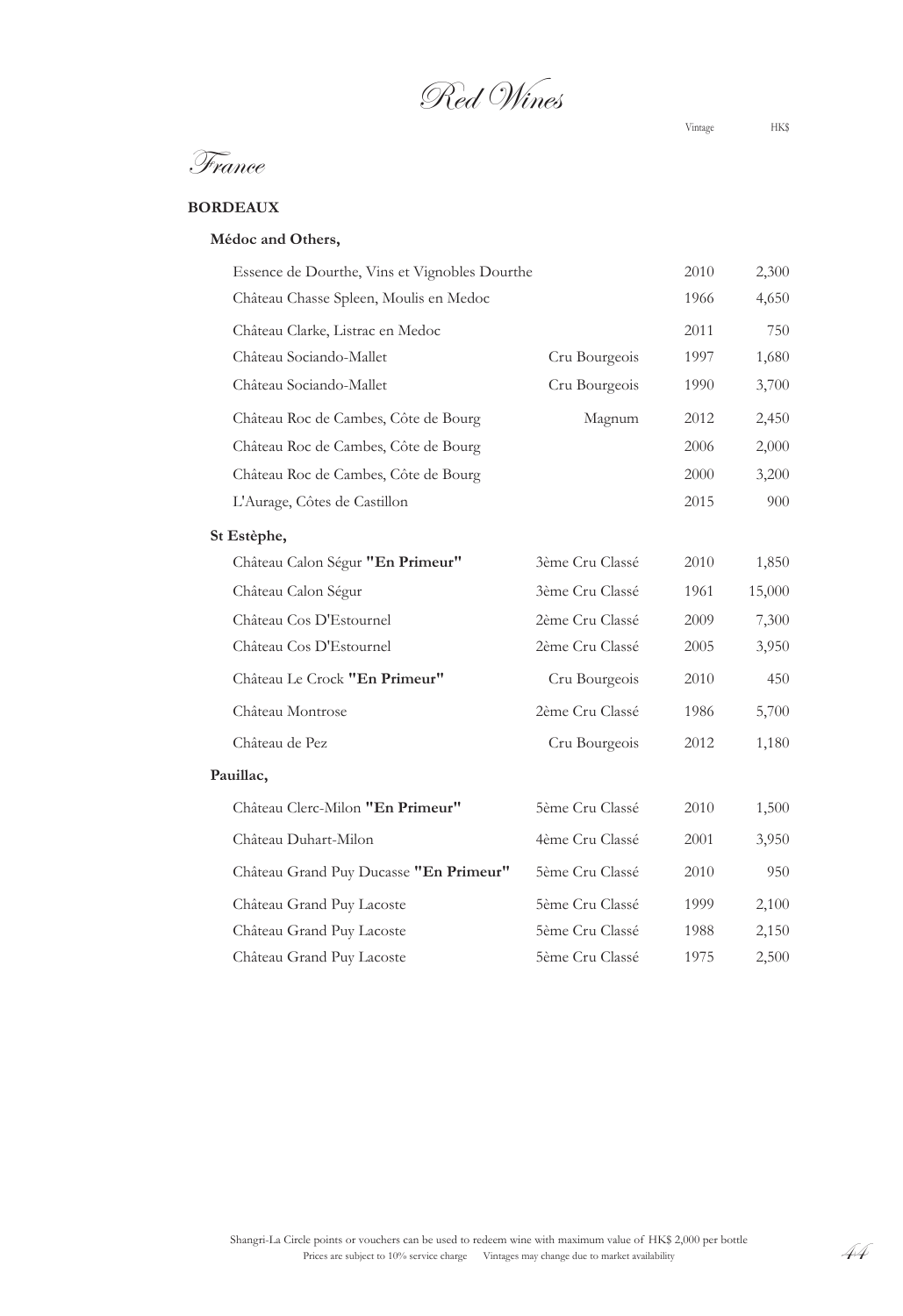Red Wines

# **BORDEAUX**

#### **Pauillac,**

| Château Lafite-Rothschild          | 1er Cru Classé | 2009 | 28,800 |
|------------------------------------|----------------|------|--------|
| Château Lafite-Rothschild          | 1er Cru Classé | 2006 | 13,000 |
| Château Lafite-Rothschild          | 1er Cru Classé | 2005 | 14,500 |
| Château Lafite-Rothschild          | 1er Cru Classé | 2001 | 23,200 |
| Château Lafite-Rothschild - Magnum | 1er Cru Classé | 2001 | 30,700 |
| Château Lafite-Rothschild          | 1er Cru Classé | 1993 | 16,500 |
| Château Lafite-Rothschild          | 1er Cru Classé | 1986 | 39,000 |
| Château Lafite-Rothschild          | 1er Cru Classé | 1976 | 23,500 |
| Château Lafite-Rothschild          | 1er Cru Classé | 1964 | 25,600 |
| Château Lafite-Rothschild          | 1er Cru Classé | 1949 | 61,500 |
| Château Lafite-Rothschild          | 1er Cru Classé | 1946 | 48,000 |
| Château Lafite-Rothschild          | 1er Cru Classé | 1933 | 36,800 |
| Château Lafite-Rothschild          | 1er Cru Classé | 1929 | 59,000 |
| Château Lafite-Rothschild          | 1er Cru Classé | 1918 | 59,500 |
| Château Lafite-Rothschild          | 1er Cru Classé | 1911 | 78,000 |
| Château Lafite-Rothschild          | 1er Cru Classé | 1908 | 53,000 |
| Château Lafite-Rothschild          | 1er Cru Classé | 1904 | 65,000 |
| Château Latour                     | 1er Cru Classé | 2006 | 13,000 |
| Château Latour                     | 1er Cru Classé | 2005 | 23,500 |
| Château Latour - Magnum            | 1er Cru Classé | 2005 | 40,000 |
| Château Latour                     | 1er Cru Classé | 2003 | 16,100 |
| Château Latour - Magnum            | 1er Cru Classé | 2003 | 33,000 |
| Château Latour - Magnum            | 1er Cru Classé | 2002 | 17,400 |
| Château Latour                     | 1er Cru Classé | 2001 | 13,000 |
| Château Latour                     | 1er Cru Classé | 2000 | 18,100 |
| Château Latour - Magnum            | 1er Cru Classé | 2000 | 40,200 |
| Château Latour                     | 1er Cru Classé | 1998 | 12,500 |
| Château Latour                     | 1er Cru Classé | 1996 | 15,500 |
| Château Latour                     | 1er Cru Classé | 1995 | 10,000 |
| Château Latour - Magnum            | 1er Cru Classé | 1995 | 21,000 |
| Château Latour - Magnum            | 1er Cru Classé | 1990 | 42,500 |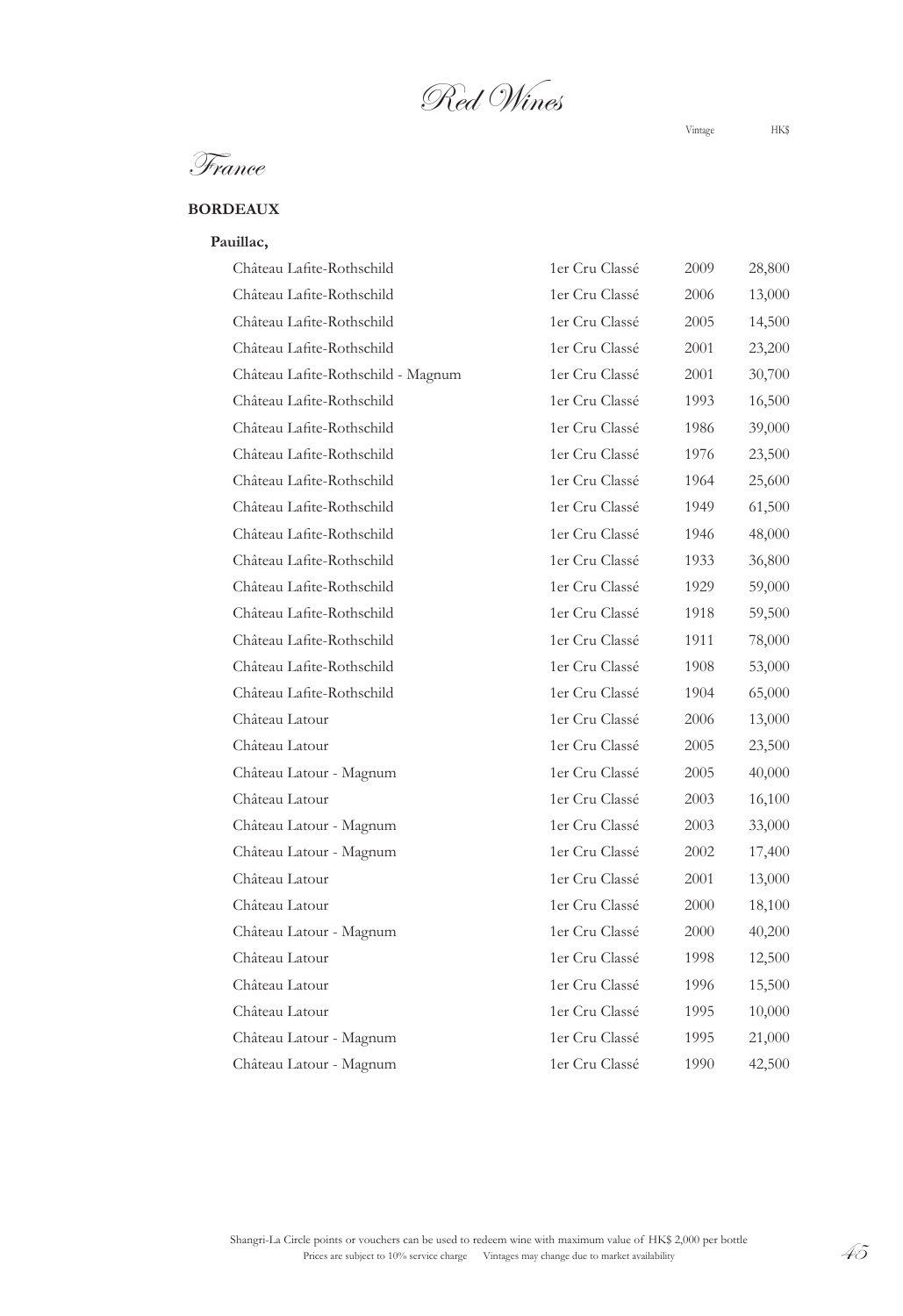Red Wines

France

## **BORDEAUX**

**Pauilla**c,

| Château Latour               | 1er Cru Classé  | 1982 | 51,000  |
|------------------------------|-----------------|------|---------|
| Château Latour               | 1er Cru Classé  | 1977 | 18,500  |
| Château Latour               | 1er Cru Classé  | 1966 | 20,000  |
| Château Latour               | 1er Cru Classé  | 1961 | 120,000 |
| Château Latour               | 1er Cru Classé  | 1959 | 65,000  |
| Château Latour               | 1er Cru Classé  | 1953 | 29,000  |
| Château Latour               | 1er Cru Classé  | 1950 | 34,250  |
| Château Latour               | 1er Cru Classé  | 1949 | 73,500  |
| Château Latour               | 1er Cru Classé  | 1947 | 38,500  |
| Château Latour               | 1er Cru Classé  | 1945 | 70,000  |
| Château Latour               | 1er Cru Classé  | 1908 | 78,000  |
| Château Lynch-Bages - Magnum | 5ème Cru Classé | 1961 | 39,500  |
| Château Mouton-Rothschild    | 1er Cru Classé  | 2007 | 8,900   |
| Château Mouton-Rothschild    | 1er Cru Classé  | 2006 | 11,520  |
| Château Mouton-Rothschild    | 1er Cru Classé  | 2005 | 12,200  |
| Château Mouton-Rothschild    | 1er Cru Classé  | 2000 | 22,350  |
| Château Mouton-Rothschild    | 1er Cru Classé  | 1997 | 10,980  |
| Château Mouton-Rothschild    | 1er Cru Classé  | 1993 | 7,900   |
| Château Mouton-Rothschild    | 1er Cru Classé  | 1984 | 11,500  |
| Château Mouton-Rothschild    | 1er Cru Classé  | 1983 | 9,650   |
| Château Mouton-Rothschild    | 1er Cru Classé  | 1982 | 39,900  |
| Château Mouton-Rothschild    | 1er Cru Classé  | 1979 | 11,680  |
| Château Mouton-Rothschild    | 2ème Cru Classé | 1972 | 12,500  |
| Château Mouton-Rothschild    | 2ème Cru Classé | 1971 | 8,200   |
| Château Mouton-Rothschild    | 2ème Cru Classé | 1970 | 9,300   |
| Château Mouton-Rothschild    | 2ème Cru Classé | 1966 | 24,500  |
| Château Mouton-Rothschild    | 2ème Cru Classé | 1963 | 37,000  |
| Château Mouton-Rothschild    | 2ème Cru Classé | 1937 | 50,000  |
| Château Mouton-Rothschild    | 2ème Cru Classé | 1919 | 90,000  |
| Château Mouton-Rothschild    | 2ème Cru Classé | 1918 | 80,000  |
| Château Mouton-Rothschild    | 2ème Cru Classé | 1874 | 155,000 |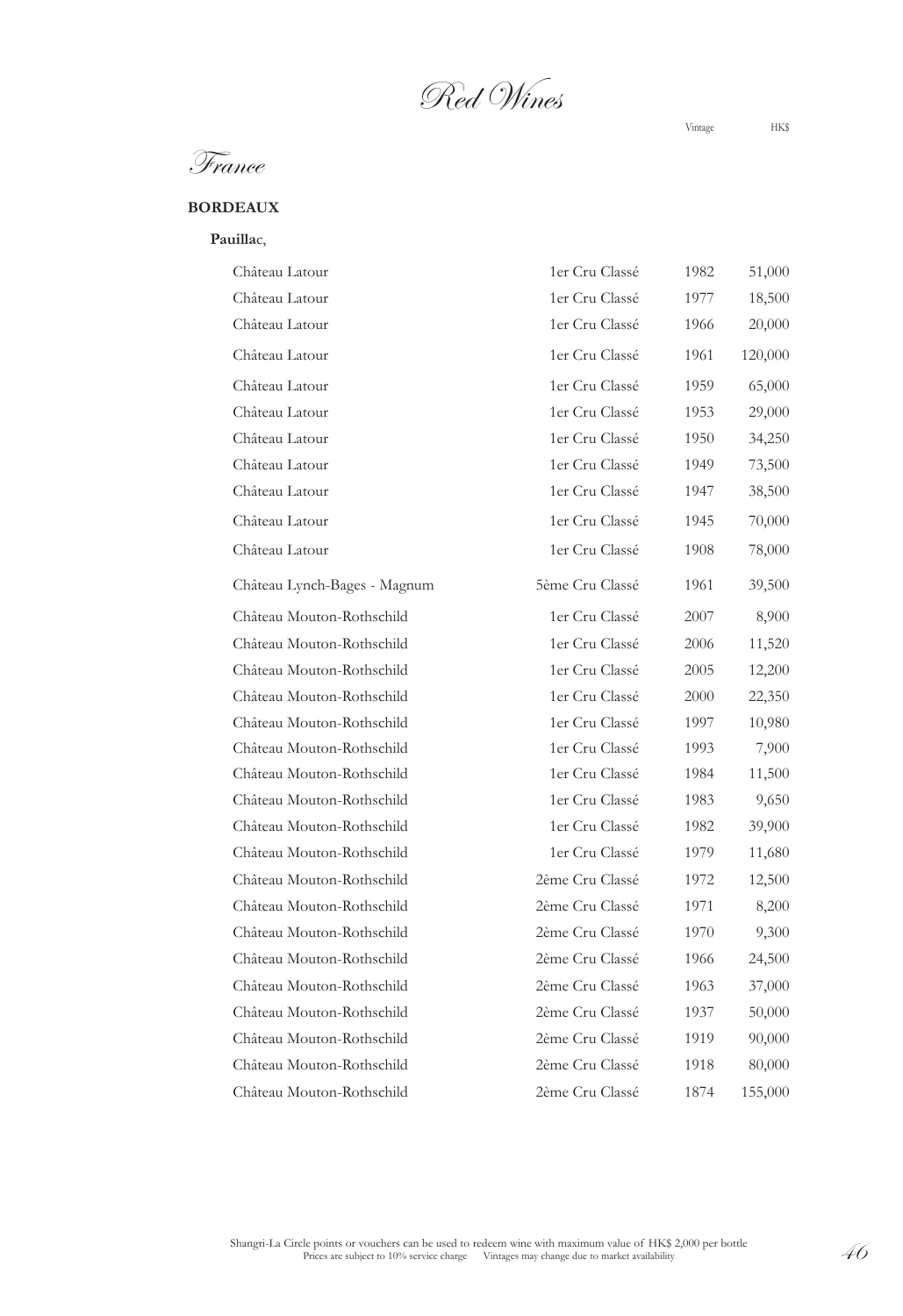RedWines

# France

# **BORDEAUX**

# **Pauillac,**

| Les Tourelles de Longueville                      |                 | 2010 | 1,380 |
|---------------------------------------------------|-----------------|------|-------|
| Château Pichon Longueville, Comtesse "En Primeur" |                 | 2010 | 3,800 |
| Château Pichon Longueville, Comtesse "En Primeur" |                 | 2009 | 3,200 |
| Château Pichon Longueville, Comtesse              | 2ème Cru Classé | 2004 | 3,200 |
| Château Pichon Longueville, Comtesse              | 2ème Cru Classé | 1990 | 4,000 |
| Château Pichon Longueville, Comtesse              | 2ème Cru Classé | 1989 | 4,500 |
| Château Pichon Longueville, Comtesse              | 2ème Cru Classé | 1985 | 4,600 |
| Château Pichon Longueville, Comtesse              | 2ème Cru Classé | 1983 | 4,980 |
| Château Pichon Longueville, Baron                 | 2ème Cru Classé | 2002 | 3,150 |
| Château Pichon Longueville, Baron                 | 2ème Cru Classé | 1993 | 3,950 |
| Château Pichon Longueville, Baron                 | 2ème Cru Classé | 1989 | 5,600 |
| Château Pichon Longueville, Baron                 | 2ème Cru Classé | 1988 | 3,980 |
| Château Pichon Longueville, Baron                 | 2ème Cru Classé | 1986 | 4,290 |
| Château Batailley                                 | 5ème Cru Classé | 2005 | 1,850 |
| Château Batailley                                 | 5ème Cru Classé | 2003 | 1,600 |
|                                                   |                 |      |       |

# **St Julien,**

| Château Beychevelle                    | 4ème Cru Classé | 1966 | 5,300  |
|----------------------------------------|-----------------|------|--------|
| Château Branaire Ducru "En Primeur"    | 4ème Cru Classé | 2009 | 1,250  |
| La Croix de Beaucaillou                |                 | 2005 | 1,600  |
| Château Ducru Beaucaillou "En Primeur" | 2ème Cru Classé | 2011 | 1,850  |
| Château Ducru Beaucaillou              | 2ème Cru Classé | 1961 | 16,500 |
| Château Léoville Barton                | 2ème Cru Classé | 1975 | 2,300  |
| Château Léoville-Las-Cases             | 2ème Cru Classé | 2009 | 7,500  |
| Château Léoville-Las-Cases             | 2ème Cru Classé | 1999 | 7,900  |
| Château Léoville-Las-Cases - Magnum    | 2ème Cru Classé | 1970 | 9,900  |
| Château Léoville Poyferré - Magnum     | 2ème Cru Classé | 1985 | 6,950  |
| Château Saint-Pierre                   | 4ème Cru Classé | 1961 | 4,100  |
| Château Talbot                         | 4ème Cru Classé | 1961 | 14,500 |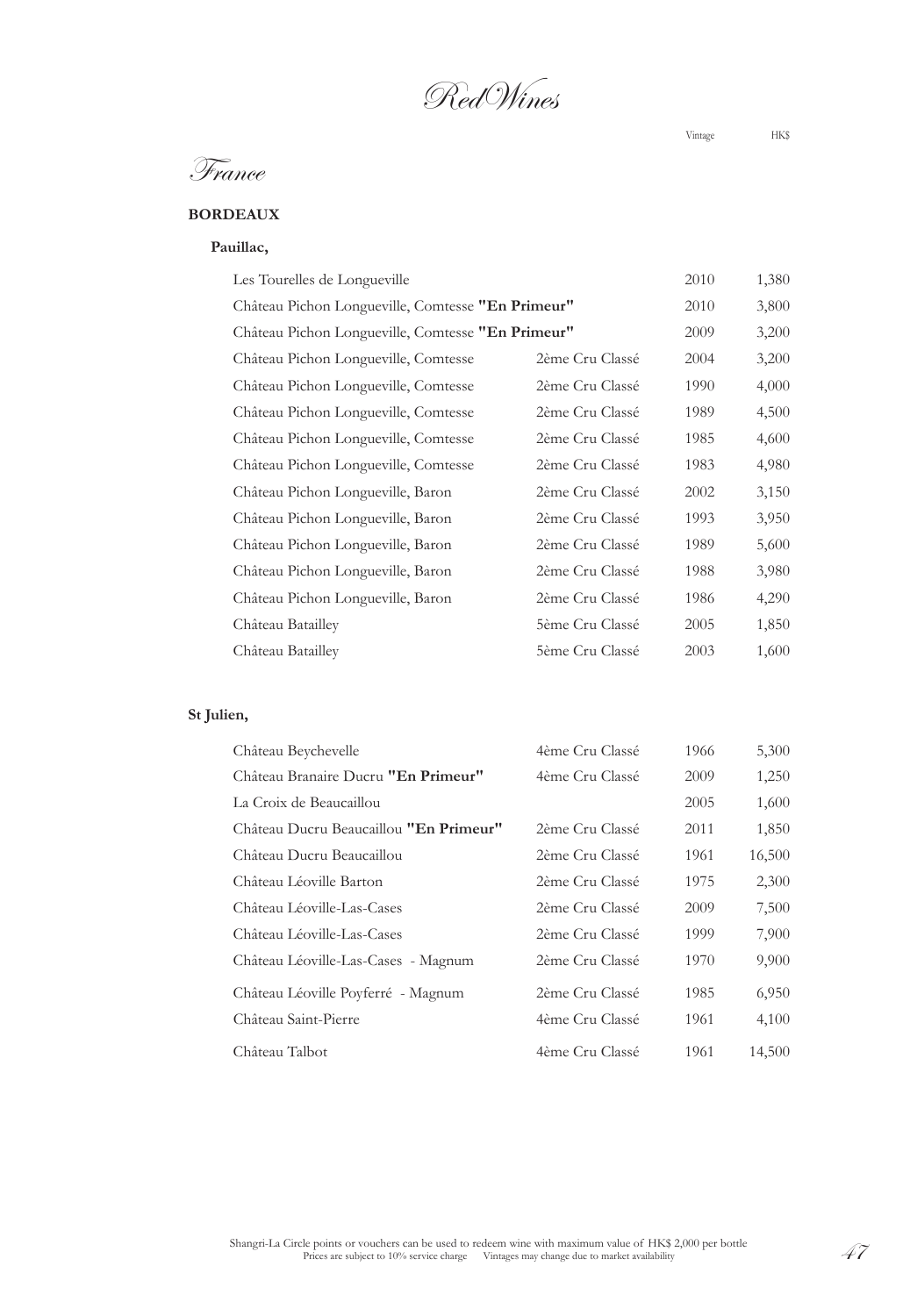Red Wines

# **BORDEAUX**

### **Margaux,**

| Château Boyd-Cantenac                 | 3ème Cru Classé         | 1970 | 2,300  |
|---------------------------------------|-------------------------|------|--------|
| Château Brane Cantenac "En Primeur"   | 2ème Cru Classé         | 2011 | 850    |
| Château Brane Cantenac "En Primeur"   | 2ème Cru Classé         | 2010 | 1,450  |
| Château Cantenac Brown "En Primeur"   | 3ème Cru Classé         | 2010 | 1,200  |
| Château d'Issan "En Primeur"          | 3ème Cru Classé         | 2011 | 850    |
| Château d'Issan "En Primeur"          | 3ème Cru Classé         | 2010 | 1,450  |
| Château du Tertre "En Primeur"        | 5ème Cru Classé         | 2010 | 750    |
| Château Giscours "En Primeur"         | 3ème Cru Classé         | 2009 | 980    |
| Château Lascombes "En Primeur"        | 2ème Cru Classé         | 2011 | 1,000  |
| Clos Margalaine du Château Marojallia |                         | 2008 | 1,100  |
| Château Malescot St. Exupéry          | 3ème Cru Classé         | 2001 | 1,900  |
| Château Margaux                       | 1er Cru Classé          | 2006 | 10,200 |
| Château Margaux                       | 1er Cru Classé          | 2005 | 14,500 |
| Château Margaux                       | 1er Cru Classé          | 2003 | 13,950 |
| Château Margaux                       | 1er Cru Classé          | 1982 | 21,500 |
| Château Margaux                       | 1er Cru Classé          | 1961 | 36,500 |
| Château Margaux                       | 1er Cru Classé          | 1959 | 35,600 |
| Château Margaux                       | 1er Cru Classé          | 1948 | 53,000 |
| Château Margaux                       | 1er Cru Classé          | 1947 | 47,900 |
| Château Margaux                       | 1er Cru Classé          | 1928 | 70,000 |
| Château Margaux                       | 1er Cru Classé          | 1908 | 80,000 |
| Château Palmer                        | Historical Blend, 20.13 | n.v. | 4,900  |
| Château Palmer                        | 3ème Cru Classé         | 2011 | 5,400  |
| Château Palmer                        | 3ème Cru Classé         | 2004 | 5,680  |
| Château Palmer                        | 3ème Cru Classé         | 2001 | 6,800  |
| Château Palmer                        | 3ème Cru Classé         | 2000 | 8,100  |
| Château Palmer                        | 3ème Cru Classé         | 1989 | 9,500  |
| Château Palmer                        | 3ème Cru Classé         | 1983 | 13,380 |
| Château Palmer                        | 3ème Cru Classé         | 1964 | 8,400  |
|                                       |                         |      |        |
| Château Palmer                        | 3ème Cru Classé         | 1924 | 30,000 |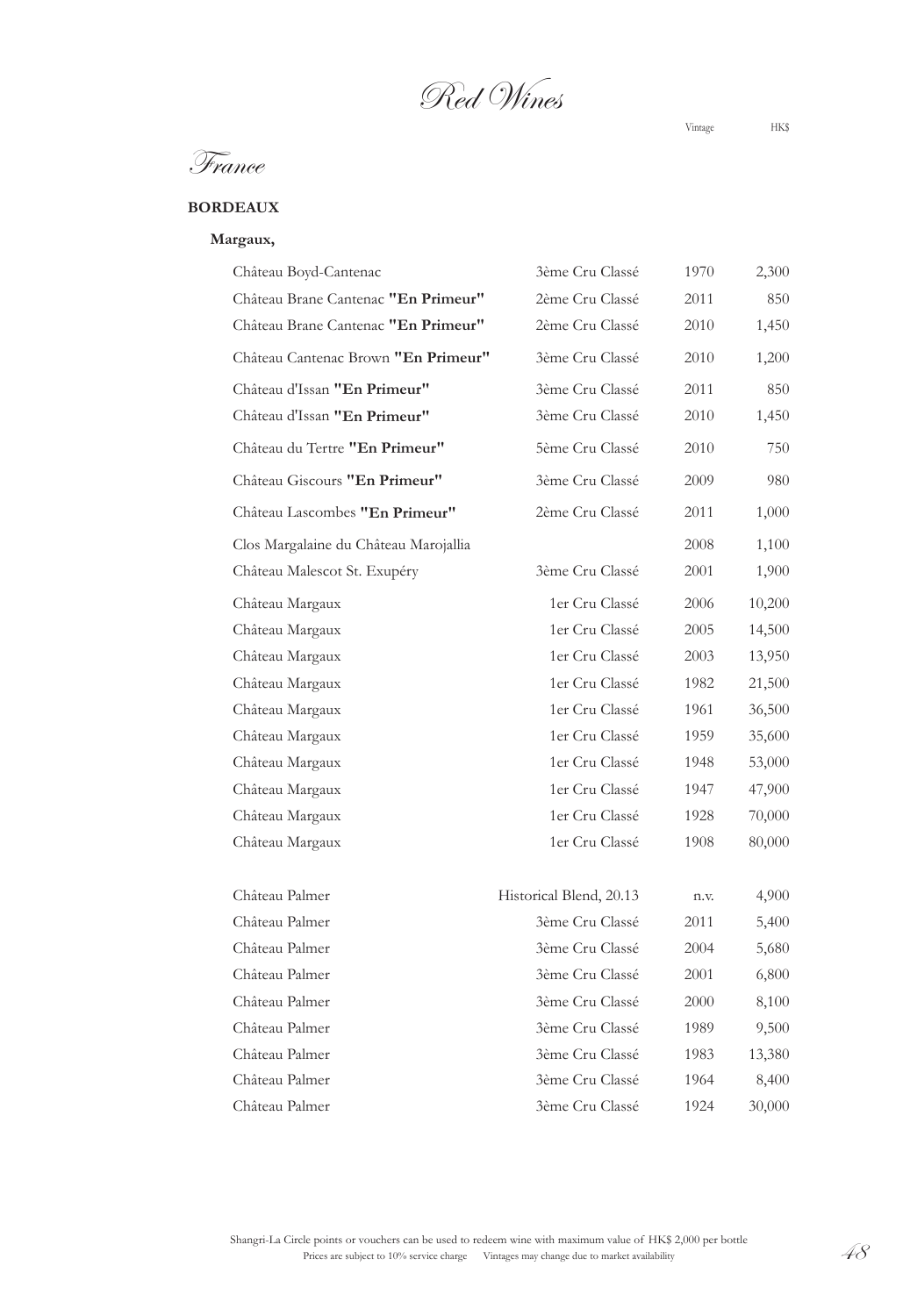Red Wines

# **BORDEAUX**

## **Pessac-Léognan,**

| Château Haut-Brion                   | 1er Cru Classé | 2007 | 8,900  |
|--------------------------------------|----------------|------|--------|
| Château Haut-Brion                   | 1er Cru Classé | 2006 | 11,200 |
| Château Haut-Brion                   | 1er Cru Classé | 2001 | 8,500  |
| Château Haut-Brion                   | 1er Cru Classé | 2000 | 16,500 |
| Château Haut-Brion                   | 1er Cru Classé | 1999 | 8,450  |
| Château Haut-Brion                   | 1er Cru Classé | 1995 | 8,950  |
| Château Haut-Brion                   | 1er Cru Classé | 1994 | 6,000  |
| Château Haut-Brion                   | 1er Cru Classé | 1991 | 10,500 |
| Château Haut-Brion                   | 1er Cru Classé | 1970 | 8,530  |
| Château Haut-Brion                   | 1er Cru Classé | 1961 | 66,500 |
| Château Haut-Brion                   | 1er Cru Classé | 1959 | 51,500 |
| Château Haut-Brion                   | 1er Cru Classé | 1958 | 24,400 |
| Château Haut-Brion                   | 1er Cru Classé | 1949 | 37,000 |
| Château Haut-Brion                   | 1er Cru Classé | 1948 | 39,500 |
| Château Haut-Brion                   | 1er Cru Classé | 1947 | 53,000 |
| Château Haut-Brion                   | 1er Cru Classé | 1919 | 55,000 |
| Château Haut-Brion                   | 1er Cru Classé | 1918 | 48,500 |
| Château Haut-Bailly                  | Cru Classé     | 1999 | 2,300  |
| Château La Mission Haut-Brion        | Cru Classé     | 2006 | 5,890  |
| Château La Mission Haut-Brion        | Cru Classé     | 2004 | 3,600  |
| Château La Mission Haut-Brion        | Cru Classé     | 2001 | 5,990  |
| Château La Mission Haut-Brion        | Cru Classé     | 2000 | 19,500 |
| Château La Mission Haut-Brion        | Cru Classé     | 1989 | 24,650 |
| Château La Mission Haut-Brion        | Cru Classé     | 1982 | 16,400 |
| Château La Mission Haut-Brion        | Cru Classé     | 1975 | 17,500 |
| Château La Mission Haut-Brion        | Cru Classé     | 1971 | 9,800  |
| La Chapelle de la Mission Haut-Brion |                | 2006 | 2,050  |
| Château Les Carmes Haut-Brion        |                | 2006 | 1,950  |
| Château Pape Clément                 | Cru Classé     | 1990 | 4,560  |
| Château Pape Clément                 | Cru Classé     | 1988 | 4,200  |
| Château Pape Clément                 | Cru Classé     | 1985 | 3,980  |
| Domaine de Chevalier                 | Cru Classé     | 2009 | 2000   |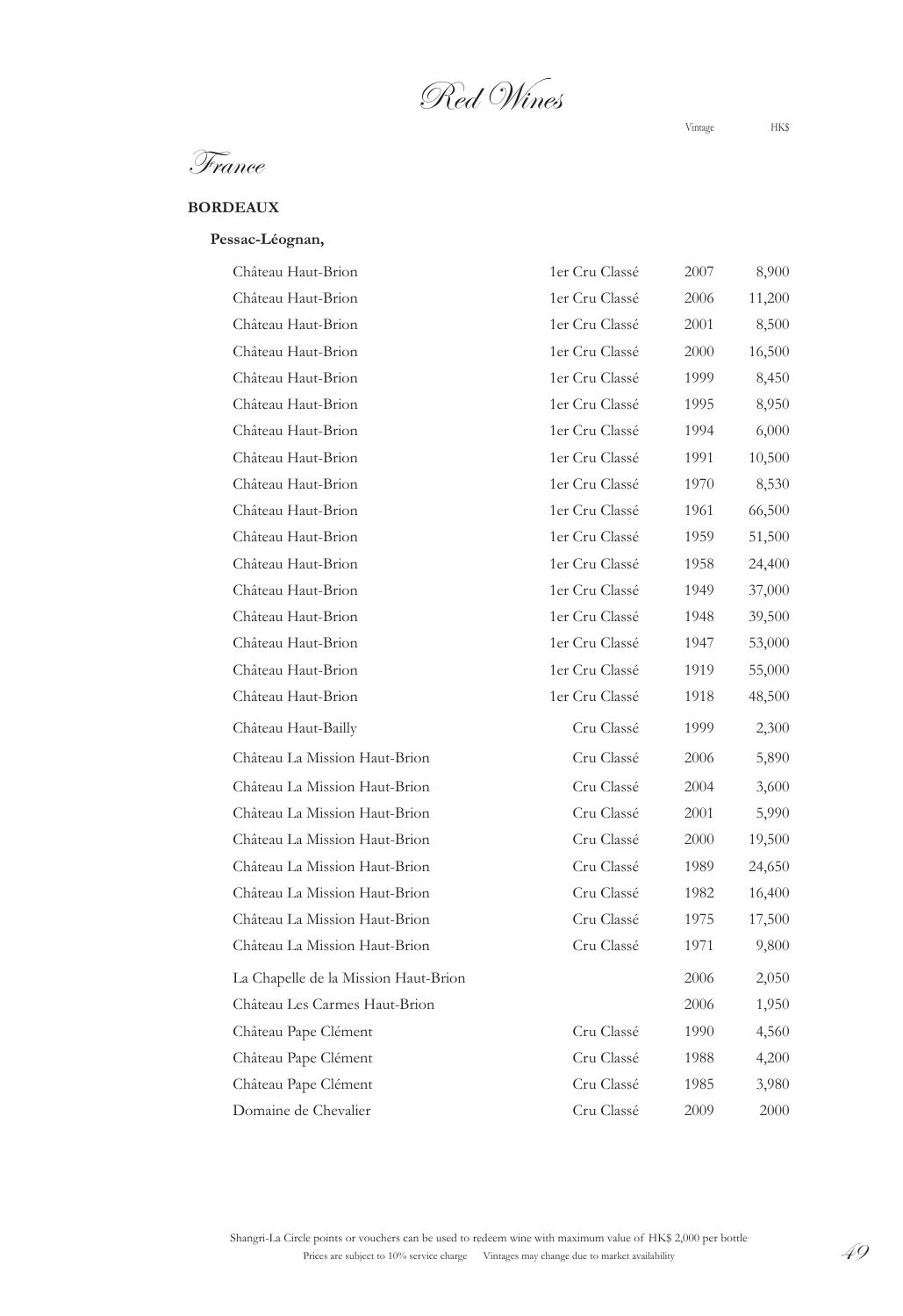Red Wines

France

### **BORDEAUX**

#### **St Emilion,**

| Château Angélus                                             | 1er Grand Cru Classé | 2009 | 6,700   |
|-------------------------------------------------------------|----------------------|------|---------|
| Château Angélus                                             | 1er Grand Cru Classé | 2000 | 11,500  |
| Château Angélus                                             | 1er Grand Cru Classé | 1998 | 10,650  |
| Château Angélus                                             | 1er Grand Cru Classé | 1994 | 5,800   |
| Le Carillon d'Angelus                                       | Grand Cru            | 2010 | 2,900   |
| Château Ausone                                              | 1er Grand Cru Classé | 2008 | 17,800  |
| Château Ausone                                              | 1er Grand Cru Classé | 2006 | 26,900  |
| Château Ausone                                              | 1er Grand Cru Classé | 2005 | 25,800  |
| Château Ausone                                              | 1er Grand Cru Classé | 2001 | 18,000  |
| Château Ausone                                              | 1er Grand Cru Classé | 1995 | 14,500  |
| Château Beau-Séjour Bécot                                   | Grand Cru            | 2003 | 1,850   |
| Château Beauséjour Duffau                                   | 1er Grand Cru Classé | 1990 | 19,800  |
| Château Cheval Blanc                                        | 1er Grand Cru Classé | 2006 | 14,300  |
| Château Cheval Blanc                                        | 1er Grand Cru Classé | 2005 | 15,260  |
| Château Cheval Blanc                                        | 1er Grand Cru Classé | 2001 | 9,500   |
| Château Cheval Blanc                                        | 1er Grand Cru Classé | 2000 | 22,500  |
| Château Cheval Blanc                                        | 1er Grand Cru Classé | 1993 | 7,350   |
| Château Cheval Blanc                                        | 1er Grand Cru Classé | 1990 | 21,500  |
| Château Cheval Blanc                                        | 1er Grand Cru Classé | 1968 | 21,500  |
| Château Cheval Blanc-Magnum                                 | 1er Grand Cru Classé | 1961 | 180,000 |
| Château Cheval Blanc                                        | 1er Grand Cru Classé | 1952 | 25,000  |
| Château Cheval Blanc                                        | 1er Grand Cru Classé | 1950 | 31,000  |
| Château Cheval Blanc                                        | 1er Grand Cru Classé | 1945 | 58,500  |
| Château Cheval Blanc                                        | 1er Grand Cru Classé | 1937 | 34,500  |
| Château Cheval Blanc                                        | 1er Grand Cru Classé | 1929 | 95,000  |
| Château Canon L.Gaffelière "En Primeur"1er Grand Cru Classé |                      | 2009 | 1,600   |
| Château L'If                                                |                      | 2012 | 3,500   |
| Château Pavie-Decesse "En Primeur"                          | Grand Cru Classé     | 2010 | 3,200   |
| Château Pavie-Macquin "En Primeur"                          | 1er Grand Cru Classé | 2009 | 1,380   |
| Château Pavie-Macquin                                       | 1er Grand Cru Classé | 1998 | 3,900   |
| Château Tertre-Roteboeuf                                    | Grand Cru            | 2001 | 5,500   |
| Château Tertre-Roteboeuf                                    | Grand Cru            | 1998 | 6,500   |
| Château Tertre-Roteboeuf                                    | Grand Cru            | 1995 | 7,000   |
| Château Tertre-Roteboeuf                                    | Grand Cru            | 1990 | 7,500   |
| Château Tertre-Roteboeuf                                    | Grand Cru            | 1988 | 7,500   |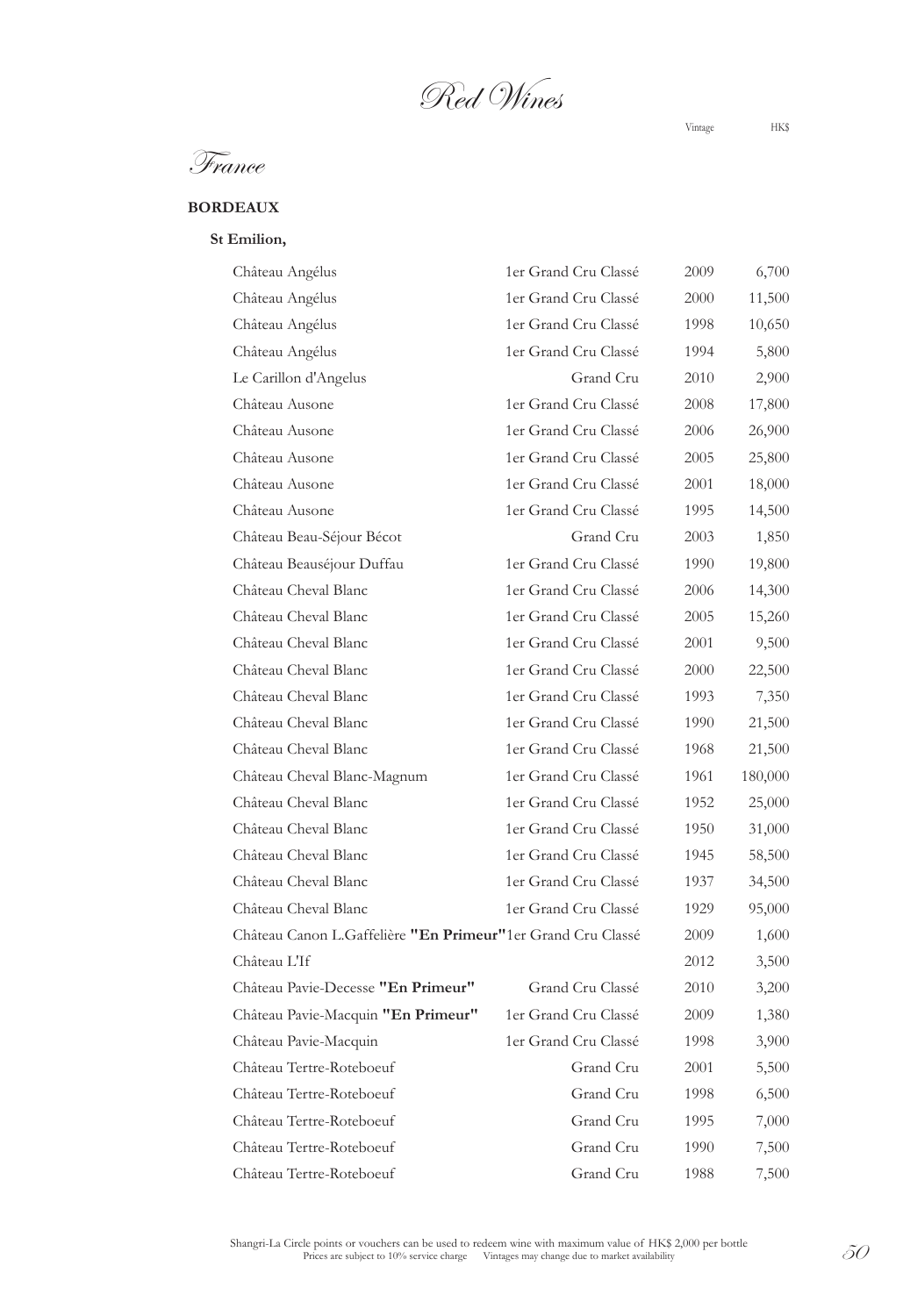Red Wines

| Château Valandraud                          | Grand Cru | 2005 | 8,300  |
|---------------------------------------------|-----------|------|--------|
| Château Valandraud                          | Grand Cru | 1996 | 5,500  |
| Pomerol,                                    |           |      |        |
| Château Le Bon Pasteur                      |           | 1982 | 7,800  |
| Château Certan-de-May                       |           | 2007 | 2,100  |
| Château Certan-de-May                       |           | 1982 | 7,400  |
| Château Clinet                              |           | 1989 | 9,700  |
| Château La Conseillante "En Primeur"        |           | 2009 | 3,600  |
| Château La Conseillante                     |           | 2000 | 7,100  |
| Château La Conseillante                     |           | 1982 | 11,800 |
| Château La Croix de Gay                     |           | 2001 | 1,550  |
| Pensées de Lafleur                          |           | 2001 | 3,200  |
| Pensées de Lafleur                          |           | 2000 | 5,300  |
| Pensées de Lafleur                          |           | 1998 | 3,500  |
| Château Lafleur                             |           | 2008 | 17,500 |
| Château Lafleur                             |           | 2000 | 36,000 |
| Château Latour à Pomerol                    |           | 2006 | 2,100  |
| Château Latour à Pomerol                    |           | 1982 | 6,800  |
| Château Le Pin                              |           | 2005 | 34,000 |
| Trilogie de Le Pin                          |           | n.v. | 6,450  |
| Château L'Eglise-Clinet                     |           | 2006 | 5,900  |
| Château L'Evangile "En Primeur"             |           | 2009 | 4,500  |
| Château L'Evangile                          |           | 2006 | 3,800  |
| Château L'Evangile                          |           | 2005 | 4,500  |
| Château L'Evangile                          |           | 1982 | 12,900 |
| Château L'Evangile                          |           | 1961 | 65,000 |
| Château Trotanoy                            |           | 2005 | 6,500  |
| Vieux Château Certan "En Primeur"           |           | 2009 | 3,250  |
| Vieux Château Certan                        |           | 2004 | 2,800  |
| Vignobles K, Enclos Tourmaline              |           | 2016 | 3,350  |
| L'Innocence de Seraphine, Château Seraphine |           | 2018 | 1,200  |
| L'Innocence de Seraphine, Château Seraphine |           | 2017 | 1,200  |
| Château Seraphine                           |           | 2018 | 3,100  |
| Château Seraphine                           |           | 2017 | 3,100  |
|                                             |           |      |        |

cle points or vouchers can be used to redeem wine with maximum value of  $HK\$  2,000 per bottle<br>Prices are subject to 10% service charge Vintages may change due to market availability  $51$ Shangri-La Circle points or vouchers can be used to redeem wine with maximum value of HK\$ 2,000 per bottle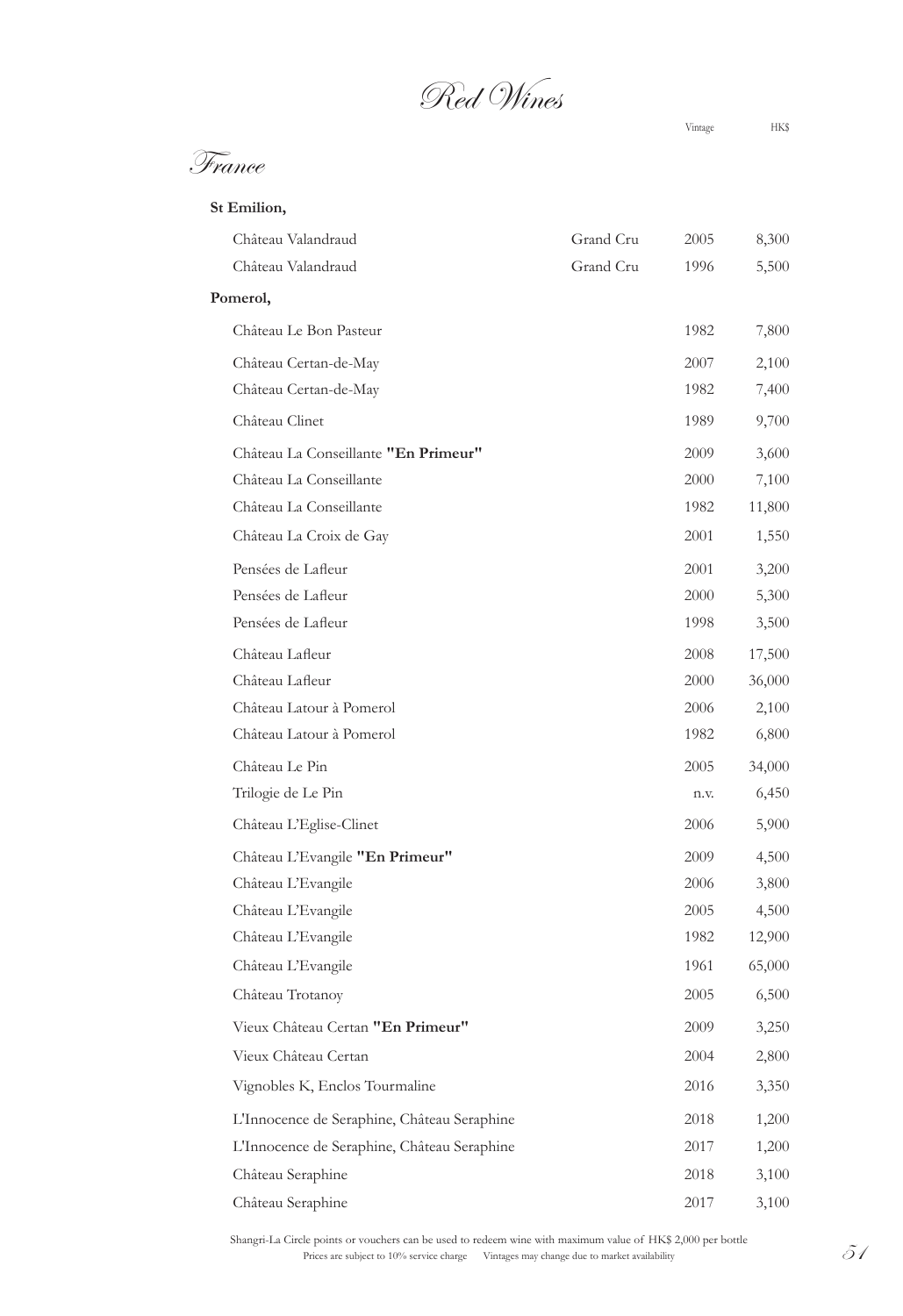Red Wines

Italy

# **PIEDMONT**

| Barbaresco,                                  |      |       |
|----------------------------------------------|------|-------|
| Ceretto, Bricco Asili Bernardot              | 2009 | 1,800 |
| Gaja, Sori Tildin                            | 1981 | 7,250 |
| Barolo,                                      |      |       |
| Elio Altare, Cerretta Vigna Bricco           | 2012 | 2,150 |
| Langhe,                                      |      |       |
| Pio Cesare                                   | 2014 | 630   |
| Gaja, Sperss                                 | 2004 | 5,950 |
| <b>VENETO</b>                                |      |       |
| Marco Felluga, Cabernet Sauvignon            | 2017 | 700   |
| Quintarelli, Cabernet Sauvignon, Alzero      | 2001 | 6,950 |
| Amarone della Valpolicella Classico Riserva, |      |       |
| Allegrini                                    | 2014 | 1,250 |
| Romano Dal Forno                             | 2010 | 4,250 |
| Romano Dal Forno                             | 2008 | 4,400 |
| Romano Dal Forno                             | 2006 | 4,800 |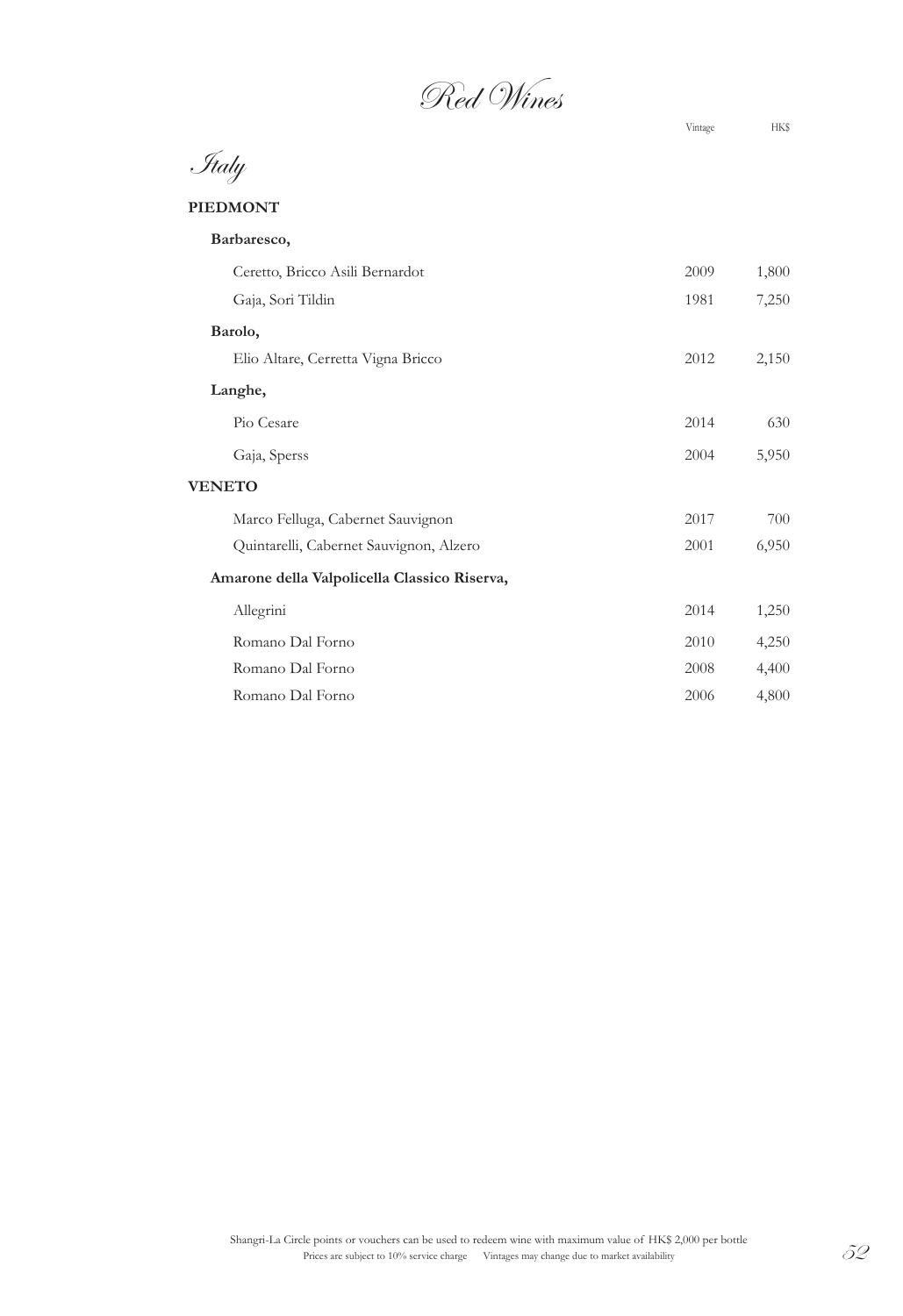Red Wines

Italy

**TUSCANY**

| Brunello di Montalcino,                     |        |      |        |
|---------------------------------------------|--------|------|--------|
| Biondi Santi                                |        | 1975 | 5,900  |
| Tuscana IGT,                                |        |      |        |
| Antinori, Guado Al Tasso                    |        | 1997 | 4,500  |
| Antinori, Solaia                            |        | 2010 | 4,100  |
| Antinori, Solaia                            |        | 2009 | 3,800  |
| Antinori, Solaia                            |        | 1998 | 5,600  |
| Castello di Ama, L'Apparita                 |        | 2001 | 2,800  |
| Le Macchiole, Rosso                         |        | 2014 | 550    |
| Montevertine, Le Pergole Torte              | Magnum | 2014 | 2,200  |
| Tenuta dell' Ornellaia, Masseto             |        | 2002 | 11,900 |
| Tenuta dell' Ornellaia, Ornellaia           |        | 2006 | 3,700  |
| Tenuta dell' Ornellaia, Ornellaia           |        | 1995 | 4,800  |
| Bolgheri, Sassicaia                         |        | 2003 | 4,500  |
| Gianfranco Soldera, Case Basse              |        | 2012 | 6,850  |
| Gianfranco Soldera, Case Basse              |        | 2011 | 6,950  |
| Gianfranco Soldera, Case Basse              |        | 2008 | 7,500  |
| Gianfranco Soldera, Case Basse              |        | 2007 | 7,300  |
| Salivolpe, Tenimenti Angelini, Syrah        |        | 2004 | 650    |
| <b>ABRUZZO</b>                              |        |      |        |
| Lumen, Dino Illuminati Riserva Controguerra |        | 2001 | 1,350  |
| <b>SARDEGNA</b>                             |        |      |        |
| Giovanni Montisci, Barrosu                  |        | 2016 | 1,250  |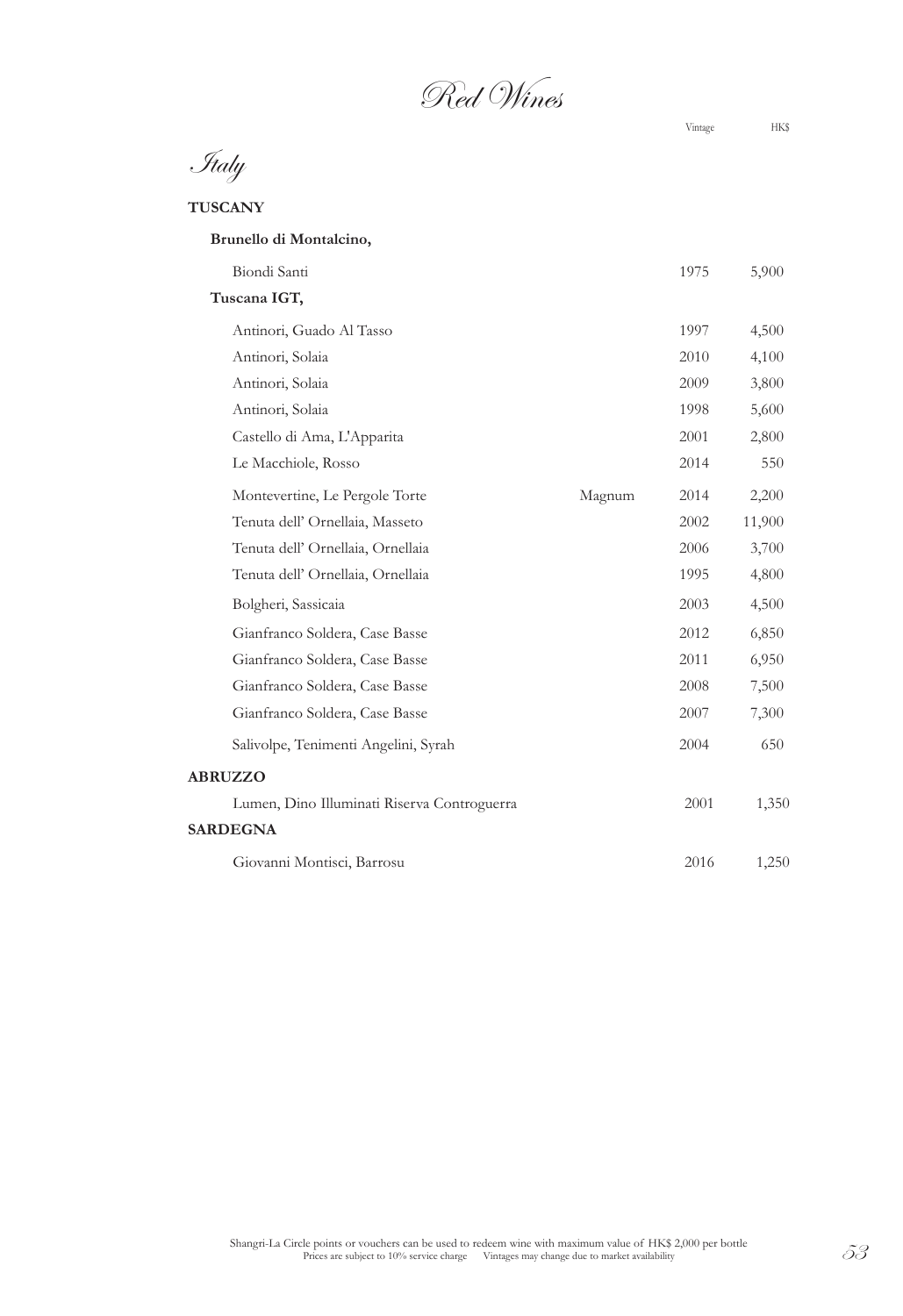Red Wines Vintage HK\$

Switzerland

| Electus, Mundi         | 2010 | 2,999 |
|------------------------|------|-------|
| <b>GRAUBUNDEN</b>      |      |       |
| Gantenbein, Pinot Noir | 2018 | 2,700 |
| Gantenbein, Pinot Noir | 2017 | 2,850 |

Austria

## **KAMPTA**

| Schloss Gobelsburg Pinot Noir Reserve<br>2013       | 890   |
|-----------------------------------------------------|-------|
| <b>WIEN</b>                                         |       |
| Weingut Bründlmayer, Dechant, Blauburgunder<br>2003 | 820   |
| Danubis, Grand Select, Wieninger<br>2001            | 1.200 |

Germany

**PFALZ**

| Philipp Kuhn, Spätburgunder, Kirschgarten Grand Cru               | 2015 | 1,350 |
|-------------------------------------------------------------------|------|-------|
| <b>BADEN</b>                                                      |      |       |
| Dr Heger, Spätburgunder, Ihringer Vonderer Winklerberg, Grand Cru | 2015 | 1,490 |
| Dr Heger, Spätburgunder, Ihringer Vonderer Winklerberg, Grand Cru | 2013 | 1,390 |
| Dr Heger, Spätburgunder, Ihringer Vonderer Winklerberg, Grand Cru | 2011 | 1,450 |
| Dr Heger, Spätburgunder, Mimus, Ihringer Winklerberg              | 2015 | 850   |
| <b>FRANKEN</b>                                                    |      |       |
| Rudolf Fürst, Spätburgunder, Hundsrück                            | 2015 | 3.650 |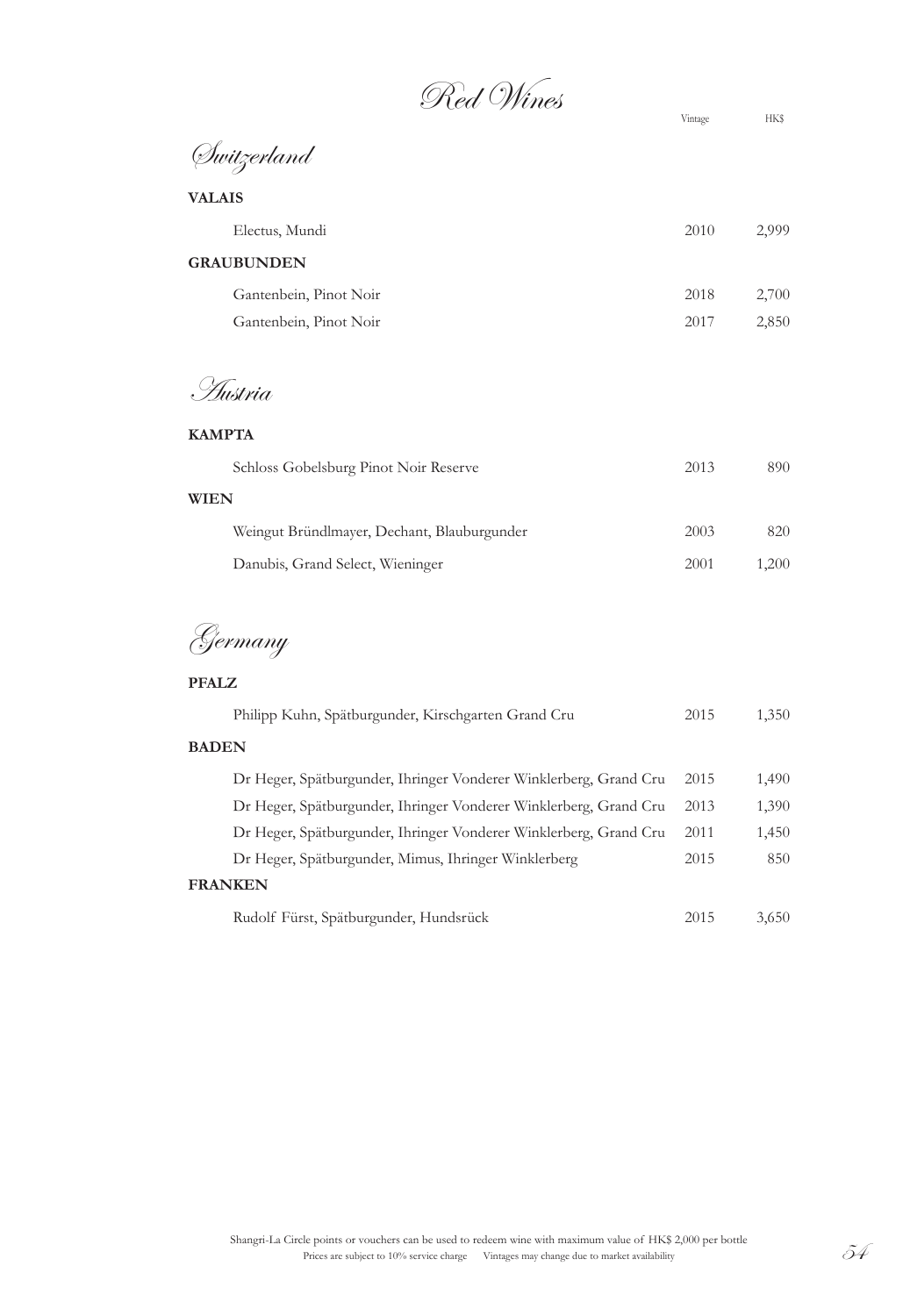Red Wines Vintage HK\$

# Spain

# **CASTILLA Y LEON**

| Toro,                           |        |      |       |
|---------------------------------|--------|------|-------|
| Teso La Monja, Almirez          |        | 2015 | 600   |
| Bodegas Vega Sicilia, Pintia    | Magnum | 2008 | 2,450 |
| Ribera del Duero,               |        |      |       |
| Telmo Rodriguez, M de Matallana |        | 2009 | 850   |
| Vega Sicilia, Unico             |        | 1998 | 6,600 |
| Vega Sicilia, Unico             |        | 1994 | 5,300 |
| Vega Sicilia, Unico             |        | 1990 | 6,300 |
| Vega Sicilia, Unico             |        | 1986 | 6,400 |
| <b>RIOJA</b>                    |        |      |       |
| Reserva,                        |        |      |       |
| Artadi, Grandes Anadas          |        | 1999 | 3,700 |
| Bodegas Roda, Roda Reserva      |        | 2014 | 900   |
| Bodegas Roda, Roda I            |        | 2008 | 1,350 |
| Bodegas Roda, Roda I            |        | 2007 | 1,400 |
| Bodegas Roda, Roda I            |        | 2006 | 1,450 |
| Bodegas Roda, Roda I            |        | 1999 | 1,690 |

| Bodegas Roda, Roda I | 1999 | 1,690 |
|----------------------|------|-------|
| Bodegas Roda, Roda I | 1998 | 1,750 |
| Bodegas Roda, Roda I | 1996 | 1,800 |
| Valenciso            | 2008 | 900   |

#### **Gran Reserva,**

| Castello Ygay, Marques de Murrieta | 2007 | 1,850  |
|------------------------------------|------|--------|
| La Rioja Alta, 904                 | 1985 | 3,550  |
| Lopez de Heredia, Vina Tondonia    | 1970 | 13,500 |
| Lopez de Heredia, Vina Tondonia    | 1964 | 15,800 |
| Faustino                           | 1964 | 3,900  |
| Faustino                           | 1955 | 5,100  |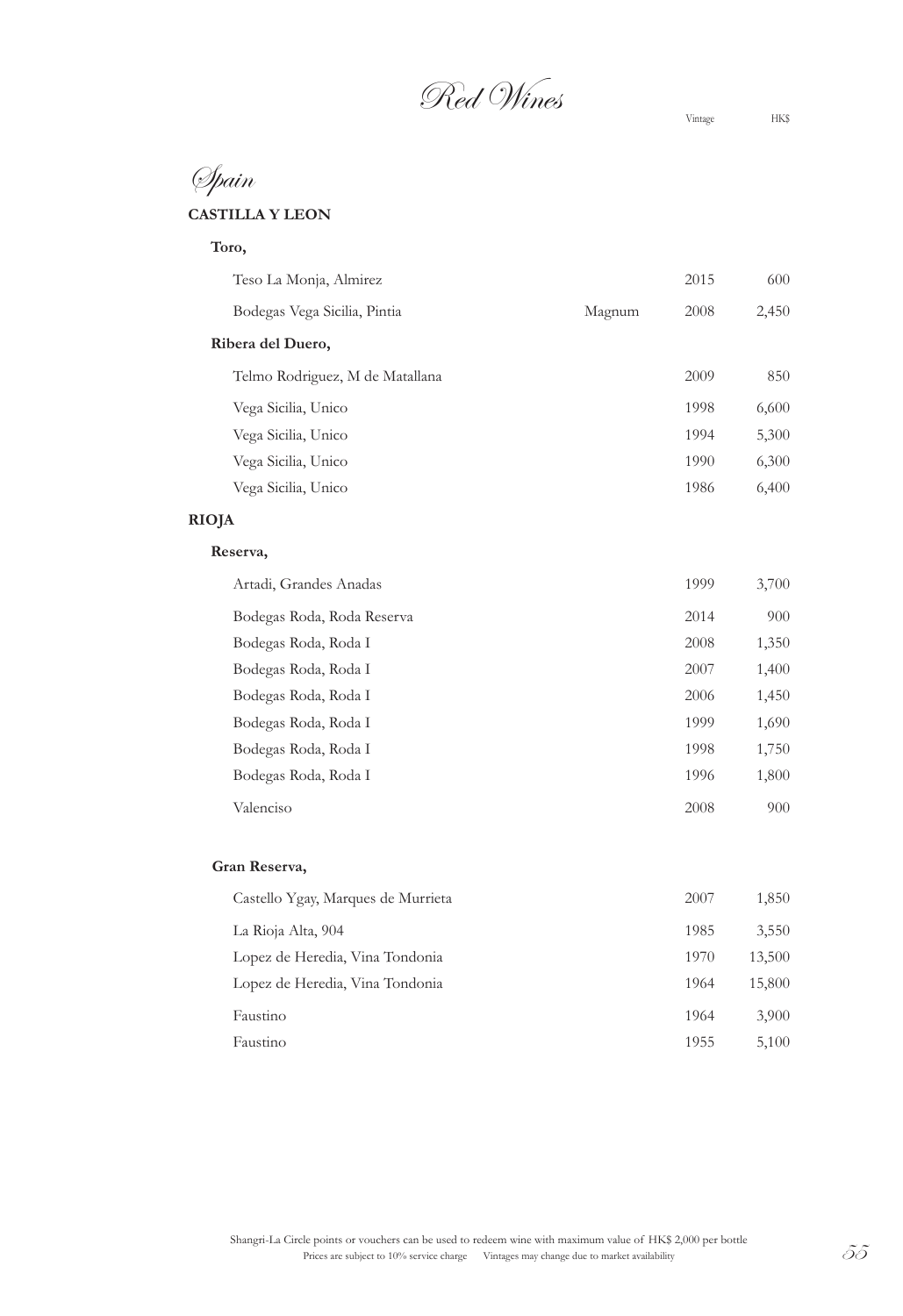Red Wines Vintage HK\$

Spain

### **CATALUNA**

**Priorat,**

| Mas Doix, Salanques                | 2012 | 1,100 |
|------------------------------------|------|-------|
| Mas Doix, Salanques                | 2011 | 1,200 |
| Mas Doix, Doix                     | 2010 | 2,600 |
| Mas Doix, Doix                     | 2009 | 2,600 |
| Mas Doix, 1902 Centenary Carignane | 2010 | 7,000 |
| Clos Martinet                      | 2004 | 1,850 |
| Clos Martinet                      | 2002 | 2,200 |
| Clos Martinet                      | 1990 | 3,200 |

Portugal

# **DOURO**

| Alves de Sousa, Abandonado | 2013 | 1,450 |
|----------------------------|------|-------|
| Alves de Sousa, Abandonado | 2011 | 1,650 |
| Alves de Sousa, Abandonado | 2009 | 1,800 |
| Alves de Sousa, Abandonado | 2007 | 1,950 |
| Alves de Sousa, Abandonado | 2005 | 2,100 |
| Alves de Sousa, Abandonado | 2004 | 2,200 |
|                            |      |       |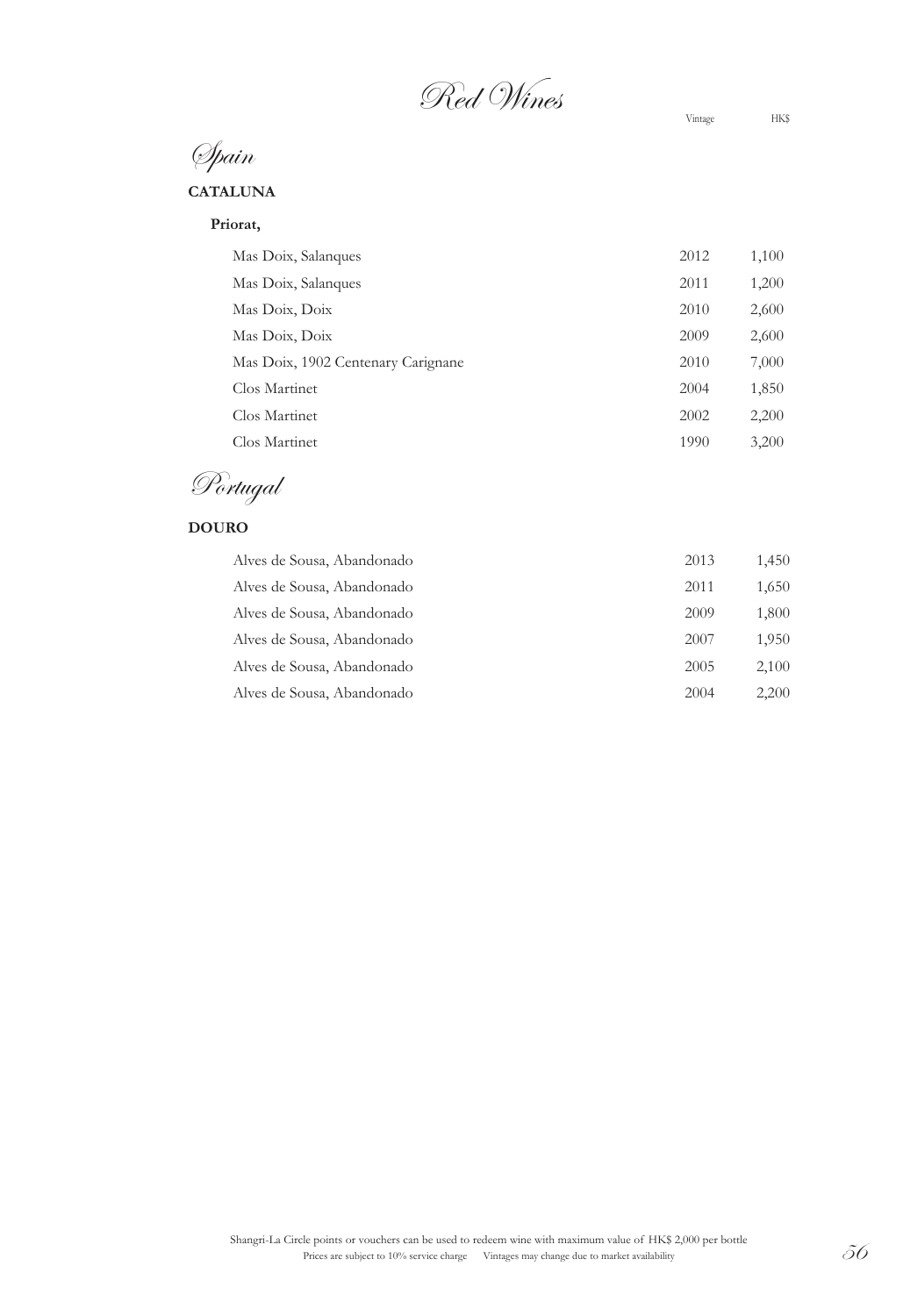# Red Wines

Vintage Bottle

# China

| Ao Yun, Yunnan                                      | 2014 | 3,800 |
|-----------------------------------------------------|------|-------|
| Ao Yun, Yunnan                                      | 2013 | 3,950 |
| Château Bolongbao, Cabernet Sauvignon, Fangshan     | 2010 | 1,950 |
| Grace Vineyards, Merlot, Tasya's Reserve, Shanxi    | 2014 | 480   |
| Grace Vineyards, Chairman's Reserve, Shanxi         | 2008 | 1,280 |
| Legacy Peak, Cabernet Sauvignon, Ningxia            | 2015 | 920   |
| Legacy Peak, Kalavinka, Cabernet Sauvignon, Ningxia | 2015 | 900   |
| Silver Heights, Family Reserve, Ningxia             | 2014 | 990   |
| Silver Heights, The Summit, Ningxia                 | 2016 | 1,050 |
| Silver Heights, The Summit, Ningxia                 | 2015 | 1,150 |
| Silver Heights, The Summit, Ningxia                 | 2014 | 1,180 |
| Silver Heights, The Summit, Ningxia                 | 2013 | 1,300 |
| Silver Heights, The Summit, Ningxia                 | 2011 | 1,600 |
| Silver Heights, The Summit, Ningxia                 | 2009 | 1,750 |
| Skyline, Marselan selection Xinjiang                | 2014 | 900   |

Australia

#### **VICTORIA**

# **Gippsland,**

| 2005 | 2,700 |
|------|-------|
| 2013 | 3,100 |
|      |       |
| 2016 | 720   |
| 2015 | 900   |
|      |       |

Shangri-La Circle points or vouchers can be used to redeem wine with maximum value of HK\$ 2,000 per bottle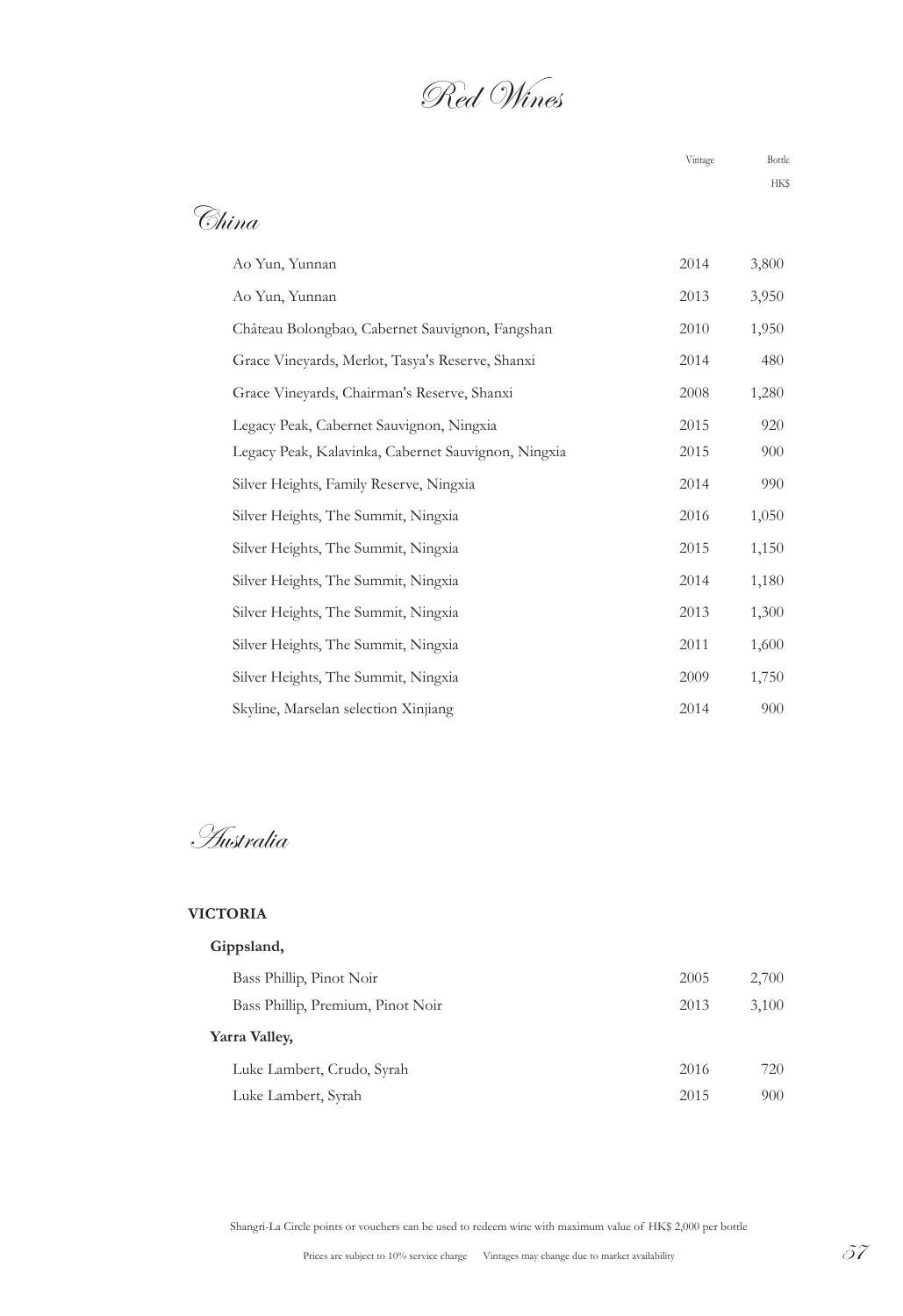Red Wines

Vintage HK\$

Australia

# **VICTORIA**

| Beechworth,                     |      |       |
|---------------------------------|------|-------|
| Giaconda, Pinot Noir            | 2005 | 2,600 |
| Giaconda, Warner Estate, Shiraz | 2005 | 2,950 |
| Rutherglen,                     |      |       |
| All Saints Estate, Durif        | 2015 | 520   |

#### **SOUTH AUSTRALIA**

#### **Barossa Valley,**

| Groff Merrill, Shiraz                    | Magnum | 2001 | 4,500  |
|------------------------------------------|--------|------|--------|
| Henry' Seven, Henschke                   |        | 2019 | 700    |
| Penfolds, Grange, Shiraz                 |        | 2012 | 9,300  |
| Penfolds, Grange, Shiraz                 |        | 2006 | 9,600  |
| Penfolds, Grange, Shiraz                 |        | 1998 | 12,000 |
| Penfolds, Grange, Shiraz                 |        | 1991 | 9,800  |
| Penfolds, Grange, Shiraz                 |        | 1990 | 11,000 |
| Two Hands, Aphrodite, Cabernet Sauvignon |        | 2010 | 3,100  |
| Two Hands, My Hands, Shiraz              |        | 2010 | 7,650  |
| <b>Eden Valley,</b>                      |        |      |        |
| Henschke, Hill of Grace, Shiraz          |        | 1994 | 17,900 |
| McLaren Vale,                            |        |      |        |
| Clarendon Hills, Astralis, Shiraz        |        | 2006 | 6,200  |
| Geoff Merrill, Henley, Shiraz            |        | 2001 | 2,300  |
| Yangarra Estate, Grenache                |        | 2014 | 1,850  |
| <b>Clare Valley,</b>                     |        |      |        |
| Wendouree, Shiraz                        |        | 2015 | 5,100  |
| Wendouree, Shiraz                        |        | 2009 | 5,900  |
|                                          |        |      |        |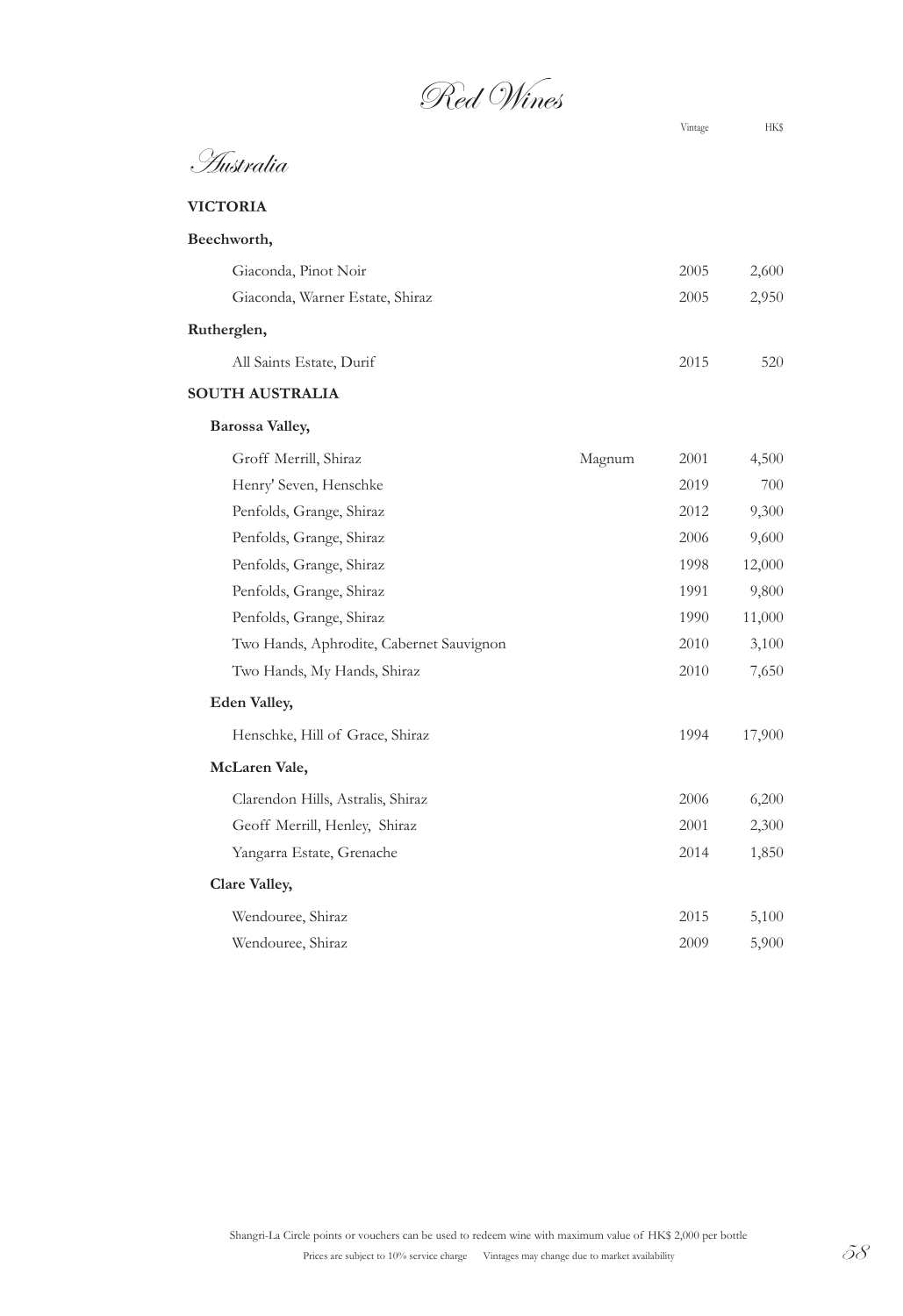Red Wines

|                                                      |        | Vintage | <b>HK\$</b> |
|------------------------------------------------------|--------|---------|-------------|
| New Zealand                                          |        |         |             |
| Hawke's Bay,                                         |        |         |             |
| Forrest Estate, Gimlett Gravels, Syrah               |        | 2007    | 1,200       |
| Marlborough,                                         |        |         |             |
| Staete Landt, Pinot Noir                             |        | 2010    | 850         |
| Central Otago,                                       |        |         |             |
| Valli, Bannockburn Vineyard, Pinot Noir              |        | 2009    | 1,500       |
| Šhile                                                |        |         |             |
| <b>Central Valley,</b>                               |        |         |             |
| Almaviva                                             |        | 2009    | 3,700       |
| Altair                                               |        | 2014    | 1,100       |
| Barons de Rothschild, Le Dix de Los Vascos           |        | 2013    | 900         |
| Casa Lapostolle, Clos Apalta                         |        | 2010    | 2,340       |
| Casa Lapostolle, Clos Apalta                         |        | 2009    | 1,900       |
| Concha Y Toro, Don Melchor, Cabernet Sauvignon       |        | 1990    | 2,900       |
| Concha Y Toro, Don Melchor, Cabernet Sauvignon       |        | 1989    | 2,800       |
| Concha Y Toro, Don Melchor, Cabernet Sauvignon       |        | 1988    | 3,300       |
| Concha Y Toro, Don Melchor, Cabernet Sauvignon       |        | 1987    | 3,100       |
| Don Amado Special Family Reserve, Torreon de Paredes |        | 2006    | 1,000       |
| Montes, Alpha, Cabernet Sauvignon                    | Magnum | 2011    | 2,650       |
| Montes, Alpha, Cabernet Sauvignon                    |        | 1998    | 2,100       |
| Montes, Alpha, Cabernet Sauvignon                    |        | 1997    | 2,100       |
| Montes, Alpha, Cabernet Sauvignon                    |        | 1996    | 2,150       |
| Seña, Valle de Aconcagua                             |        | 2011    | 1,450       |
| Seña, Valle de Aconcagua                             |        | 2009    | 1,800       |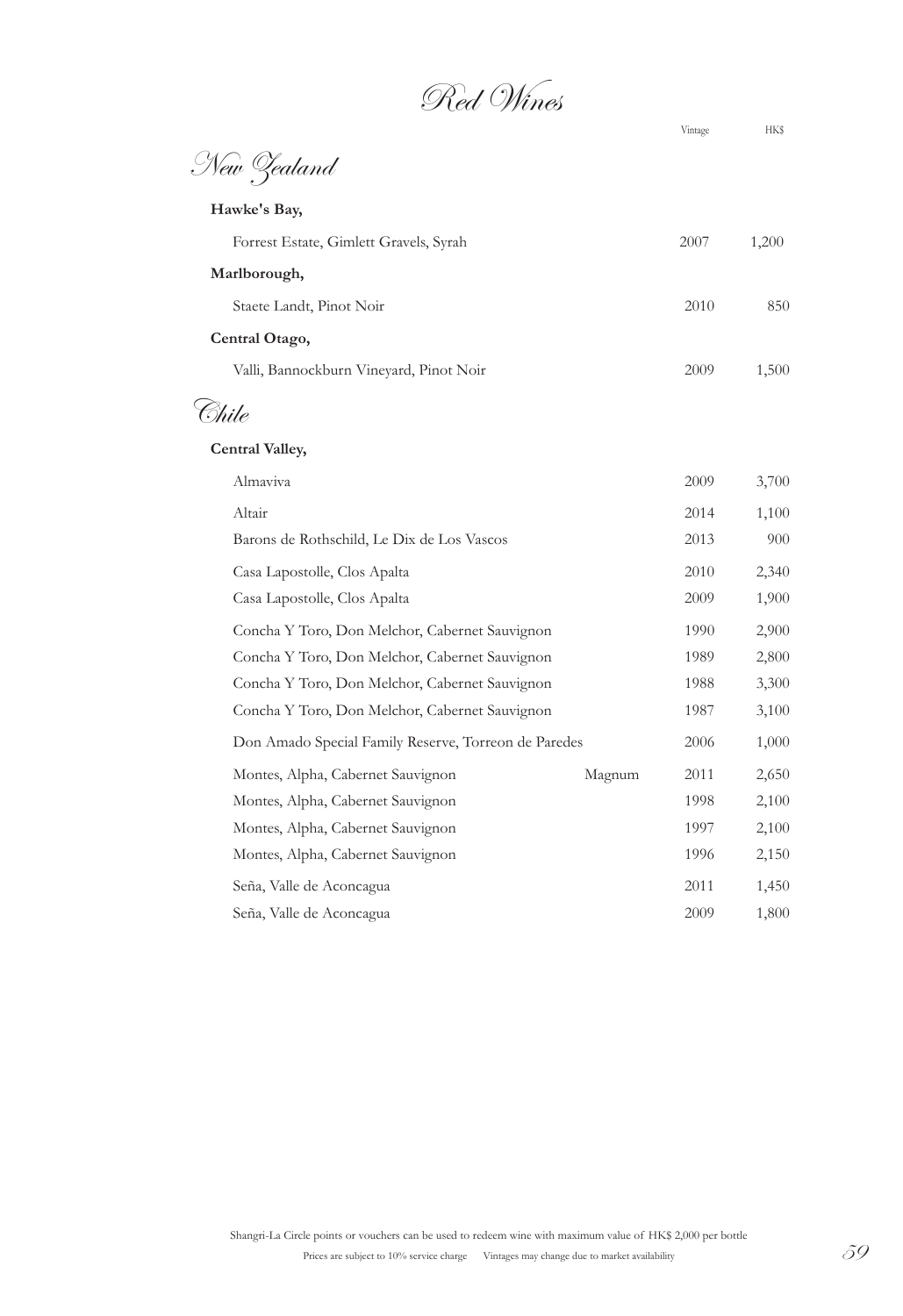Red Wines

Vintage HK\$

Argentina

| Mendoza, |
|----------|
|----------|

| Bodega Diamandes, Malbec                 | 2013 | 700   |
|------------------------------------------|------|-------|
| Finca Flichman, Paisaje de Tupungato     | 2012 | 750   |
| Finca Flichman, Grand Vineyars, Dedicado | 2010 | 1,460 |
| Bodega Noemia, Malbec                    | 2016 | 2,150 |
| Quimera, Achaval Ferrer                  | 2016 | 800   |
| Zuccardi Familia, Q, Cabernet Sauvignon  | 2014 | 520   |

Shangri-La Circle points or vouchers can be used to redeem wine with maximum value of HK\$ 2,000 per bottle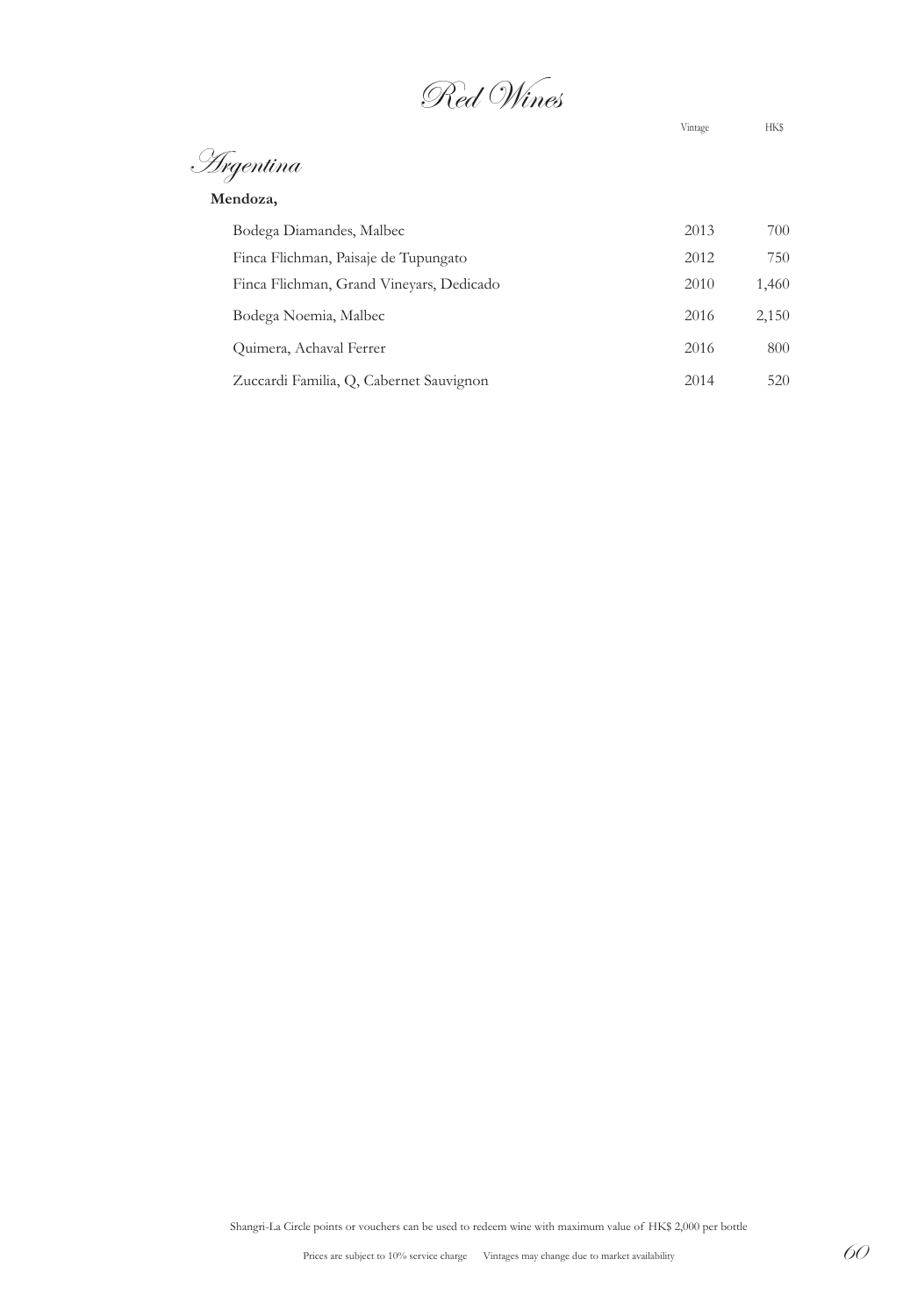Red Wines

Vintage HK\$

# **CALIFORNIA**

### **Sonoma Valley,**

| Arrowood, Saralee's Vineyard, Russian River Valley, Syrah | 1994 | 2,600 |
|-----------------------------------------------------------|------|-------|
| Decoy, Zinfandel                                          | 2014 | 650   |
| Decoy, Zinfandel                                          | 2013 | 680   |
| Hirsch Vineyards, West Ridge, Pinot Noir                  | 2012 | 1,750 |
| Hyde de Villaine, Ysabel, Pinot Noir                      | 2016 | 1,980 |
| Littorai, Cerise Vineyard, Pinot Noir                     | 2015 | 1,480 |
| Marcassin, Three Sisters Vineyard, Pinot Noir             | 2007 | 4,880 |
| Martinelli, Jackass Vineyard, Zinfandel                   | 2006 | 2,800 |
| Peter Michael, L'Esprit des Pavots, Cabernet Sauvignon    | 2014 | 1,980 |
| Peter Michael, Les Pavots, Cabernet Sauvignon             | 2009 | 3,600 |
| Ridge Vineyards, Lytton Springs                           | 2012 | 850   |
| Seghesio, Sangiovese                                      | 2006 | 740   |
| Vérité La Joie, Cabernet Sauvignon                        | 2009 | 7,500 |
| Vérité La Joie, Cabernet Sauvignon                        | 2008 | 6,300 |
| Vérité La Joie, Cabernet Sauvignon                        | 2006 | 5,900 |
| Vérité La Joie, Cabernet Sauvignon                        | 2002 | 8,500 |
| Vérité La Muse, Merlot                                    | 2009 | 7,500 |
| Vérité La Muse, Merlot                                    | 2008 | 4,600 |
| Vérité La Muse, Merlot                                    | 2006 | 5,900 |
| Vérité La Muse, Merlot                                    | 1998 | 9,800 |
| Vérité, Le Désir, Cabernet Franc                          | 2009 | 4,600 |
| Vérité, Le Désir, Cabernet Franc                          | 2007 | 7,600 |
| Vérité, Le Désir, Cabernet Franc                          | 2006 | 5,900 |

| Araujo Estate, Eisele Vineyard, Cabernet Sauvignon     | Magnum | 1993 | 12,000 |
|--------------------------------------------------------|--------|------|--------|
| Abreu Vineyard, Madrona Ranch, Cabernet Sauvignon      |        | 2003 | 5,100  |
| Abreu Vineyard, Thorevilos, Cabernet Sauvignon         |        | 2001 | 6,500  |
| Barnett Vineyards, Merlot                              |        | 2016 | 2,350  |
| Beringer Vineyard, Private Reserve, Cabernet Sauvignon |        | 1987 | 2,100  |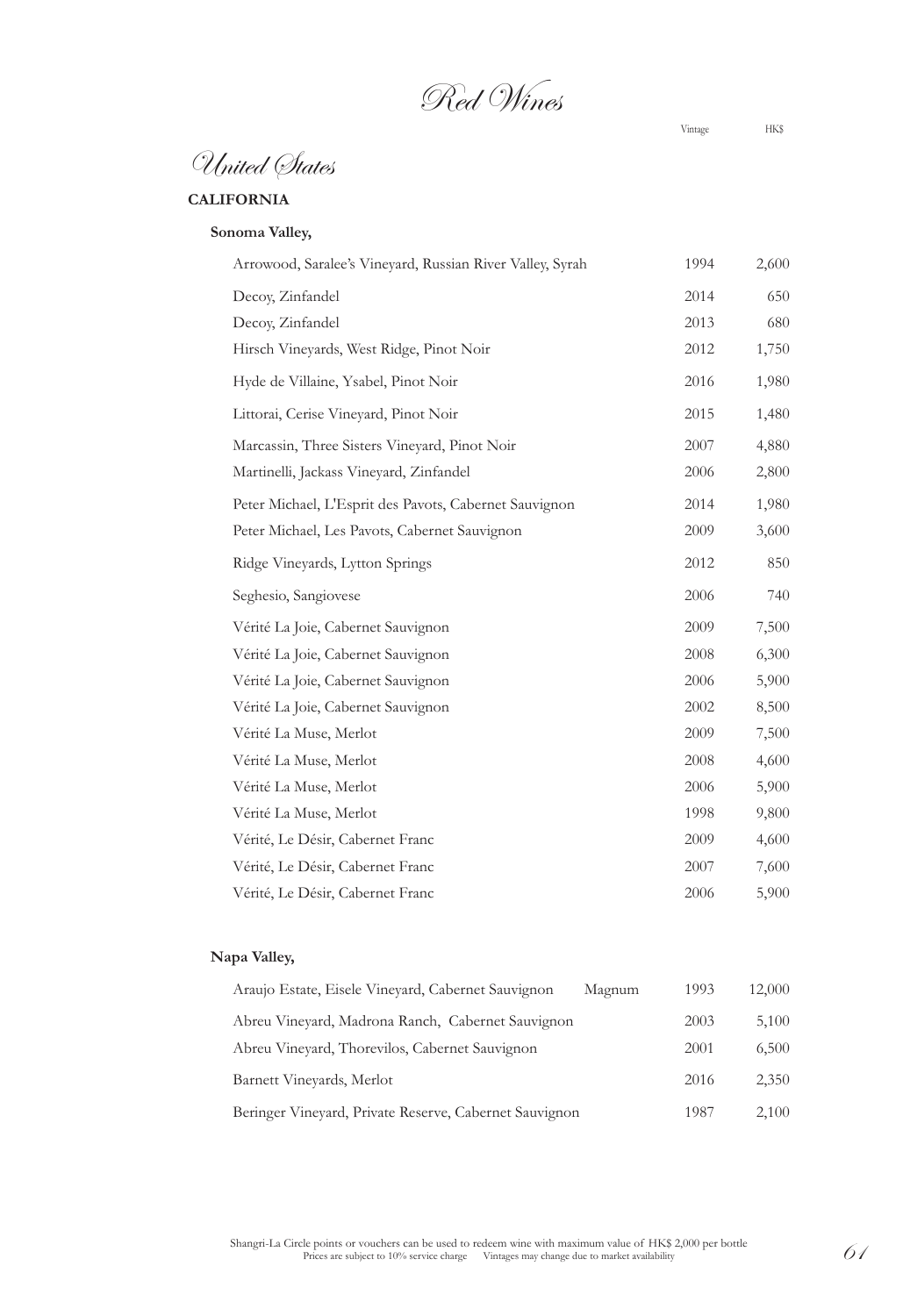Red Wines

Vintage HK\$

# **CALIFORNIA**

| Bond Estate, St Eden, Oakville, Meritage            | 2005 | 4,100  |
|-----------------------------------------------------|------|--------|
| Bond Estate, Melbury, Oakville, Meritage            | 2013 | 9,200  |
| Bond Estate, Pluribus, Oakville, Meritage           | 2012 | 7,900  |
| Bond Estate, Quella, Oakville, Meritage             | 2012 | 8,200  |
| Bond Estate, Venica, Oakville, Meritage             | 2012 | 3,800  |
| Mount Brave, Cabernet Sauvignon                     | 2014 | 1,800  |
| Bryant Family, Cabernet Sauvignon                   | 1999 | 8,700  |
| Cain Vineyard, Cain Five, Meritage                  | 2006 | 3,400  |
| Cakebread Cellars, Cabernet Sauvignon               | 2017 | 1,980  |
| Cakebread Cellars, Cabernet Sauvignon               | 2011 | 1,850  |
| Cardinale, Meritage                                 | 2012 | 4,800  |
| Cardinale, Meritage                                 | 2004 | 3,600  |
| Cardinale, Meritage                                 | 2000 | 3,900  |
| Chimney Rock, Tomahawk Vineyard, Cabernet Sauvignon | 2009 | 3,050  |
| Colgin Cellars, IX, St Helena, Syrah                | 2005 | 3,500  |
| Colgin, Herb Lamb Vineyard, Cabernet Sauvignon      | 1999 | 7,900  |
| Dalla Valle, Cabernet Sauvignon                     | 1994 | 4,100  |
| Dalla Valle, Maya, Meritage                         | 2002 | 9,000  |
| Dalla Valle, Maya, Meritage                         | 2000 | 7,900  |
| Dalla Valle, Maya, Meritage                         | 1999 | 8,700  |
| Dalla Valle, Maya, Meritage                         | 1998 | 6,700  |
| Dalla Valle, Maya, Meritage                         | 1997 | 12,200 |
| Dalla Valle, Maya, Meritage                         | 1996 | 11,800 |
| Dalla Valle, Maya, Meritage                         | 1995 | 9,000  |
| Dalla Valle, Maya, Meritage                         | 1994 | 10,900 |
| Dalla Valle, Maya, Meritage                         | 1991 | 14,700 |
| Dalla Valle, Maya, Meritage                         | 1990 | 11,800 |
| Dalla Valle, Maya, Meritage                         | 1989 | 7,700  |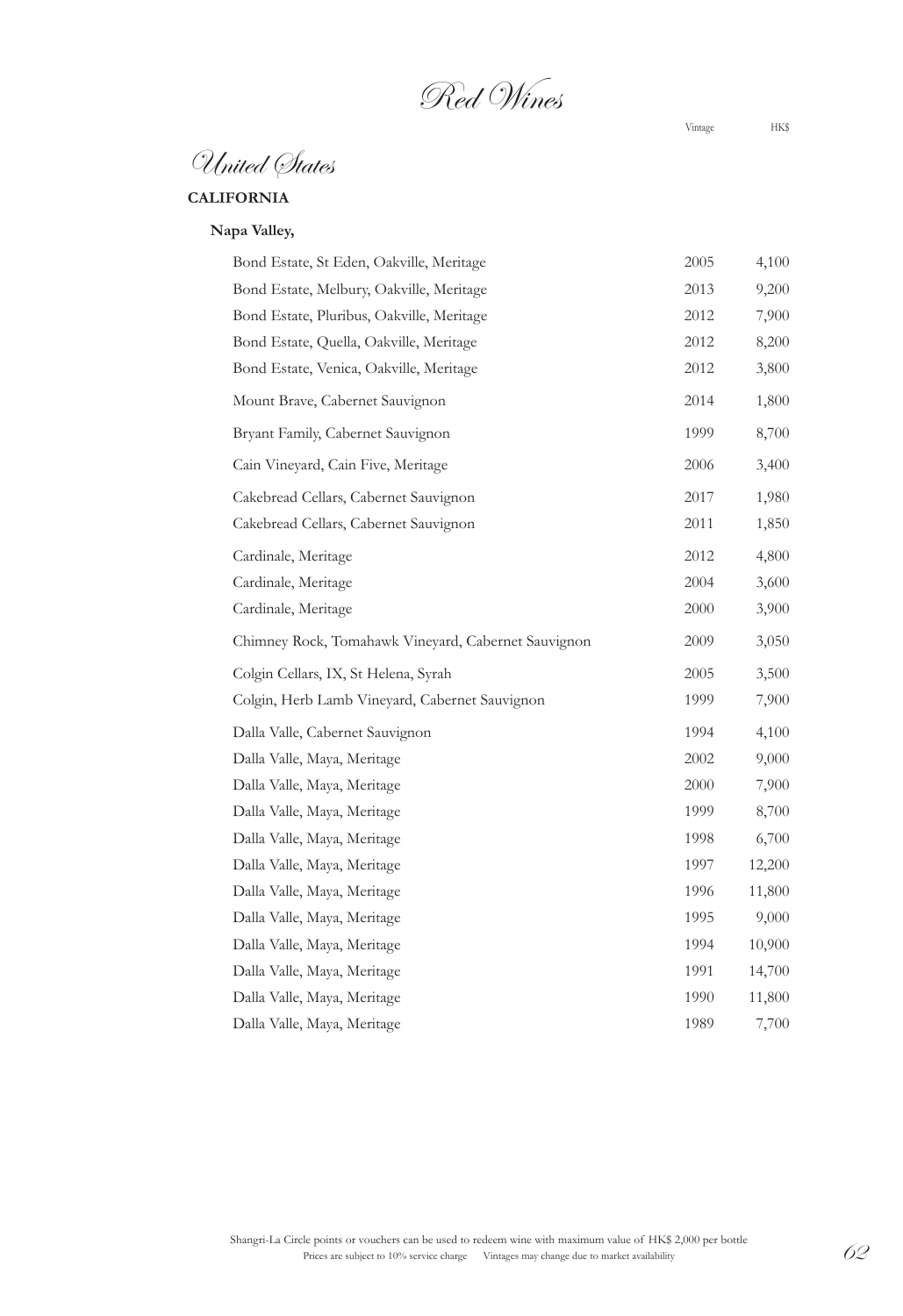Red Wines

Vintage HK\$

# **CALIFORNIA**

| Diamond Creek, Red Rock Terrace, Cabernet Sauvignon     | 2012 | 3,500  |
|---------------------------------------------------------|------|--------|
| Diamond Creek, Red Rock Terrace, Cabernet Sauvignon     | 2007 | 2,650  |
| Diamond Creek, Red Rock Terrace, Cabernet Sauvignon     | 2001 | 3,100  |
| Diamond Creek, Volcanic Hill, Cabernet Sauvignon        | 2012 | 3,500  |
| Diamond Creek, Volcanic Hill, Cabernet Sauvignon        | 2007 | 3,000  |
| Diamond Creek, Volcanic Hill, Cabernet Sauvignon        | 2003 | 3,500  |
| Diamond Creek, Gravelly Meadow, Cabernet Sauvignon      | 2014 | 3,500  |
| Dominus, Dominus Estate, Meritage<br>Magnum             | 2003 | 7,100  |
| Dunn Vineyards, Cabernet Sauvignon                      | 2014 | 1,990  |
| Dunn Vineyards, Cabernet Sauvignon                      | 2000 | 2,700  |
| Dunn Vineyards, Howell Mountain, Cabernet Sauvignon     | 2014 | 2,850  |
| Dunn Vineyards, Howell Mountain, Cabernet Sauvignon     | 2006 | 3,900  |
| Dunn Vineyards, Howell Mountain, Cabernet Sauvignon     | 2004 | 4,200  |
| Dunn Vineyards, Howell Mountain, Cabernet Sauvignon     | 2000 | 2,950  |
| Far Niente, Cabernet Sauvignon                          | 2017 | 3,850  |
| Freemark Abbey, Cabernet Sauvignon                      | 2015 | 1,000  |
| Gallica, Cabernet Sauvignon                             | 2014 | 2,700  |
| Harlan Estate, Oakville, Meritage                       | 2014 | 19,950 |
| Harlan Estate, Oakville, Meritage                       | 2013 | 19,900 |
| Harlan Estate, Oakville, Meritage                       | 2012 | 18,700 |
| Harlan Estate, The Maiden, Oakville, Meritage           | 2013 | 6,050  |
| Heitz Cellars, Martha's Vineyard, Cabernet Sauvignon    | 2012 | 3,700  |
| Heitz Cellars, Martha's Vineyard, Cabernet Sauvignon    | 2009 | 3,900  |
| Hundred Acre, Ark Vineyard, Cabernet Sauvignon          | 2015 | 8,750  |
| Hundred Acre, Wraith, Cabernet Sauvignon                | 2013 | 8,800  |
| Hundred Acre, Precious, Cabernet Sauvignon              | 2007 | 8,500  |
| Hyde de Villaine, Belle Cousine, Meritage               | 2015 | 1,350  |
| Inglenook, Rubicon, Rutheford, Meritage                 | 2011 | 3,900  |
| Joseph Phelps Vineyards, Insignia, Meritage             | 2009 | 5,100  |
| Joseph Phelps Vineyards, Insignia, Meritage             | 2008 | 5,300  |
| Joseph Phelps Vineyards, Backus, Cabernet Sauvignon     | 2005 | 3,600  |
| Robert Keenan Winery, Mailbox Vineyard, Reserve, Merlot | 2005 | 1,200  |
| Kendall-Jackson, Stature                                | 1997 | 2,800  |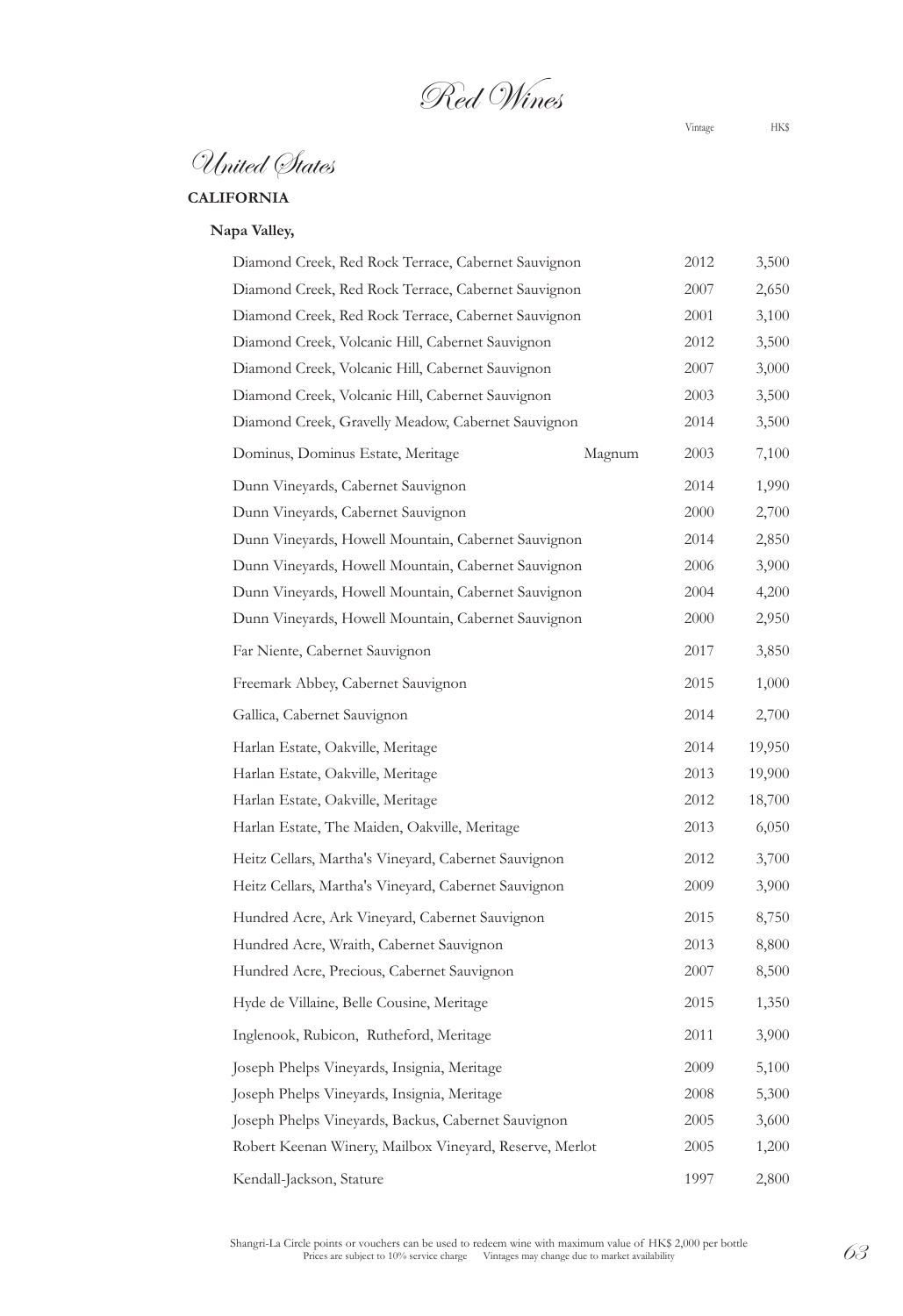Red Wines

Vintage HK\$

# **CALIFORNIA**

| Lokoya, Diamond Mountain, Cabernet Sauvignon    | 2014 | 6,900  |
|-------------------------------------------------|------|--------|
| Lokoya, Diamond Mountain, Cabernet Sauvignon    | 1997 | 6,500  |
| Lokoya, Diamond Mountain, Cabernet Sauvignon    | 1996 | 5,200  |
| Merryvale Vineyard, Profile, Cabernet Sauvignon | 1997 | 2,900  |
| Mondavi, Continuum, Meritage                    | 2014 | 4,200  |
| Mondavi, Continuum, Meritage                    | 2012 | 3,700  |
| Niebaum Coppola, Rubicon, Rutheford, Meritage   | 1997 | 2,950  |
| Pahlmeyer, Meritage                             | 1996 | 5,300  |
| Promontory, Meritage                            | 2013 | 14,000 |
| Promontory, Meritage                            | 2012 | 11,600 |
| Screaming Eagle, Cabernet Sauvignon             | 2015 | 39,500 |
| Screaming Eagle, Cabernet Sauvignon             | 2014 | 33,900 |
| Screaming Eagle, Cabernet Sauvignon             | 2012 | 45,500 |
| Screaming Eagle, Cabernet Sauvignon             | 2009 | 43,500 |
| Screaming Eagle, Cabernet Sauvignon             | 2005 | 49,500 |
| Screaming Eagle, Second Flight                  | 2014 | 10,500 |
| Screaming Eagle, Second Flight                  | 2012 | 11,900 |
| Shafer, Hillside Select, Cabernet Sauvignon     | 1995 | 9,200  |
| Shafer, Hillside Select, Cabernet Sauvignon     | 1994 | 9,500  |
| Silverado, Cabernet Sauvignon                   | 2004 | 1,250  |
| Silverado, Limited Edition, Cabernet Sauvignon  | 2002 | 3,420  |
| Silverado, Zinfandel                            | 2005 | 930    |
| Yao Ming, Cabernet Sauvignon                    | 2015 | 1,850  |
| Yao Ming, Family Reserve, Cabernet Sauvignon    | 2015 | 3,450  |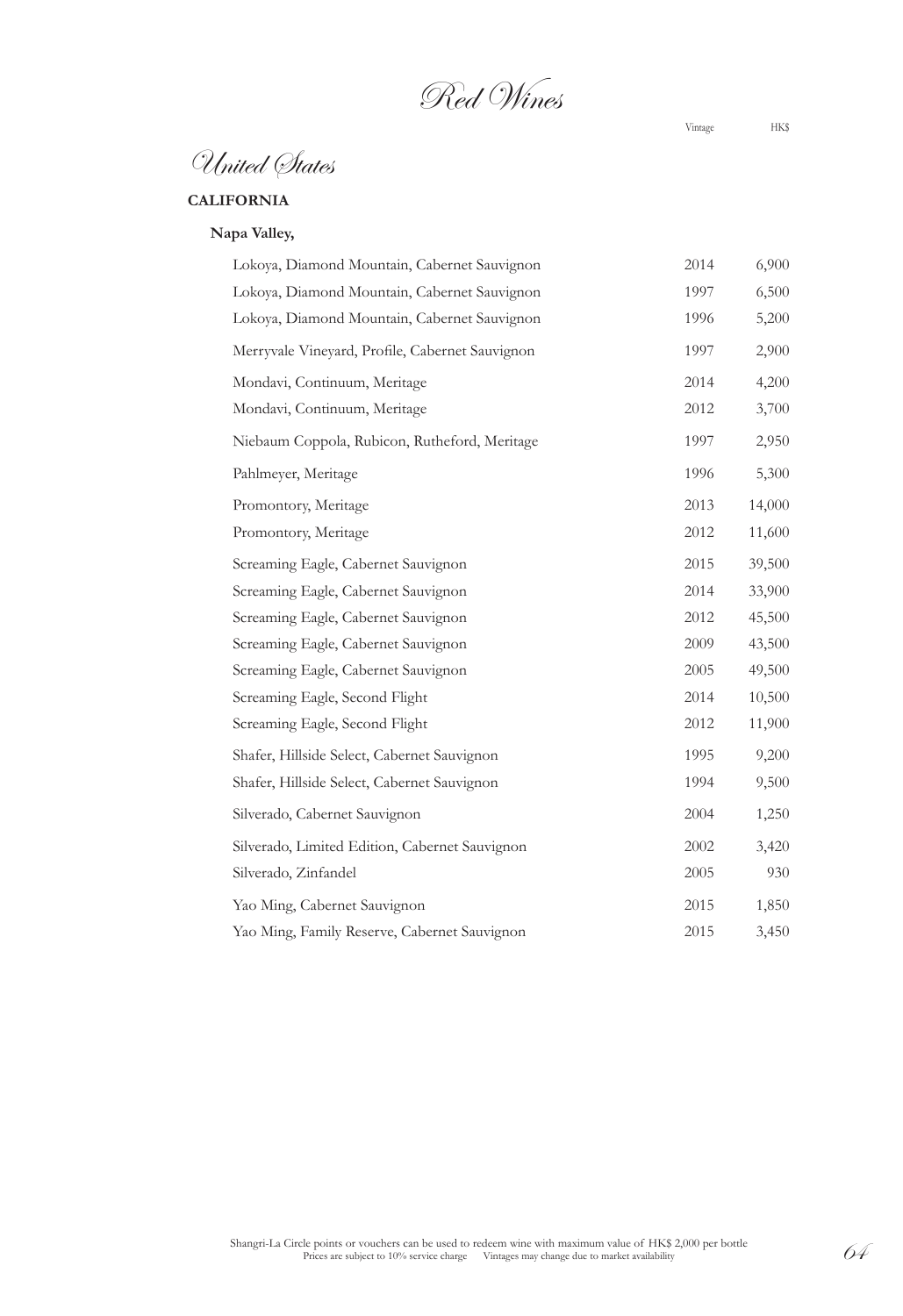Red Wines

Vintage HK\$

# **CALIFORNIA**

# **Others area of California,**

| Domaine Lois Louise, Clos de la Tech, Pinot Noir, Central Cost | 2010 | 1,750  |
|----------------------------------------------------------------|------|--------|
| Sine Qua Non, Female, Grenache, Central Coast                  | 2013 | 6,300  |
| Sine Qua Non, Male, Syrah, Central Coast                       | 2013 | 6,300  |
| Sine Qua Non, Labels, Syrah, Central Coast                     | 2007 | 8,200  |
| Sine Qua Non, Li'l E, Grenache, Central Coast                  | 2003 | 21,100 |
| Tyler, Pinot Noir, Santa Barbara County                        | 2017 | 1,780  |
| Tyler. Pinot Noir, Sanford & Benedict, Santa Hills Rita        | 2016 | 2,350  |
| North <i>America</i>                                           |      |        |

### **OREGON**

| Domaine Drouhin, Pinot Noir                         | 2019 | 650   |
|-----------------------------------------------------|------|-------|
| Domaine Serene, Evenstad Reserve, Pinot Noir        | 2017 | 1,500 |
| WASHINGTON                                          |      |       |
| Château Saint Michelle, Canoe Ridge, Merlot         | 2011 | 710   |
| Château Saint Michelle, Canoe Ridge, Merlot         | 2010 | 710   |
| Quilceda Creek, Columbia Valley, Cabernet Sauvignon | 1995 | 4,200 |
| <b>CANADA</b>                                       |      |       |
| Ontario,                                            |      |       |
| Pearl Morissette, Mon Unique, Gamay                 | 2013 | 750   |
| Pearl Morissette, Persephone, Cabernet Franc        | 2012 | 889   |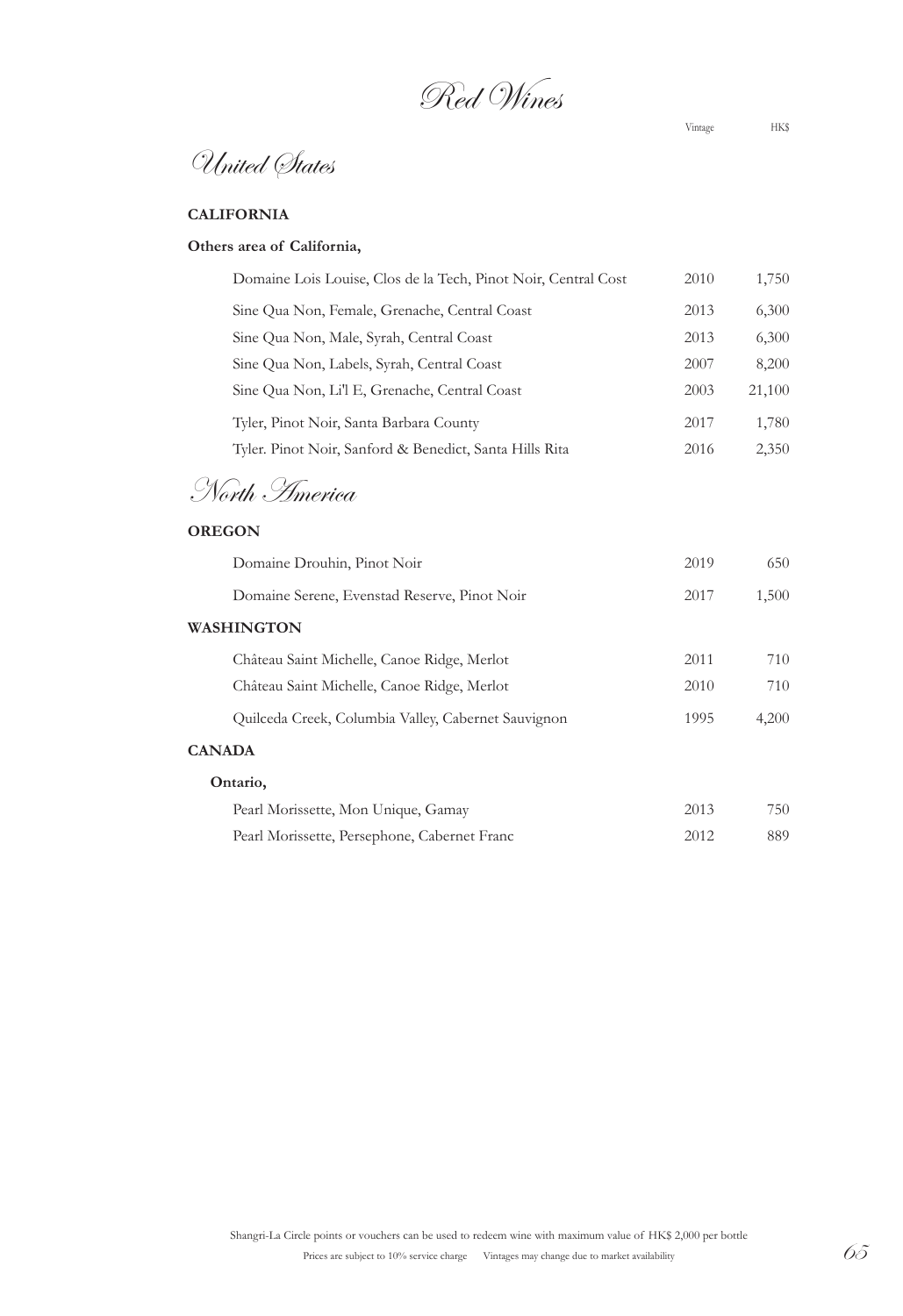Sweet Wines

Vintage HK\$

## **ALSACE**

| Hugel, Vendange Tardive, Gewurztraminer                               | 1985 | 2,900 |
|-----------------------------------------------------------------------|------|-------|
| Domaine Weinbach, Clos des Capucins, S.G.N., Gewurztraminer           | 1989 | 2,380 |
| Domaine René Muré, Clos St Landelin, S.GN., Riesling                  | 2007 | 1,600 |
| Domaine Zind-Humbrecht, Brand, Vendange Tardive, Riesling             | 1989 | 2,200 |
| Domaine Zind-Humbrecht, Hengst, Vendange Tardive, Gewurztraminer 1989 |      | 2,200 |
| <b>BORDEAUX</b>                                                       |      |       |

# **Sauternes,**

| Château de Fargues                      |        | 2001 | 3,600  |
|-----------------------------------------|--------|------|--------|
| Château de Fargues                      |        | 1990 | 3,500  |
| Château Gilette                         |        | 1976 | 5,900  |
| Château Gilette                         |        | 1959 | 12,950 |
| Château Gilette                         |        | 1956 | 10,900 |
| Château Gilette                         |        | 1955 | 13,900 |
| Château Gilette                         |        | 1945 | 13,900 |
| Château Rieussec, 1er Cru Classé        | 37.5cl | 2003 | 750    |
| Château Suduiraut, 1er Cru Classé       |        | 1945 | 13,500 |
| Château Doisy Vedrines, 2ème Cru Classé | 37.5cl | 2005 | 600    |
| Château d'Yquem, 1er Grand Cru Classé   |        | 2005 | 11,500 |
| Château d'Yquem, 1er Grand Cru Classé   | 37.5cl | 1998 | 3,100  |
| Château d'Yquem, 1er Grand Cru Classé   |        | 1996 | 5,350  |
| Château d'Yquem, 1er Grand Cru Classé   |        | 1990 | 15,500 |
| Château d'Yquem, 1er Grand Cru Classé   |        | 1985 | 7,800  |
| Château d'Yquem, 1er Grand Cru Classé   |        | 1979 | 13,900 |
| Château d'Yquem, 1er Grand Cru Classé   |        | 1955 | 29,600 |
| Château d'Yquem, 1er Grand Cru Classé   |        | 1948 | 31,500 |
| Château d'Yquem, 1er Grand Cru Classé   |        | 1934 | 59,000 |
|                                         |        |      |        |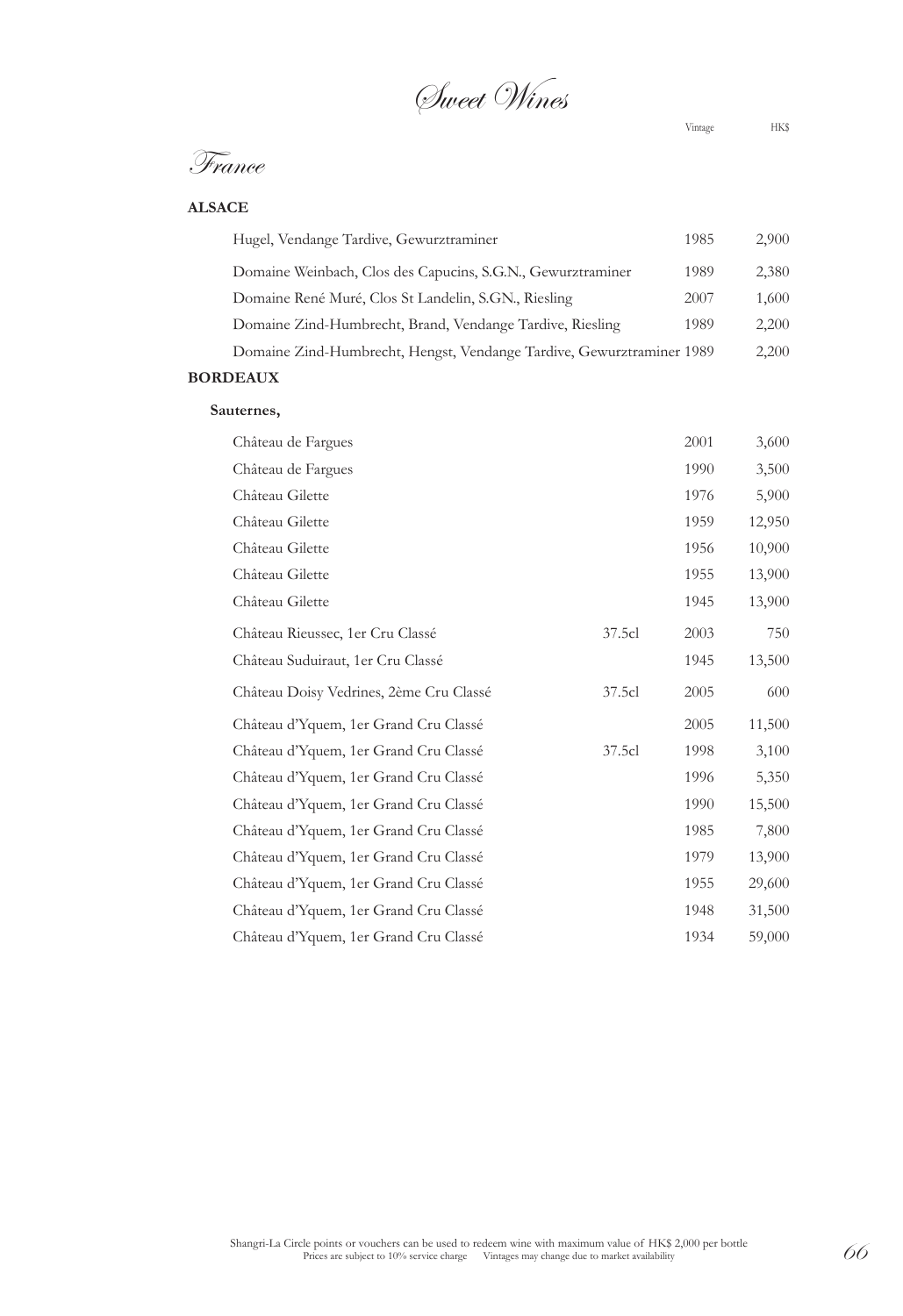Sweet Wines

| France |  |
|--------|--|
|        |  |

**Barsac,**

|        | Château Climens | 1989        | 3,300 |
|--------|-----------------|-------------|-------|
|        | Château Climens | 1955 13,500 |       |
|        | Château Climens | 1937 24,500 |       |
| - ---- |                 |             |       |

# **LOIRE**

| Vouvray,                                         |        |      |        |
|--------------------------------------------------|--------|------|--------|
| Domaine Huet, Clos du Bourg                      |        | 2007 | 1,050  |
| Domaine Huet, Le Haut Lieu                       |        | 1989 | 2,300  |
| Domaine du Clos Naudin                           |        | 1989 | 2,560  |
| Domaine François Pinon, Goutte d'Or              |        | 2018 | 980    |
| Domaine François Pinon, Première Trie            |        | 2003 | 1,100  |
| Domaine François Pinon, Réserve Passerillée      |        | 1989 | 1,780  |
| Domaine des Aubuissieres, Les Girardieres        |        | 1996 | 990    |
| Quarts de Chaume,                                |        |      |        |
| Château Bellerive                                |        | 1986 | 1,600  |
| Coteaux du Layon Saint Aubin,                    |        |      |        |
| Domaine des Forges                               |        | 2017 | 450    |
| Coteaux du Layon,                                |        |      |        |
| Moulin Touchais                                  |        | 1987 | 1,280  |
| Moulin Touchais                                  |        | 1985 | 1,280  |
| Moulin Touchais                                  |        | 1984 | 1,280  |
| Moulin Touchais                                  |        | 1983 | 1,180  |
| <b>JURA</b>                                      |        |      |        |
| Arbois,                                          |        |      |        |
| Domaine Rolet et Fils, Vin de Paille             | 37.5cl | 2005 | 620    |
| <b>RHONE</b>                                     |        |      |        |
| Condrieu,                                        |        |      |        |
| <b>Yves Cuilleron</b> , Ayguets                  | 50cl   | 2007 | 930    |
| <b>Yves Cuilleron</b> , Ayguets                  | 50c1   | 2006 | 1,800  |
| Yves Cuilleron, Ayguets                          | 50c1   | 2004 | 1,700  |
| Hermitage,                                       |        |      |        |
| Domaine Jean Louis Chave, Vin de Paille          | 37.5cl | 1990 | 15,200 |
| Beaumes de Venise,                               |        |      |        |
| Bernardins, Muscat de Beaumes de Venise, Hommage | 50cl   | n.v. | 480    |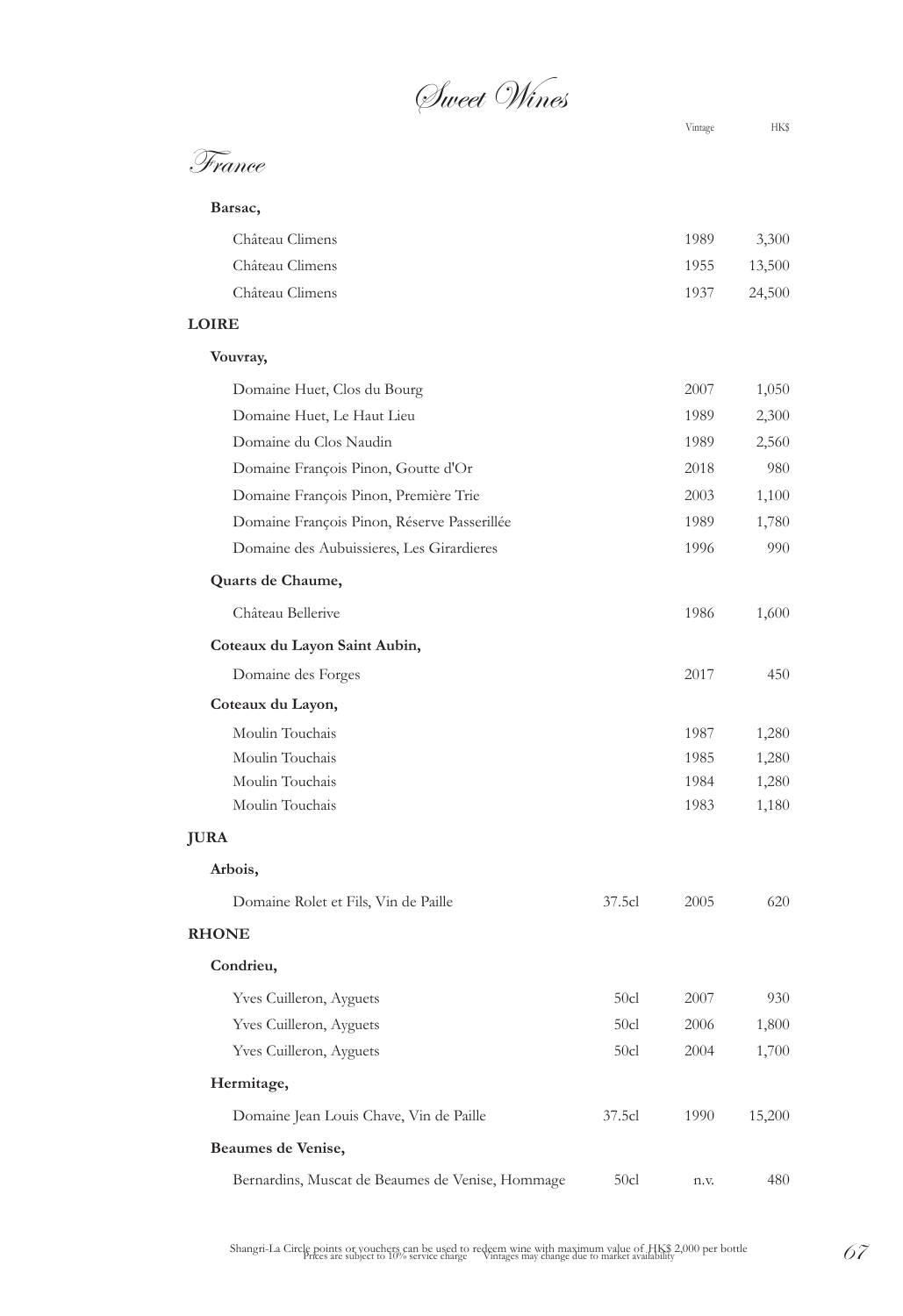Sweet Wines Vintage HK\$

#### **LANGUEDOC ROUSSILLON**

| Banyul Grand Cru,                                 |        |      |       |
|---------------------------------------------------|--------|------|-------|
| Coume del Mas, Quintessence                       | 50c1   | 2012 | 650   |
| Terroirs du Sud                                   |        | 1959 | 2,600 |
| Terroirs du Sud                                   |        | 1955 | 2,700 |
| Terroirs du Sud                                   |        | 1949 | 3,300 |
| Maury,                                            |        |      |       |
| Mas Amiel, Vintage                                |        | 1969 | 1,800 |
| Mas Amiel, Vintage Privilege                      | 37.5cl | 2009 | 700   |
| Mas Amiel, Vintage Privilege                      | 37.5cl | 2004 | 750   |
| Mas Amiel, Vintage Privilege                      | 37.5cl | 2002 | 750   |
| Mas Amiel, Vintage Privilege                      |        | 1997 | 1,650 |
| Mas Amiel, Vintage Privilege                      |        | 1996 | 1,650 |
| <b>Riversaltes</b>                                |        |      |       |
| Musact de Riversaltes, Mas Amiel                  |        | 2008 | 700   |
| Riversaltes Amber,                                |        |      |       |
| Domaine Les Milles Vignes                         | 37.5cl | 2000 | 400   |
| <b>SOUTH WEST</b>                                 |        |      |       |
| Monbazillac,                                      |        |      |       |
| Château Tirecul La Gravière, Cuvée Madame         |        | 2001 | 2,680 |
| Château Tirecul La Gravière, Cuvée Madame         |        | 2005 | 3,100 |
| Jurancon,                                         |        |      |       |
| Charles Hours, Uroulat                            |        | 2012 | 750   |
| Clos Joliette                                     |        | 2010 | 5,300 |
| Clos Joliette                                     |        | 1976 | 6,250 |
| Domaine Didier Dagueneau, Les Jardins de Babylone |        | 2009 | 1,850 |
| Italy                                             |        |      |       |
|                                                   |        |      |       |
| <b>VENETO</b>                                     |        |      |       |
| Recioto della Valpolicella Classico Riserva,      |        |      |       |

| Luigi Righetti | 2008 | 680 |
|----------------|------|-----|
| Luigi Righetti | 2007 | 650 |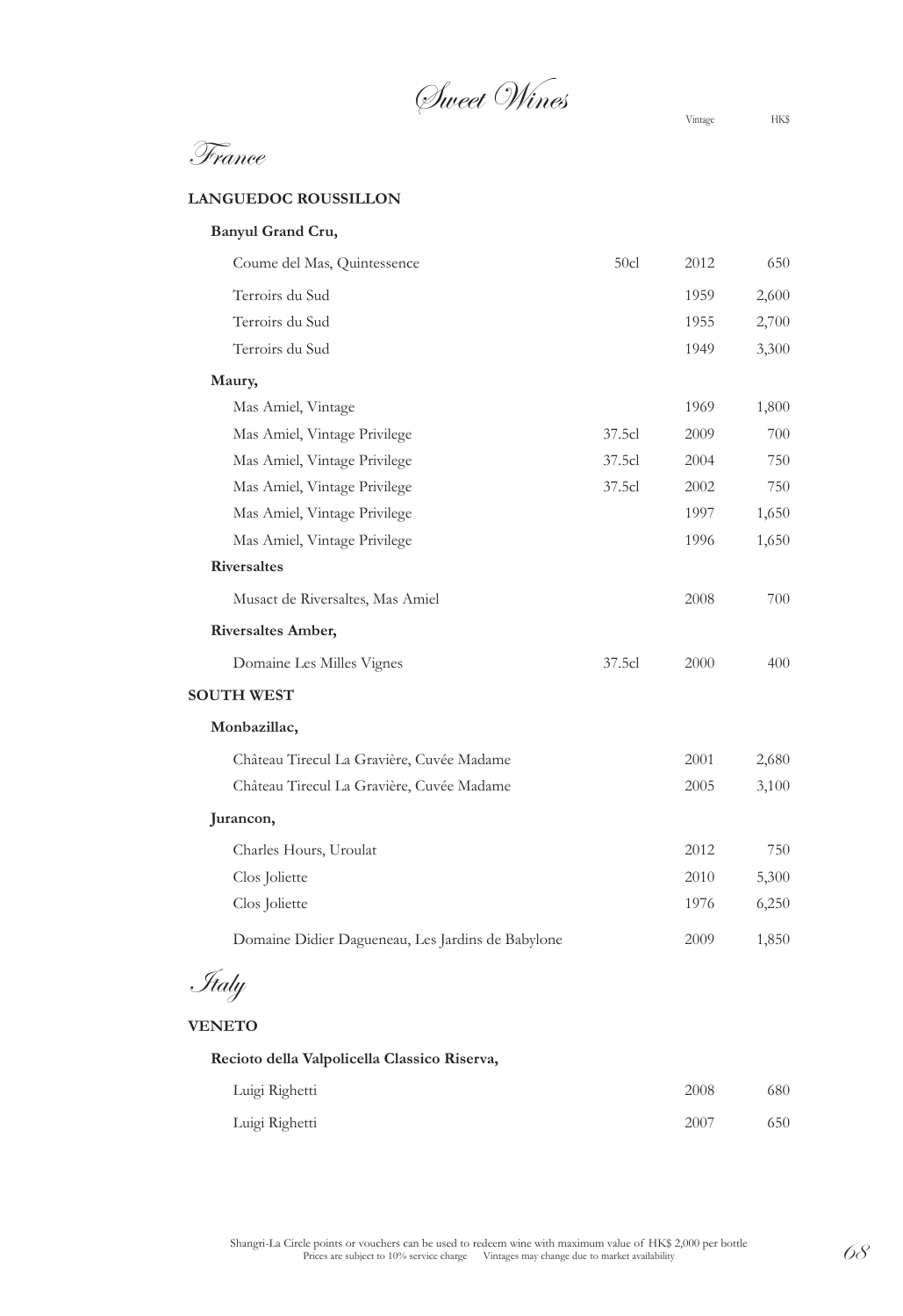Sweet Wines

Austria

| Helmut Lang, Eiswein                                 | 37.5cl           | 1990 | 1,990  |
|------------------------------------------------------|------------------|------|--------|
| Kracher, Cuvée, Auslese                              | 37.5cl           | 2017 | 450    |
| Kracher, No.2, Scheurebe, TBA                        | 37.5cl           | 2009 | 1,100  |
| Kracher, No.5, Muskat Ottonel, TBA                   | 37.5cl           | 1998 | 1,000  |
| Schloss Gobelsburg, Eiswein                          | 37.5cl           | 2016 | 1,150  |
| <sup>z</sup> ermany                                  |                  |      |        |
| <b>MOSEL</b>                                         |                  |      |        |
| Egon Muller, Auslese, Scharzhofberger, Riesling      |                  | 2012 | 9,500  |
| Egon Muller, Auslese, Scharzhofberger, Riesling      |                  | 2009 | 6,800  |
| Egon Muller, Auslese, Scharzhofberger, Riesling      |                  | 2006 | 7,200  |
| Egon Muller, Auslese, Scharzhofberger, Riesling      |                  | 1999 | 6,500  |
| Egon Muller, Eiswein - BA, Scharzhofberger, Riesling | 37.5cl           | 2016 | 19,500 |
| D. Werner, TBA, Hoch. Domdechaner, Riesling          | 50cl             | 1989 | 5,950  |
| <b>FRANKEN</b>                                       |                  |      |        |
| Horst Sauer, Eiswein, Escherndorfer, Silvaner        | 50 <sub>cl</sub> | 2012 | 3,600  |
| <b>PFALZ</b>                                         |                  |      |        |
| Weingut Pfeffingen, Eiswein                          | 37.5cl           | 1991 | 3,190  |
| Húngary                                              |                  |      |        |
| <b>TOKA</b>                                          |                  |      |        |
| Disznókő, 6 Puttonyos Aszú                           | 50 <sub>cl</sub> | 2011 | 1,850  |
| Disznókő, Eszencia                                   | 37,5c1           | 2007 | 6,800  |
| Sauska, 5 Puttonyos Aszú                             | 50cl             | 2014 | 850    |
| Sauska, 6 Puttonyos Aszú                             | 50c1             | 2013 | 1,450  |
| István Szepsy, Cuvée                                 | 50c1             | 2000 | 1,900  |
| István Szepsy, 6 Puttonyos Aszú                      | 50c1             | 1998 | 3,000  |
|                                                      |                  |      |        |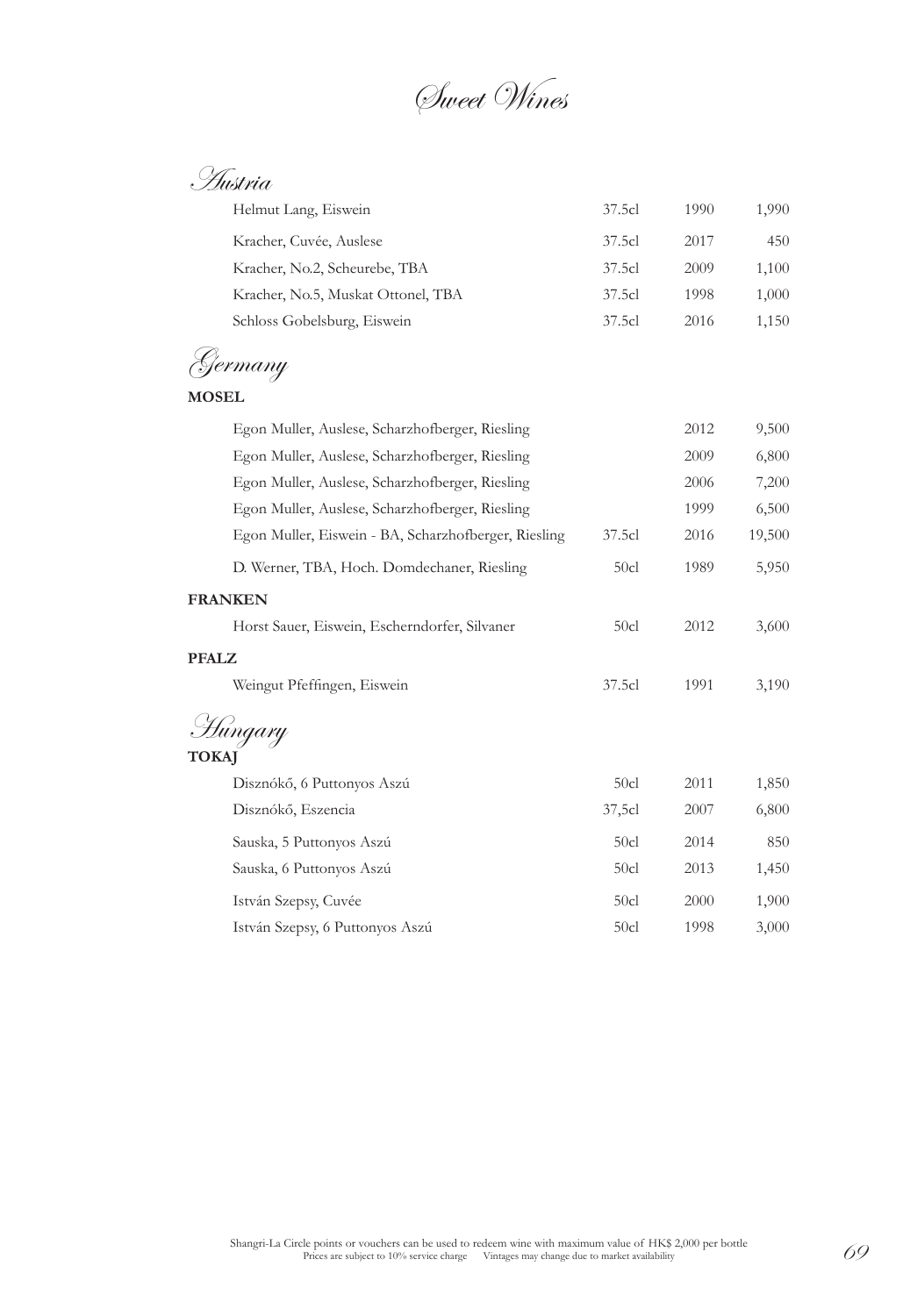Sweet Wines

Switzerland

| <b>VALAIS</b>                                |        |      |        |
|----------------------------------------------|--------|------|--------|
| Jean René Germanier, Mitis, Amigne de Vétroz | 37.5cl | 2013 | 1,150  |
| (Spain                                       |        |      |        |
| Alta Alella,                                 |        |      |        |
| Alta Alella, Dolc Mataro                     | 50cl   | 2011 | 680    |
| Ølovakia                                     |        |      |        |
| Château Béla, Icewine, L'Adove               | 37.5cl | 2008 | 2,500  |
| . <i>Hustralia</i>                           |        |      |        |
| All Saints Estate, Rutherglen Muscat         | 37.5cl | n.v. | 540    |
| All Saints Estate, Rutherglen Museum Muscat  | 50c1   | n.v. | 11,500 |
| De Bortoli, Noble One Semillon               | 37.5cl | 2017 | 630    |
| Two Hands, For Love or Money                 | 37.5cl | 2010 | 900    |
| Canada                                       |        |      |        |
| Icewine, Gold Oak-Aged, Vidal, Inniskillin   | 37.5cl | 2014 | 1,300  |
| South <i>H</i> rica                          |        |      |        |
| Klein Constantia, Vin de Constance           | 50c1   | 2008 | 1,150  |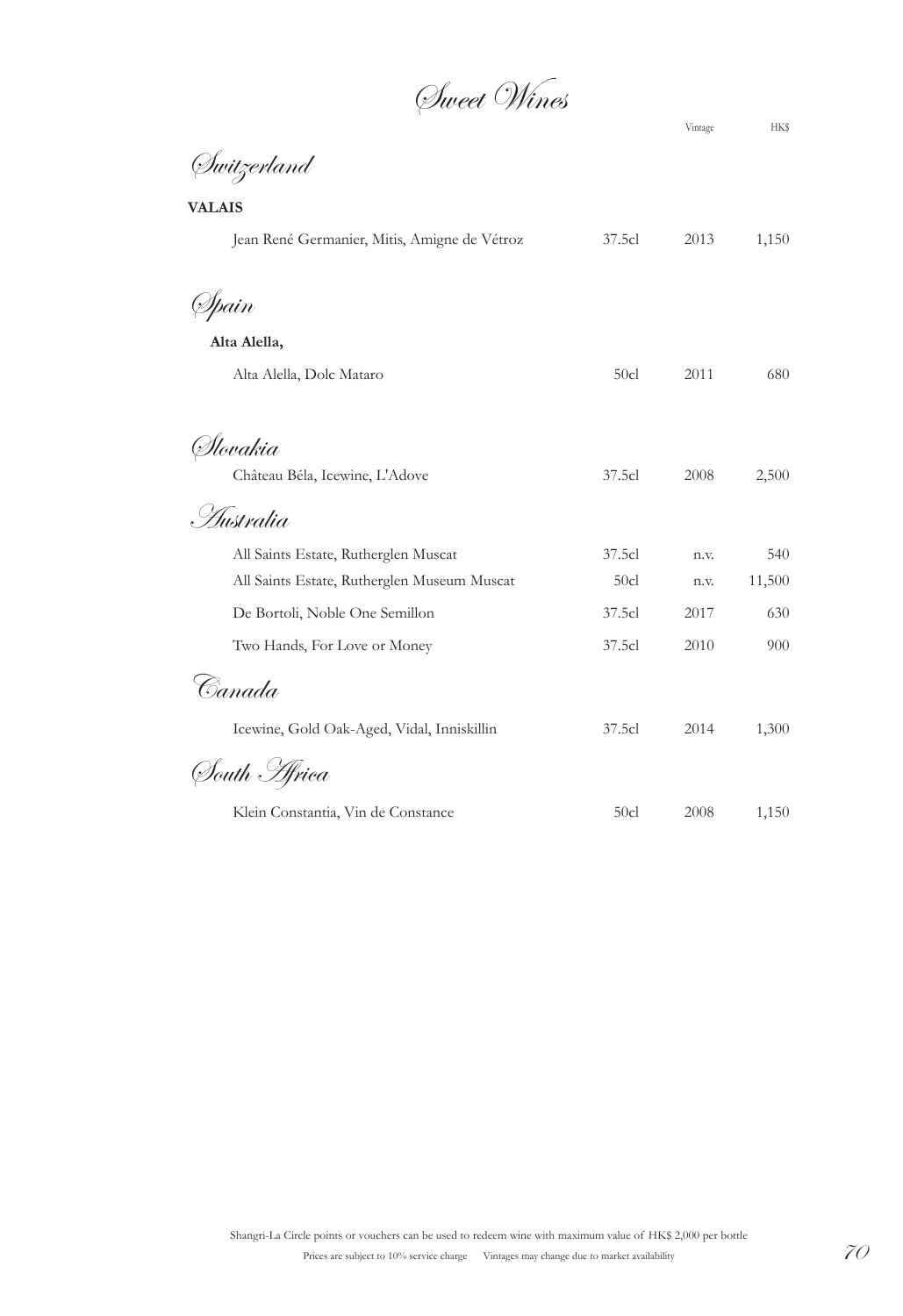# Ports and Sherry

Vintage HK\$

## **PORT**

| Dow's, LBV                                    |                    | 2011      | 820    |
|-----------------------------------------------|--------------------|-----------|--------|
| Dow's                                         |                    | 1991      | 2,500  |
| Grahams, Quinta do Malvedos (375ml)           |                    | 2002      | 950    |
| Grahams, Single Harvest, Tawny                |                    | 1982      | 3,500  |
| Graham's                                      |                    | 1997      | 3,000  |
| Graham's                                      |                    | 1983      | 2,900  |
| Graham's                                      |                    | 1980      | 2,800  |
| Graham's                                      |                    | 1963      | 7,000  |
| Graham's Tawny                                |                    | $20$ yrs  | 1,700  |
| Graham's Tawny                                |                    | 30 yrs    | 2,500  |
| Graham's Tawny                                |                    | 40 yrs    | 3,500  |
| Quinta do Noval                               |                    | 1964      | 16,500 |
| Alves de Sousa                                |                    | 2015      | 1,250  |
| Alves de Sousa, Quinta da Gaivosa, white Port |                    | $10$ yrs  | 590    |
| Taylor's                                      |                    | 1966      | 4,800  |
| Taylor's                                      |                    | 1955      | 10,700 |
| Whitwhams Millenium                           |                    | NV        | 4,800  |
| <b>SHERRY</b>                                 |                    |           |        |
| Gonzalez Byass, Del Duque, Amontillado, Jerez |                    | <b>NV</b> | 1,400  |
| <b>MADEIRA</b>                                |                    |           |        |
| Pereira d'Oliveira, Boal                      | Medium sweet style | 1993      | 1,500  |
| Pereira d'Oliveira, Malvasia                  | sweet style        | 1990      | 2,850  |
| Pereira d'Oliveira Verdelho                   | Medium dry style   | 1986      | 3,680  |
| Pereira d'Oliveira, Terrantez                 | Off dry style      | 1971      | 5,800  |
| Pereira d'Oliveira, Sercial                   | dry style          | 1928      | 7,500  |
| Pereira d'Oliveira, Malvasia                  | sweet style        | 1901      | 23,000 |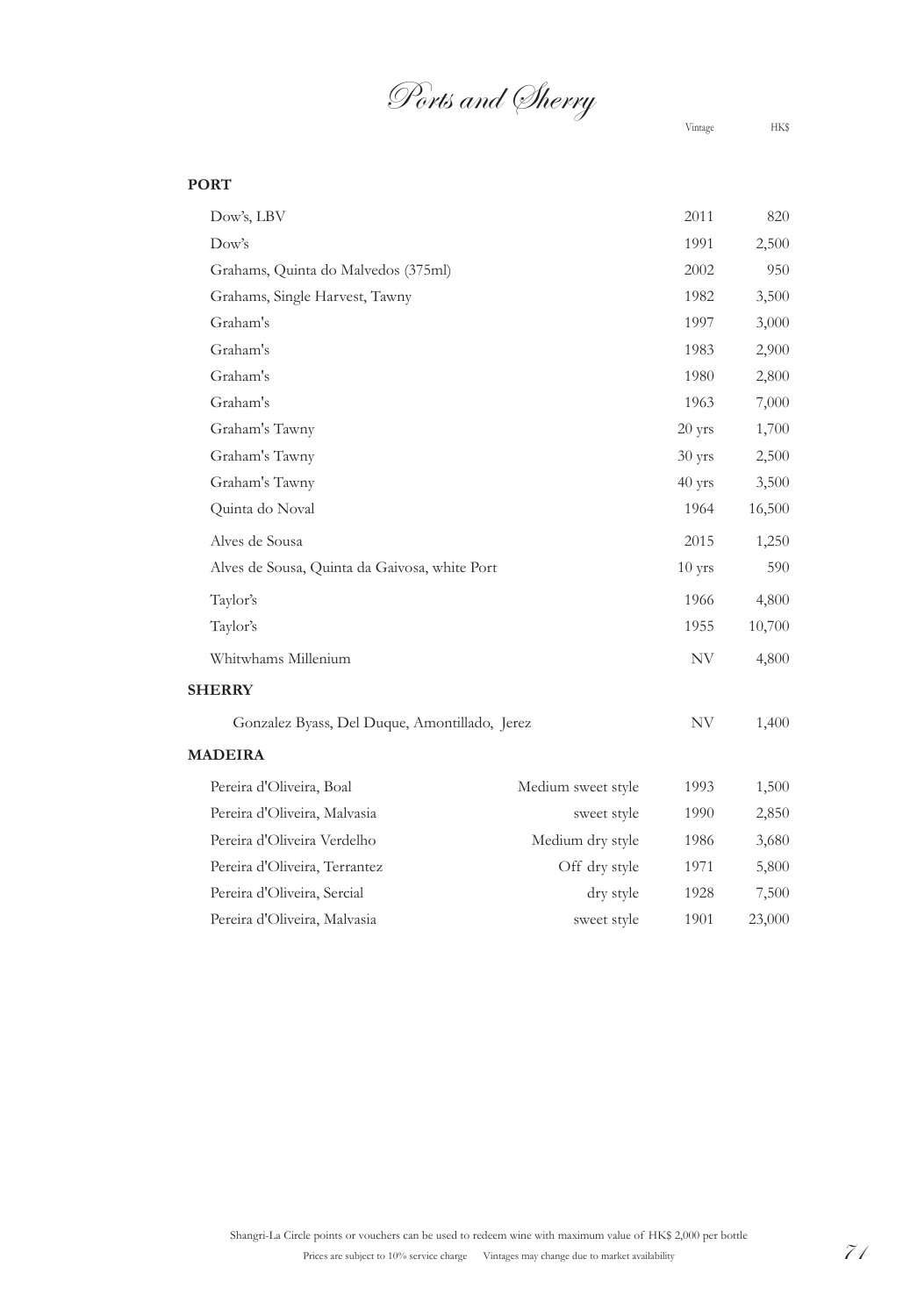Halves & Large Format

### **WHITE WINE - HALVES**

| France                                                       |      |     |
|--------------------------------------------------------------|------|-----|
| Sancerre, Cuvée Florès, Domaine Vincent Pinard, Loire Valley | 2018 | 400 |

### **RED WINE - HALVES**

France

| Château Calon-Segur, 3èmes Cru Classé, Saint-Estèphe     | 1947 | 6,500  |
|----------------------------------------------------------|------|--------|
| Château Cos d'Estournel, 2èmes Cru Classé, Saint-Estèphe | 2007 | 1,750  |
| Château Montrose, 2èmes Cru Classé, Saint-Estèphe        | 2010 | 2,850  |
| Château Langoa Barton, 3èmes Cru Classé, St Julien       | 2009 | 890    |
| Château Lynch-Bages, 5èmes Cru Classé, Pauillac          | 2009 | 1,850  |
| Château d'Issan, 3èmes Cru Classé, Margaux               | 2010 | 1,180  |
| Château Palmer, 3èmes Cru Classé, Margaux                | 1961 | 18,000 |
| Château Prieuré Lichine, 4èmes Cru Classé, Margaux       | 2009 | 780    |
| Château Angelus, 1er Grand Cru Classé B, St Emilion      | 2009 | 4,100  |
| Château Cheval Blanc, 1er Grand Cru Classé A, St Emilion | 2004 | 4,800  |
| Clos du Mont-Olivet, Châteauneuf-du-Pape, Rhône Valley   | 2014 | 460    |

#### **WHITE WINE - LARGE FORMAT**

France

| Chevalier-Montrachet Grand Cru, Domaine Louis Jadot | Magnum | 2000 | 14,000 |
|-----------------------------------------------------|--------|------|--------|
| Pouilly-Fumé, Baron de L, de Ladoucette             | Magnum | 1989 | 3,600  |
| Hermitage, Les Miaux, Domaine Ferraton              | Magnum | 2001 | 1,000  |
| Domaine Eleni & Edouard Vocoret, Le Bas de Chapelot | Magnum | 2018 | 1,290  |
| California                                          |        |      |        |
| Chalk Hill Vineyard, Sonoma, Chardonnay             | Magnum | 1998 | 2,800  |